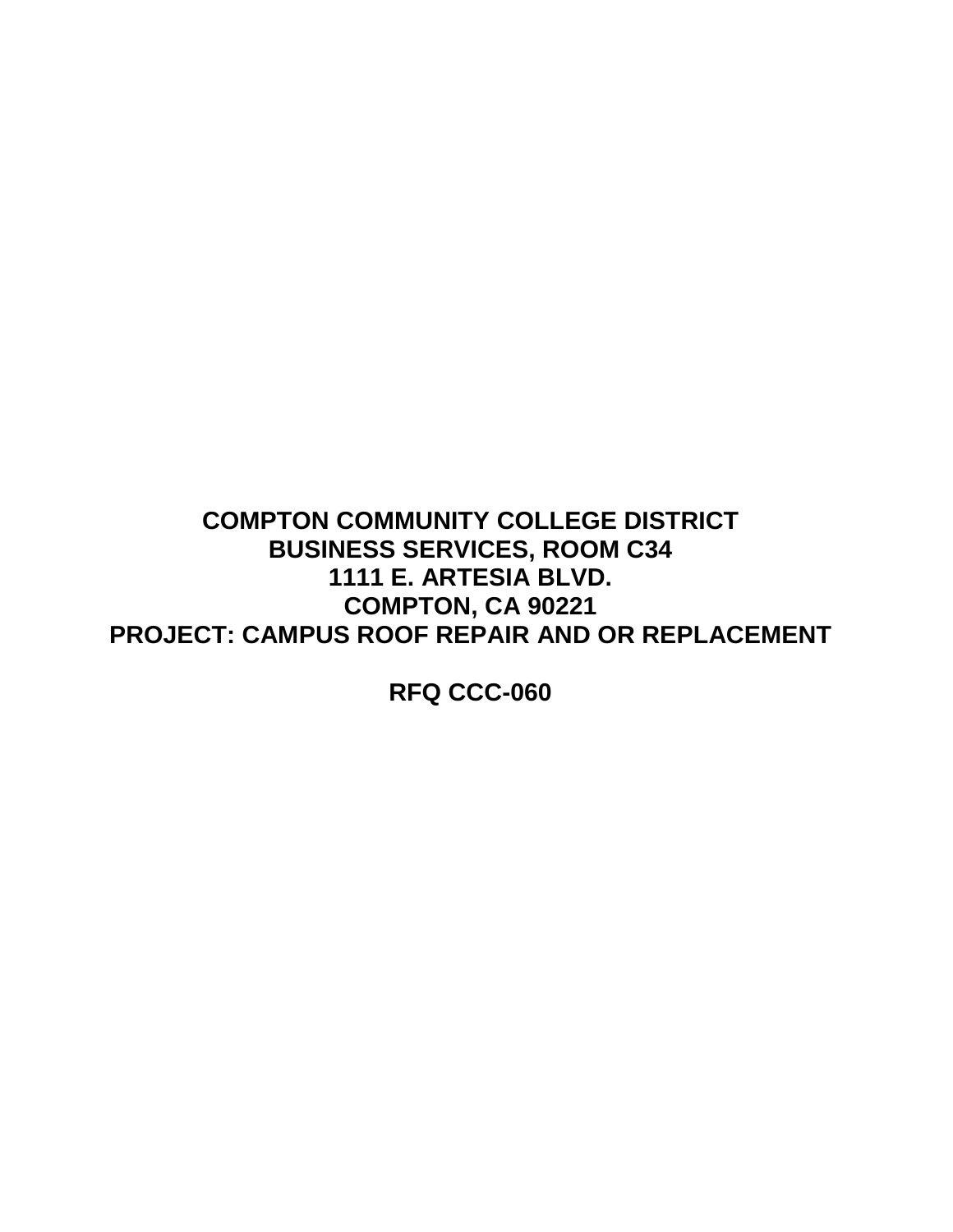## **Table of Contents**

## **Bidding and Contract Documents**

| Forms to be completed or furnished by successful bidder only:                                                                                                                                                                                                                            |
|------------------------------------------------------------------------------------------------------------------------------------------------------------------------------------------------------------------------------------------------------------------------------------------|
| <b>Agreement</b><br><b>Workers' Compensation Certificate</b><br><b>Payment Bond</b><br><b>Performance Bond</b><br>Certificate of insurance (provided by insurance company)<br>(Required within ten (10) days after award)<br>Any other documents or proof requested in the bid documents |

Compton Community College District RFQ CCC-060: Campus Roof Repair and/or Replacement  *Page(s)*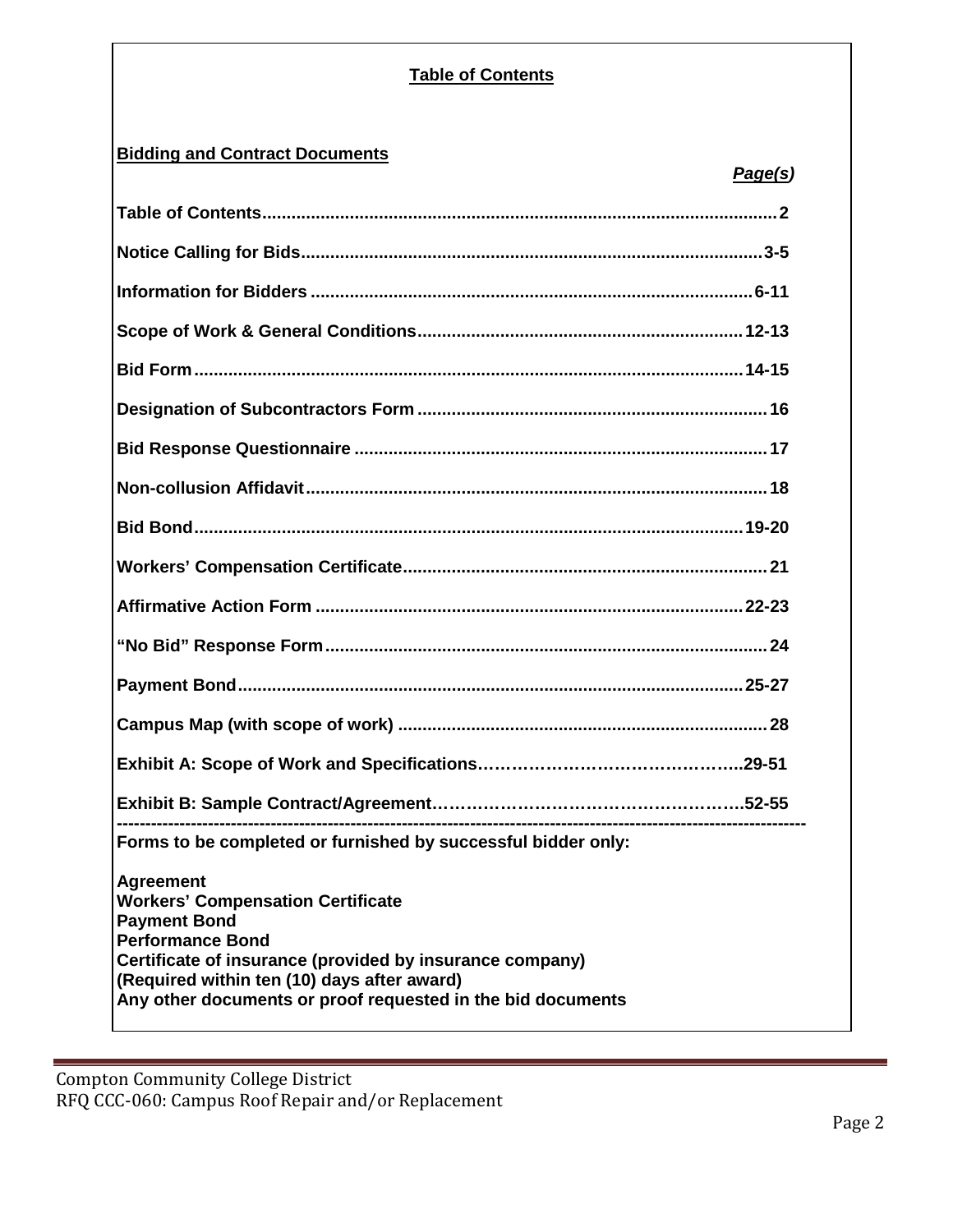## **NOTICE TO CONTRACTORS CALLING FOR BIDS**

| <b>DISTRICT</b>                                                                        | <b>COMPTON COMMUNITY COLLEGE DISTRICT</b>                                                                                                                        |
|----------------------------------------------------------------------------------------|------------------------------------------------------------------------------------------------------------------------------------------------------------------|
| <b>PROJECT</b><br><b>DESCRIPTION</b>                                                   | RFQ CCC-060 Campus Roof Repair and/or Replacement<br><b>Project</b>                                                                                              |
| <b>MANDATORY JOB</b><br><b>WALK</b>                                                    | Friday, November 22, 2019 at 10AM.<br>Meet at the parking permit kiosk at the northeast corner of the<br>campus between Parking Lot F and Row Building F         |
| <b>LATEST</b><br><b>TIME/DATE FOR</b><br><b>SUBMISSION OF</b><br><b>BID PROPOSALS</b>  | $2:00$ PM<br>Tuesday, December 03, 2019                                                                                                                          |
| <b>LOCATION FOR</b><br><b>SUBMISSION OF</b><br><b>BID PROPOSALS</b>                    | <b>COMPTON COMMUNITY COLLEGE DISTRICT</b><br>1111 East Artesia Boulevard<br>Compton, CA 90221<br>Building: _C-Row, Business Services Office<br>Office/Room: C-34 |
| <b>LOCATION FOR</b><br><b>OBTAINING BID</b><br><b>AND CONTRACT</b><br><b>DOCUMENTS</b> | The District's Website<br>http://www.compton.edu/district/administration/businessadmin/Bid Proposal Requests.aspx                                                |

NOTICE IS HEREBY GIVEN that the above-named California Community College District, through its Board of Trustees ("the District") will accept Bid Proposals for the Contract for **RFQ CCC-060 Campus Roof Repair and/or Replacement Project** ("the Work").

- 1. Submittal of Bid Proposals. All Bid Proposals shall be submitted on forms furnished by the District at or prior to the date and time set forth above.
- 2. Bid and Contract Documents. The Bid and Contract Documents can be obtained at: [http://www.compton.edu/district/administration/businessadmin/Bid\\_Proposal\\_Requests.aspx](http://www.compton.edu/district/administration/businessadmin/Bid_Proposal_Requests.aspx)

Bid and Contract Documents will be available no later than Tuesday, November 19, 2019.

- 3. While the Bid and Contract Documents may be available through other Planrooms or sites, the District does not guarantee the authenticity or completeness of the Bid and Contract Documents obtained from such other Planrooms or sites. Bidders shall be solely responsible for reviewing the District's website and downloading any and all Project Documents and Addenda prior to bidding.
- 4. Documents Accompanying Bid Proposal. Each Bid Proposal shall be accompanied by: (i) the required Bid Security; (ii) Subcontractors List; (iii) Non-Collusion Affidavit; (iv) Statement of Bidder's Qualifications; and (v) Verification of Contractor and Subcontractor DIR Registration.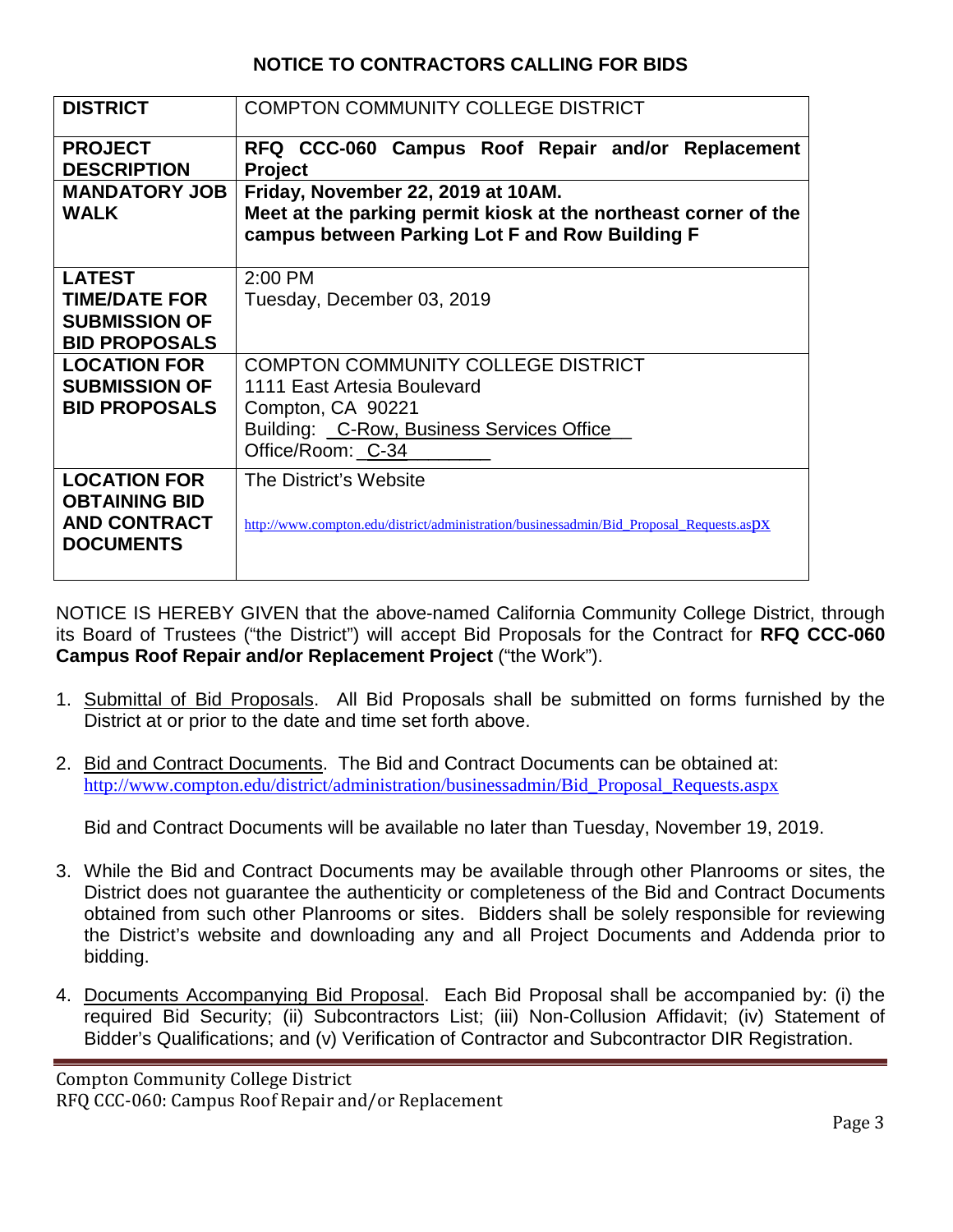- 5. Prevailing Wage Rates. Pursuant to California Labor Code §1773, the Director of the Department of Industrial Relations of the State of California has determined the generally prevailing rates of wages in the locality in which the Work is to be performed. Copies of these determinations, entitled "PREVAILING WAGE SCALE" are available for review on the internet at http://www.dir.ca.gov/dlsr/statistics\_research.html. The Contractor awarded the Contract for the Work shall post a copy of all applicable prevailing wage rates for the Work at conspicuous locations at the Site of the Work. The Contractor and all Subcontractors performing any portion of the Work shall pay not less than the applicable prevailing wage rate for the classification of labor provide by their respective workers in prosecution and execution of the Work. During the Work and pursuant to Labor Code §1771.4(a)(4), the Department of Industrial Relations shall monitor compliance with prevailing wage rate requirements and enforce the Contractor's prevailing wage rate obligations.
- 6. Bidder and Subcontractors DIR Registered Contractor Status. Pursuant to and in accordance with Labor Code §1771.1, each Bidder must be a DIR Registered Contractor when submitting a Bid Proposal. The Bid Proposal of a Bidder who is not a DIR Registered Contractor when the Bid Proposal is submitted will be rejected for non-responsiveness. All Subcontractors identified in a Bidder's Subcontractors' List must be DIR Registered contractors at the time the Bid Proposal is submitted.
- **1.** Contractors' License Classification. The District requires that Bidders possess the following classification(s) of California Contractors License at the time that the Contract for the Work is awarded - C-39 Roofing. The Bid Proposal of a Bidder who does not possess a valid and in good standing Contractors' License in the classification(s) set forth above will be rejected for nonresponsiveness. Any Bidder not duly and properly licensed is subject to all penalties imposed by law. No payment shall be made for the Work unless and until the Registrar of Contractors verifies to the District that the Bidder awarded the Contract is properly and duly licensed for the Work.
- 7. Contract Time. Substantial Completion of the Work shall be achieved as set forth in the Contract Documents; Liquidated Damages will be assessed for delayed Substantial Completion.
- 8. Bid Security. Each Bid Proposal shall be accompanied by Bid Security in an amount not less than ten percent (10%) of the maximum amount of the Bid Proposal, inclusive of any additive Alternate Bid Item(s). A Bid Proposal not accompanied by the required Bid Security is nonresponsive and will be rejected by the District.
- 9. Alternate Bid Items. If the bidding include(s) Alternate Bid Items for which each Bidder must propose pricing for each Alternate Bid Item, the District's selection of Alternate Bid Items for determination of the lowest bid shall be as set forth in the Instructions to Bidders.
- 10.No Withdrawal of Bid Proposals. Bid Proposals shall not be withdrawn by any Bidder for sixty (60) days after the opening of Bid Proposals. During this time, all Bidders shall guarantee prices quoted in their respective Bid Proposals.
- 11.Job-Walk. The District will conduct a Mandatory Job Walk on Friday, November 22, 2019 beginning at 10:00 AM Bidders are to meet at the parking permit kiosk at the northeast corner of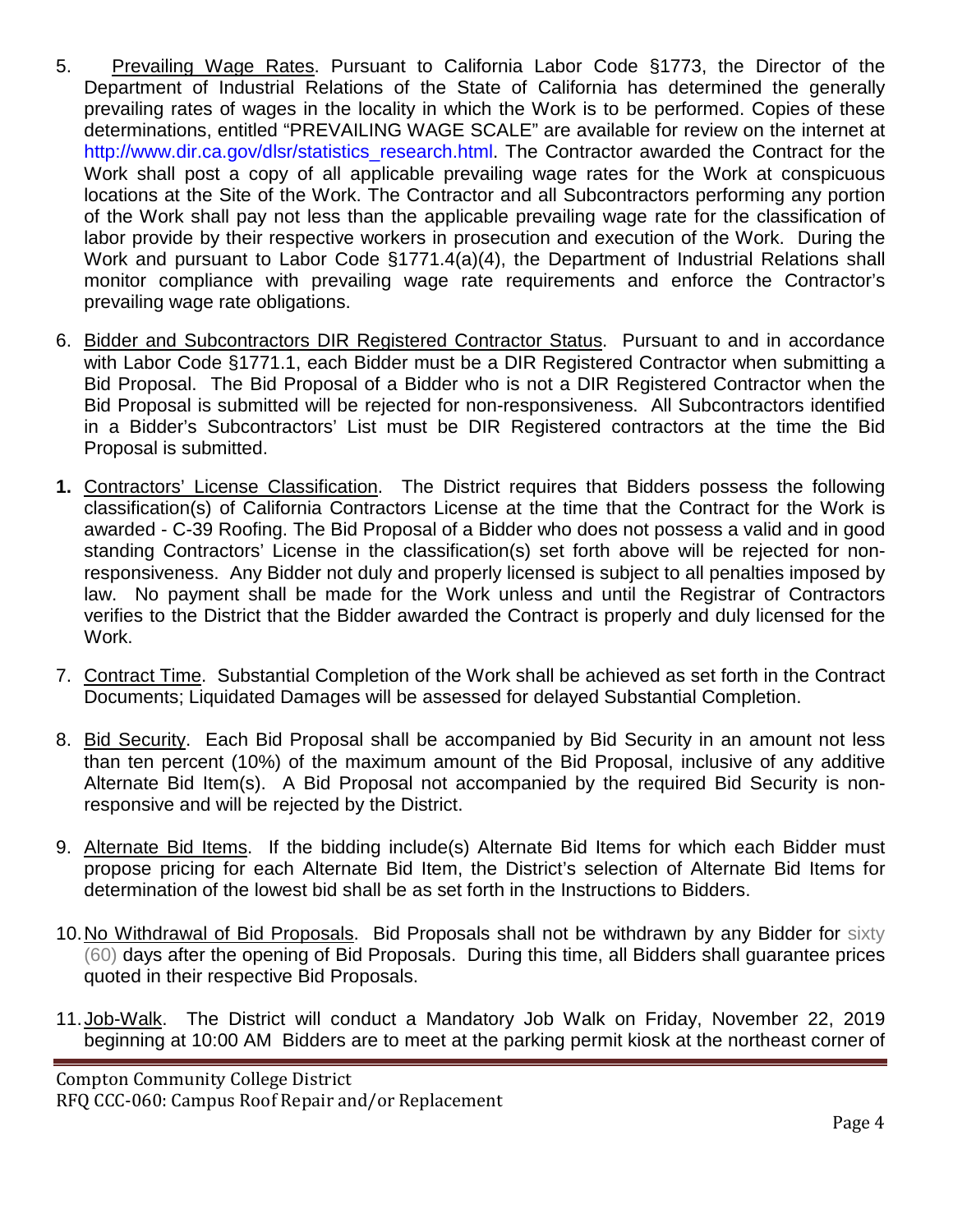the campus between Parking Lot F and Row Building F at Compton College Campus for the Job Walk. Parking permit is \$3.00 and permits are available at parking kiosks in the parking lots. Please plan accordingly. If the Job Walk is mandatory, the Bid Proposal submitted by a Bidder whose representative(s) did not attend the entirety of the Mandatory Job Walk will be rejected by the District as being non-responsive.

- **12.**Pre-Bid Inquiries. Bidders may submit pre-bid inquiries or clarification requests no later than 2:00 PM on Tuesday, November 26, 2019. Pre-bid inquiries or clarification requests shall be submitted only to Linda Owens at: lowens@compton.edu.
- 13.Copies of Agreement and Bonds. The number of required executed copies of the Agreement are THREE (3). The number of required executed copies of the Performance Bond and the Labor & Materials Payment are THREE (3).
- 14.Award of Contract; Waiver of Irregularities. The Contract, if awarded, will be by action of the District's Board of Trustees to the responsible Bidder submitting the lowest priced responsive Bid Proposal. If Alternate Bid Items are included in the bidding, the lowest priced Bid Proposal will be determined on the basis of the Base Bid Proposal or on the Base Bid Proposal and the combination of Alternate Bid Items selected in accordance with the above. The District reserves the right to reject any or all Bid Proposals or to waive any irregularities or informalities in any Bid Proposal or in the bidding.

Advertisement publication dates:

Thursday, November 14, 2019 Thursday, November 21, 2019

**[End of Section]**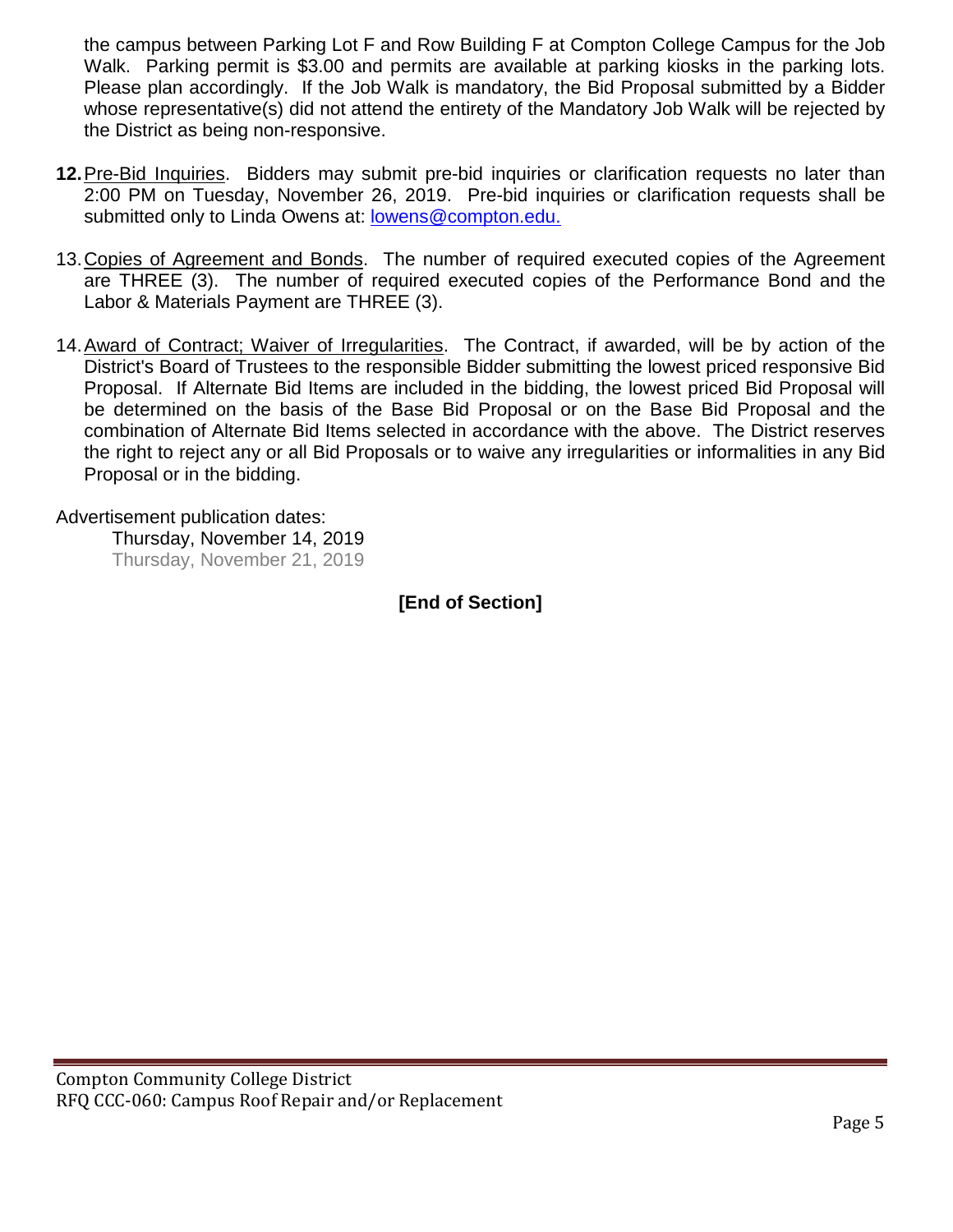# **INSTRUCTIONS FOR BIDDERS**

## **Preparation and Submittal of Bid Proposal.**

- a) **Bid Proposal Preparation.** All information required by the bid forms must be completely and accurately provided. Numbers shall be stated in both words and figures where so indicated in the bid forms; conflicts between a number stated in words and in figures are governed by the words. Partially completed Bid Proposals or Bid Proposals submitted on other than the bid forms included herein are non-responsive and will be rejected. Bid Proposals not conforming to these Instructions for Bidders and the Notice to Contractors Calling for Bids ("Call for Bids") may be deemed non-responsive and rejected.
- b) **Bid Proposal Submittal**. Bid Proposals shall be submitted at the place designated in the Call for Bids in sealed envelopes bearing on the outside the Bidder's name and address along with an identification of the Work for which the Bid Proposal is submitted. Bidders are solely responsible for timely submission of Bid Proposals to the District at the place designated in the Call for Bids.
- c) **Date and Time of Bid Proposal Submittal.** The District will place a date/time stamp machine in a conspicuous location at the place designated for submittal of Bid Proposals. A Bid Proposal is submitted only if the outer envelope containing the Bid Proposal is stamped by the District's date/time stamp machine; Bid Proposals not so stamped as timely submitted will be rejected and returned to the Bidder unopened. The date/time stamp is controlling and determinative as to the date and time of the Bidder's submittal of its Bid Proposal. The foregoing notwithstanding, whether or not Bid Proposals are opened exactly at the time fixed in the Call for Bids, no Bid Proposals shall be received or considered by the District after it has commenced the public opening and reading of Bid Proposals; Bid Proposals submitted after such time are non-responsive and will be returned to the Bidder unopened.

**1. Documents Accompanying Bid Proposal; Signatures.** The Bid Proposal must be submitted with: Bid Form, Designation of Subcontractors Form, Bid Response Questionnaire, the Non-Collusion Affidavit and Bid Bond. All documents shall be executed by an individual duly authorized to execute the same on behalf of the Bidder.

**Modifications.** Changes to the bid forms which are not specifically called for or permitted may result in the District's rejection of the Bid Proposal as being non-responsive. Bid Proposals must not contain any erasures, interlineations or other corrections unless the same are suitably authenticated by affixing in the margin immediately opposite such erasure, interlineations or correction the surname(s) of the person(s) signing the Bid Proposal. Any Bid Proposal not conforming with the foregoing may be deemed by the District to be nonresponsive. If any Bid Proposal or portions thereof, is determined by the District to be illegible, ambiguous or inconsistent, whether by virtue of any erasures, interlineations, corrections or otherwise, the District may reject such a Bid Proposal as being non-responsive.

**Erasures; Inconsistent or Illegible Bids.** Bids must not contain any erasures, interlineations or other corrections unless each such correction is suitably authenticated by affixing in the margin immediately opposite the correction the initials of the person signing the bid. Any bid not conforming with the foregoing may be deemed by the District to be non-responsive. In the event any bid submitted, or portions thereof, shall be reasonably determined by the District to be illegible, ambiguous or inconsistent, the District may reject the bid as non-responsive.

**Examination of Site and Contract Documents.** Each Bidder MUST attend the mandatory job walk designated in the Call for Bids. Each Bidder shall at its sole cost and expense inspect the Site to become fully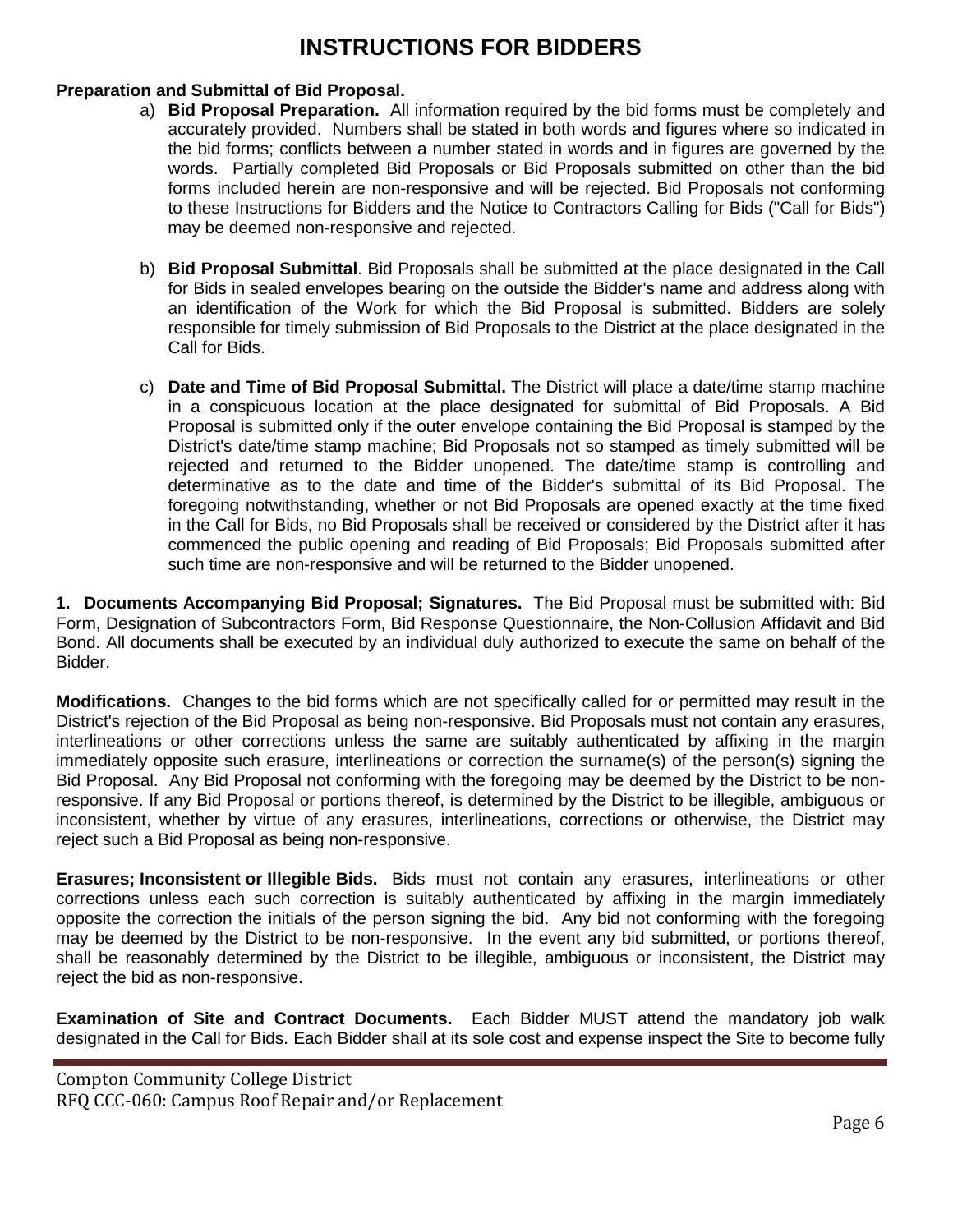acquainted with conditions affecting the Work and carefully review the Contact Documents; submission of a Bid Proposal is prima facie evidence of such action by the Bidder. The failure of a Bidder to receive or examine any of the Contract Documents shall not relieve such Bidder from any obligation under the Contract Documents. Bids will not be accepted from any Bidder that has not attended the mandatory job walk.

**Withdrawal of Bids.** Any bidder may withdraw its bid either by written or telegraphic request delivered to the District prior to the scheduled closing time for receipt of bids. In the event a bidder submitting a bid shall seek to withdraw its bid, it shall be the sole and exclusive responsibility of the bidder to notify the District of such withdrawal within the time and in the manner set forth above. Any written or telegraphic notice of withdrawal of a submitted bid received after the scheduled closing time for receipt of bids shall not be considered by the District, nor effective to withdraw such bid.

**Interpretation of Drawings, Specifications or Contract Documents.** If the Bidder is in doubt as to the true meaning of any part of the Contract Documents; finds discrepancies, errors or omissions therein; or finds variances in any of the Contract Documents with applicable rules, regulations, ordinances and/or laws, a written request via email to Linda Owens, [lowens@compton.edu](mailto:lowens@compton.edu) for an interpretation or correction thereof may be submitted to the District. Bidders are solely responsible for submitting to such request not less than five (5) days prior to the scheduled closing date for the receipt of Bid Proposals. Interpretations or corrections of the Contract Documents will be by written addendum issued by or on behalf of the District. No person is authorized to render an oral interpretation or correction of any portion of the Contract Documents to any Bidder, and no Bidder is authorized to rely on any such oral interpretation or correction. Failure to request interpretation or clarification of any portion of the Contract Documents pursuant to the foregoing is a waiver of any discrepancy, defect or conflict therein.

**Work.** All work will be done during times that will allow no disruption to the campus. The District will work with the contractor as much as possible. Contractor hours may include weekends. The District will not allow any change orders for overtime or premium in their bids.

**District's Right to Modify Contract Documents.** Before the public opening and reading of Bid Proposals, the District may modify the Work, the Contract Documents, or any portion(s) thereof by the issuance of written addenda disseminated via email to all Bidders who have attended the mandatory jobwalk and obtained the Contract Documents. If the District issues any addenda during the bidding, the failure of any Bidder to acknowledge such addenda in its Bid Proposal will render the Bid Proposal non-responsive and rejected.

**Bidders Interested in More Than One Bid Proposal; Non-Collusion Affidavit.** No person or entity shall submit or be interested in more than one Bid Proposal for the Work; provided, however, that a person or entity that has submitted a subproposal to a Bidder or who has quoted prices for materials to a Bidder is not thereby disqualified from submitting a subproposal, quoting prices to other Bidders or submitting a Bid Proposal for the Work. The form of Non-Collusion Affidavit included in the Contract Documents must be completed and duly executed on behalf of the Bidder; failure of a Bidder to submit a completed and executed Non-Collusion Affidavit with its Bid Proposal will render the Bid Proposal non-responsive.

## **Award of Contract**.

**1.1 Award to Lowest Responsive Responsible Bidder.** The award of the Contract, if made by the District through action of the District's Board of Trustees, will be to the responsible Bidder submitting the lowest priced responsive Bid Proposal on the basis of the Base Bid Proposal or the Base Bid Proposal and Alternate Bid Items, if any, selected in accordance with these Instructions for Bidders. Bidder must be a valid C39 licensed contractor in the State of California. All Contractors and their subcontractor(s) must be registered with the Department of Industrial Relations per SB 854; and submit proof of registration to District prior to award.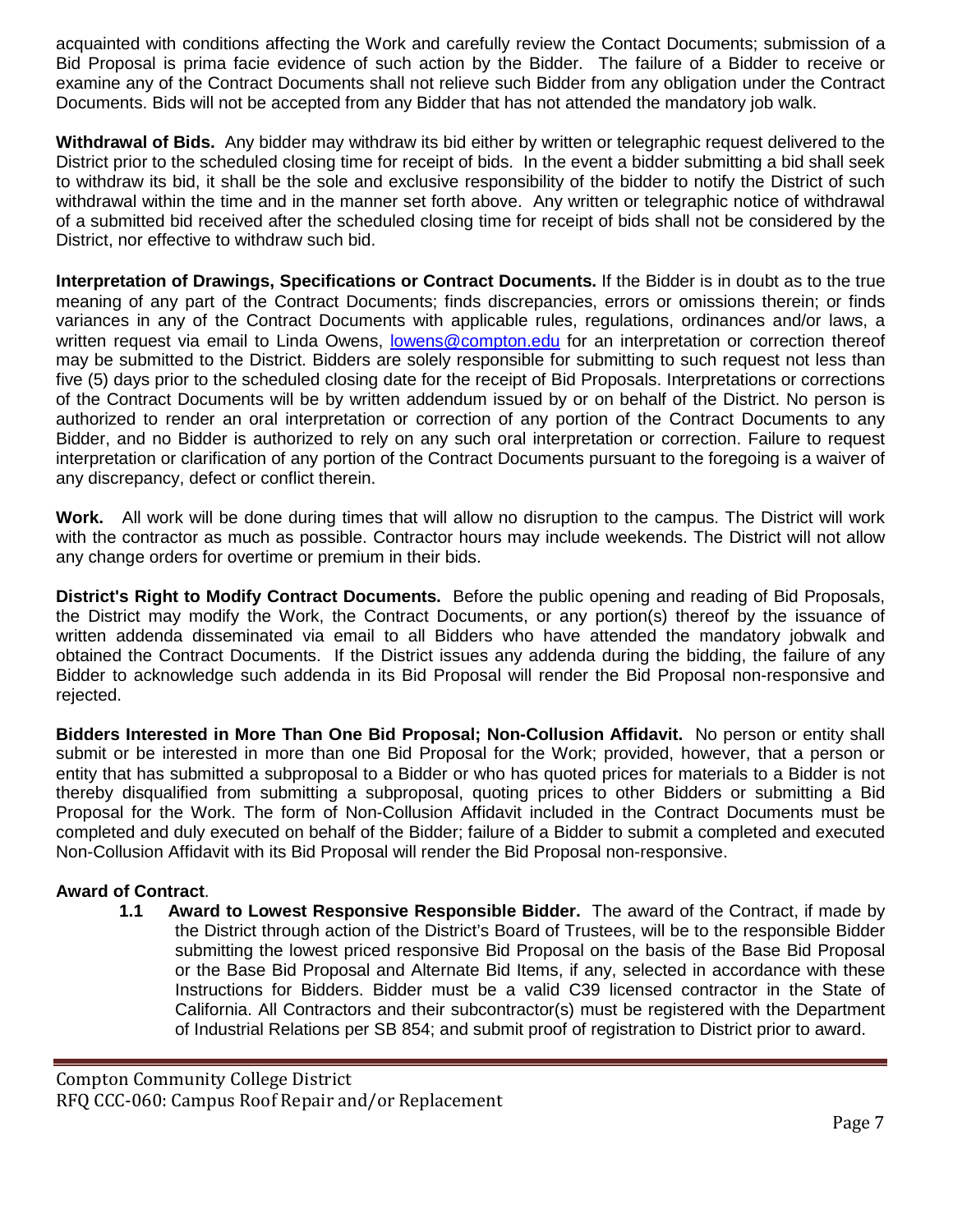- **1.2 Responsive Bidder.** A responsive bidder shall mean a bidder who has submitted a bid which conforms in all material respects, with the bid documents.
- **1.3 Responsible Bidder.** A responsible bidder shall mean a bidder who has the capability in all respects, to fully perform the requirements of the contract documents and the moral and business integrity and the reliability which will assure good faith performance. In determining responsibility, the following criteria will be considered:
	- (i) The ability, capacity and skill of the bidder to perform the work of the contract documents;
	- (ii) Whether the bidder can perform the work of the contract documents promptly and within the time specified, without delay or interference;
	- (iii) The character, integrity, reputation, judgment, experience and efficiency of the bidder;
	- (iv) The quality, availability and adaptability of the goods or services to the particular use required;
	- (v) The ability of the bidder to provide future maintenance and service for the warranty period of the contract, if applicable;
	- (vi) Such other information as may be secured by the District, having a bearing on the decision to award the contract, to include without limitation the ability, experience and commitment of the bidder to properly and reasonably plan, schedule, coordinate and execute the work of the bid documents.

The purpose of the above is to enable the District, in its opinion, to select the bid which is in its best interests.

## **Subcontractors.**

- c) **Designation of Subcontractors; Subcontractors List.** Each Bidder shall submit a list of its proposed Subcontractors for the proposed Work as required by the Subletting and Subcontracting Fair Practices Act (California Public Contract Code ''4100 et seq.) on the form furnished. Each Bidder shall list a subcontractor who will perform Work valued at or greater than one-half of one percent (0.5%) of the amount of the Bid Proposal. If the Bidder awarded the Contract for the Work does not list a Subcontractor for any portion of the Work valued at or greater than one-half of one percent (0.5%) of the Contract Price, the Bidder awarded the contract shall perform all such Work with its own forces; subsequent subcontracting of such Work will not be permitted except in strict conformity with Public Contract Code §4109. The failure of any Bid Proposal to include all information required by the Subcontractors List will result in rejection of the Bid Proposal for non-responsiveness.
- d) **Work of Subcontractors.** All Bidders are referred to the Contract Documents and the notation therein that all Contract Documents are intended to be complimentary and that the organization or arrangements of the Specifications and Drawings shall not limit the extent of the Work of the Contract Documents. Accordingly, all Bidders are encouraged to disseminate all of the Specifications, Drawings and other Contract Documents to all persons or entities submitting sub-bids to the Bidder. The omission of any portion or item of Work from the Bid Proposal or from the sub-bidders' sub-bids which is/are necessary to produce the intended results and/or which are reasonably inferable from the Contract Documents is not a basis for adjustment of the Contract Price or the Contract Time.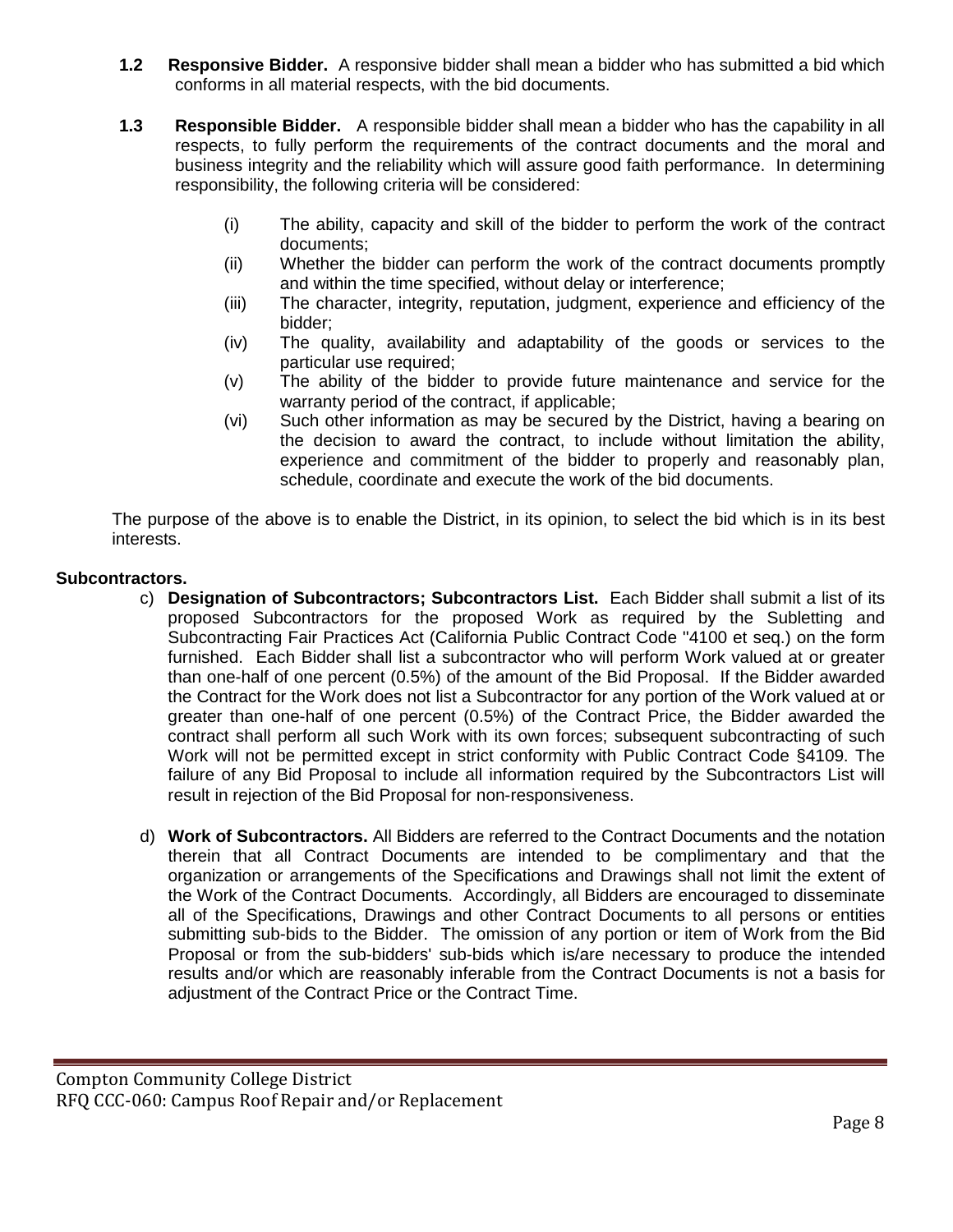**Subcontractor Bonds**. In accordance with California Public Contract Code '4108, if a Bidder requires a bond or bonds of its Subcontractor(s), whether the expense of procuring such bond or bonds are to be borne by the Bidder or the Subcontractor(s), such requirements shall be specified in the Bidder's written or published request for sub-bids. Failure of the Bidder to comply with these requirements shall preclude the Bidder from imposing bonding requirements upon its Subcontractor(s) or rejection of a Subcontractor's bid under California Public Contract Code '4108(b).

**Workers' Compensation Insurance.** Pursuant to California Labor Code '3700, the successful Bidder shall secure Workers' Compensation Insurance for its employees engaged in the Work of the Contract. The successful Bidder shall sign and deliver to the District the form of Workers Compensation Insurance included with the Contract Documents. The successful bidder shall sign and deliver to the District the following certificate prior to performing any of the Work under the Contract:

"I am aware of the provisions of '3700 of the California Labor Code which require every employer to be insured against liability for worker's compensation or to undertake self-insurance in accordance with the provisions of that Code and I will comply with such provisions before commencing the performance of the Work of the Contract."

The form of such Certificate is included as part of the Contract Documents.

**Anti-Discrimination.** It is the policy of the District that in connection with any work performed, there shall be no discrimination against any prospective or active employee engaged in the work because of race, color, ancestry, age, national origin, marital status, gender, disability, disabled veteran status or religious creed. All bidders agree to comply with the District's anti-discrimination policy and all applicable Federal and California laws including but not limited to the California Fair Employment & Housing Act, commencing with California Government Code, Sections 12940 et seq. and California Labor Code, Section 1735. In addition, all bidders agree to require anti-discrimination compliance by any and all subcontractors employed by them on the work of the contract.

**Drug Free Workplace Certificate.** In accordance with California Government Code ''8350 et seq., the Drug Free Workplace Act of 1990, the successful Bidder will be required to execute a Drug Free Workplace Certificate concurrently with execution of the Agreement. The successful Bidder will be required to implement and take the affirmative measures outlined in the Drug Free Workplace Certificate and in California Government Code ''8350 et seq. Failure of the successful Bidder to comply with the measures outlined in the Drug Free Workplace Certificate and in California Government Code ''8350 et seq. may result in penalties, including without limitation, the termination of the Agreement, the suspension of any payment of the Contract Price otherwise due under the Contract Documents and/or debarment of the successful Bidder.

**Public Records.** Bid Proposals and other documents responding to the Call for Bids become the exclusive property of the District upon submittal to the District. Upon the District's issuance of the Notice of Intent to award the Contract, all Bid Proposals and other documents submitted in response to the Call for Bids shall thereupon be considered public records, except for information contained in such Bid Proposals deemed to be Trade Secrets (as defined in California Civil Code '3426.1). A Bidder that indiscriminately marks all or most of its Bid Proposal as exempt from disclosure as a public record, whether by the notations of "Trade Secret," "Confidential," "Proprietary," or otherwise, may render the Bid Proposal non-responsive and rejected. The District is not liable or responsible for the disclosure of such records, including those exempt from disclosure if disclosure is deemed required by law, by an order of Court, or which occurs through inadvertence, mistake or negligence on the part of the District or its officers, employees or agents. At such time as Bid Proposals are deemed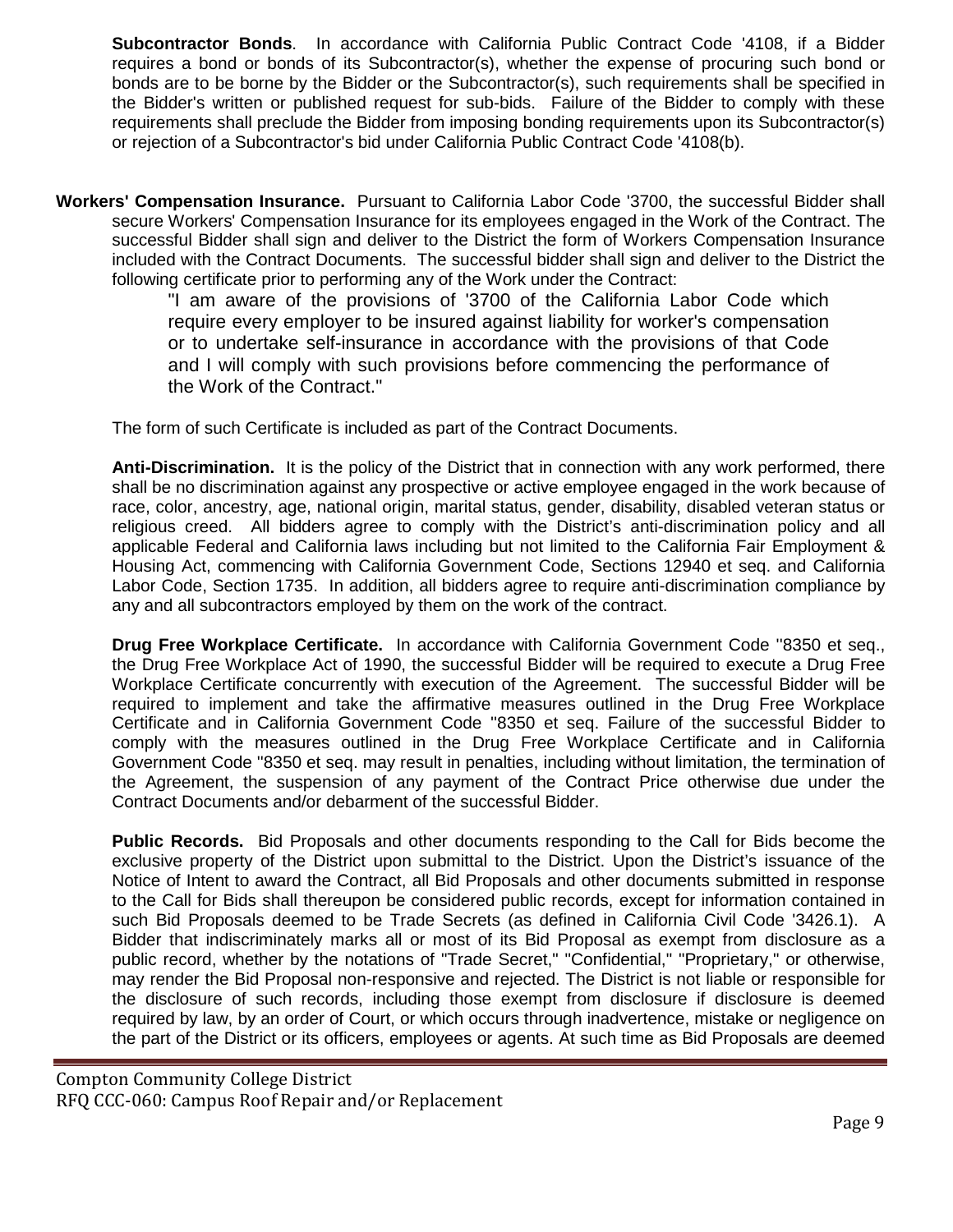a matter of public record, pursuant to the above, any Bidder or other party shall be afforded access for inspection and/or copying of such Bid Proposals, by request made to the District in conformity with the California Access to Public Records Act, California Government Code ''6250, et. seq. If the District is required to defend or otherwise respond to any action or proceeding wherein request is made for the disclosure of the contents of any portion of a Bid Proposal deemed exempt from disclosure hereunder, the Bidder submitting the materials sought by such action or proceeding agrees to defend, indemnify and hold harmless the District in any action or proceeding from and against any liability, including without limitation attorneys' fees arising there from. The party submitting materials sought by any other party shall be solely responsible for the cost and defense in any action or proceeding seeking to compel disclosure of such materials; the District's sole involvement in any such action shall be that of a stakeholder, retaining the requested materials until otherwise ordered by a court of competent jurisdiction.

**Compliance with Immigration Reform and Control Act of 1986.** The Bidder is solely and exclusively responsible for employment of individuals for the Work of the Contract in conformity with the Immigration Reform and Control Act of 1986, 8 USC ''1101 et seq. (the AIRCA"); the successful Bidder shall also require that any person or entity employing labor in connection with any of the Work of the Contract shall so similarly comply with the IRCA.

**Notice of Intent to Award Contract.** Following the public opening and reading of Bid Proposals, the District will issue to Bidders timely submitting a Bid Proposal, a Notice of Intent to Award the Contract, identifying the Bidder to whom the District intends to award the Contract at least seven (7) calendar days prior to award of contract and give the date, time and place of the Board of Trustees meeting to consider award of the Contract. See sample contract in Exhibit B.

**Bid Protest.** Any Bidder submitting a Bid Proposal to the District may file a protest of the District's intent to award the Contract provided that each and all of the following are complied with:

- (i) The bid protest is in writing;
- (ii) The bid protest is filed and received by the District's Business Services not more than five (5) calendar days following the date of issuance of the District's Notice of Intent to Award the Contract; and
- (iii) The written bid protest sets forth, in detail, all grounds for the bid protest, including without limitation all facts, supporting documentation, legal authorities and argument in support of the grounds for the bid protest; any matters not set forth in the written bid protest shall be deemed waived. All factual contentions must be supported by competent, admissible and creditable evidence.

Any bid protest not conforming with the foregoing shall be rejected by the District as invalid. Provided that a bid protest is filed in strict conformity with the foregoing, the District's Business Services or such individual(s) as may be designated by him/her, shall review and evaluate the basis of the bid protest. Either the District's Business Services, or other individual designated by him/her shall provide the bidder submitting the bid protest with a written statement concurring with or denying the bid protest. The District's Special Trustee will render a final determination and disposition of a bid protest by taking action to adopt, modify or reject the disposition of a bid protest as reflected in the written statement of the District's Business Services, or his/her designee. Action by the District's Board of Trustees relative to a bid protest shall be final and not subject to appeal or reconsideration by the District, District's Business Services, any other employee or officer of the District. The rendition of a written statement by the District's Business Services (or his/her designee) and action by the District's Board of Trustees to adopt, modify or reject the disposition of the bid protest reflected in such written statement shall be express conditions precedent to the institution of any legal or equitable proceedings relative to the bidding process, the District's award of the Contract, the District's disposition of any bid protest or the District's decision to reject all Bid Proposals. In the event that any such legal or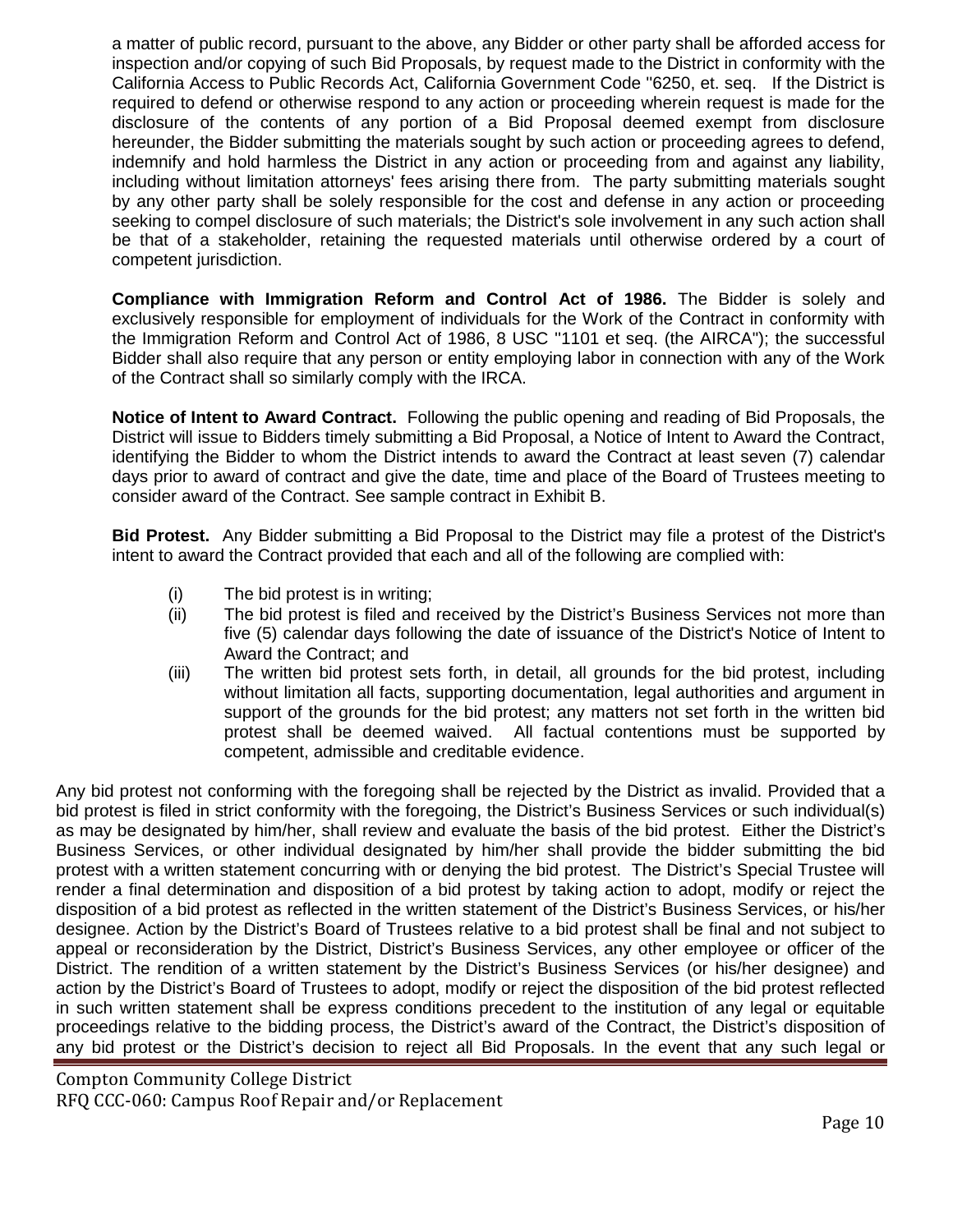equitable proceedings are instituted and the District is named as a party thereto, the prevailing party(ies) shall recover from the other party(ies), as costs, all attorneys fees and costs incurred in connection with any such proceeding, including any appeal arising there from.

## **[End of Section] BID CANNOT BE ACCEPTED VIA FACSIMILE (FAX)**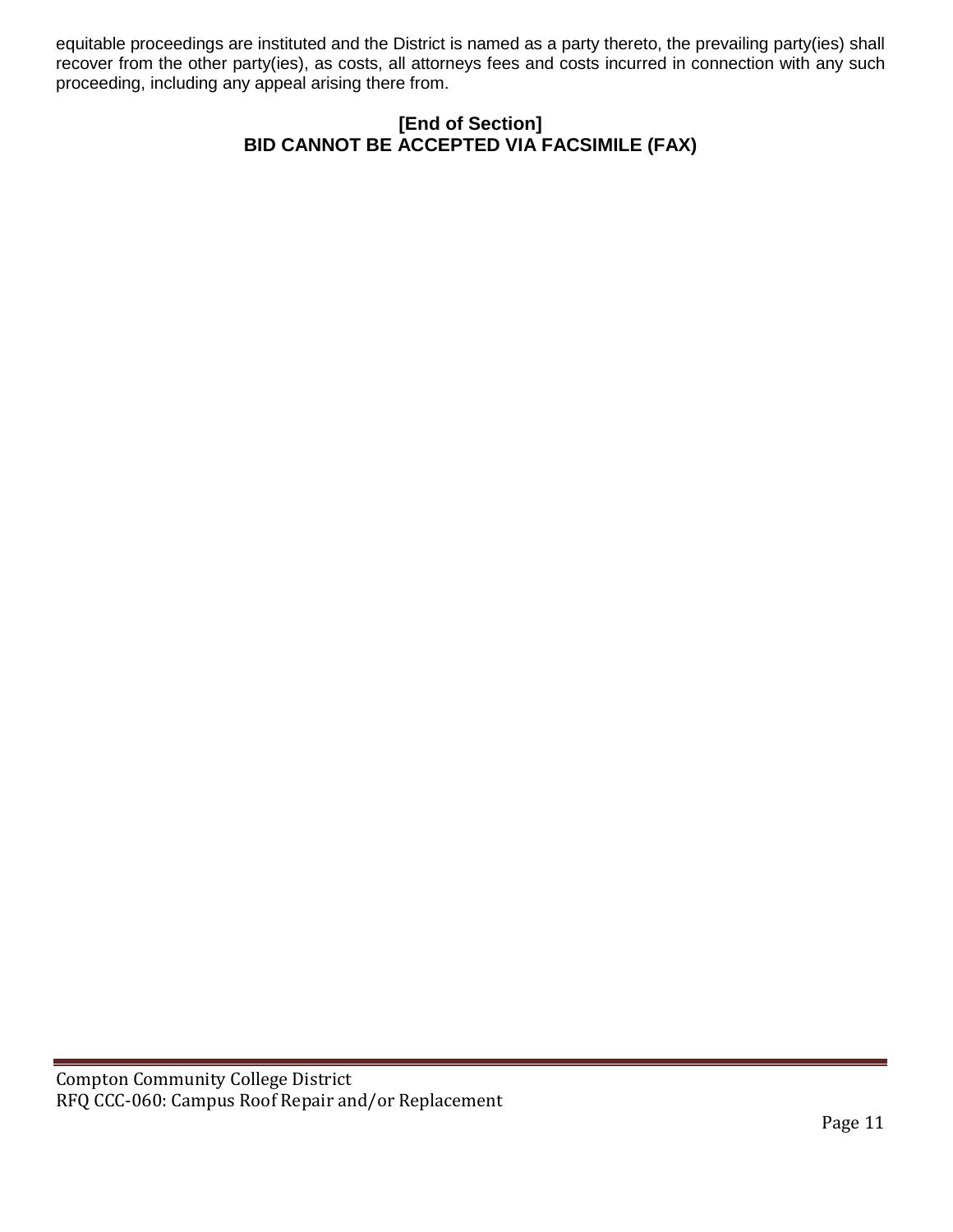# **SCOPE OF WORK & GENERAL CONDITIONS**

The intent of the District is to enter into an Agreement with a responsive and responsible bidder for the roof repair of various buildings.

See Exhibit A attached for detailed scope of work and specifications. Exhibit A contains the following documents:

- a. GENERAL (15 pages)
- b. POLYVINYL-CHLORIDE (PVC/TPA) ROOFING (8 pages)
- 1. **General specifications:** Specifications set forth herein are for the purpose of establishing standards and are not intended to preclude any vendor from bidding who can substantially meet or exceed the specifications. Deviations from the specifications listed herein must be stated in detail on the Bid Response Questionnaire, and the District's Special Trustee, as represented by an evaluation team, shall be the sole judge as to whether such deviations are, in fact, acceptable.
- 2. **Assignment of Contract:** The Contractor shall not assign or transfer any operation of law or otherwise any or all of its rights, burdens, duties obligations, without the prior written consent of the authorized representative of the District.
- 3. **Sub-Contractors:** Sub-contractors, if any, engaged by the Contractor for the service shall be subject to the approval of the District. The Contractor shall be held responsible for all operation of subcontractors and shall require them to maintain adequate Worker's Compensation and public liability insurance.
- 4. **Hold Harmless Clause**: The Contractor shall hold harmless and indemnify the District and the Board of Trustees, its officers and employees from every claim or demand which may be made by reason of:

(a) Any injury to person or property sustained by the supplier or by any person, firm, or corporation, employed directly or indirectly by him upon or in conjunction with his performance under the contract, except those injuries caused by District's employees.

(b) Any injury to person or property sustained by any person, firm, or corporation caused by any negligent act or omission of the supplier or of any person, firm, or corporation directly or indirectly employed by him upon or in connection with his performance under the contract.

(c) The Contractor, at his own expense and risk, shall defend any legal proceeding that may be brought against the District or the Board on any claim or demand listed above, and satisfy any judgment that may be rendered against the District or the Board therein.

- 5. **District's Special Trustee Authority:** The District's Special Trustee reserves the right to:
	- (a) Reject any and all bids; any part of any bid; increase or decrease quantities
	- (b) Waive any informality or minor irregularity in any bid;
	- (c) Bids shall remain irrevocably in effect and subject to acceptance within thirty (30) calendar days of the closing date of the bid.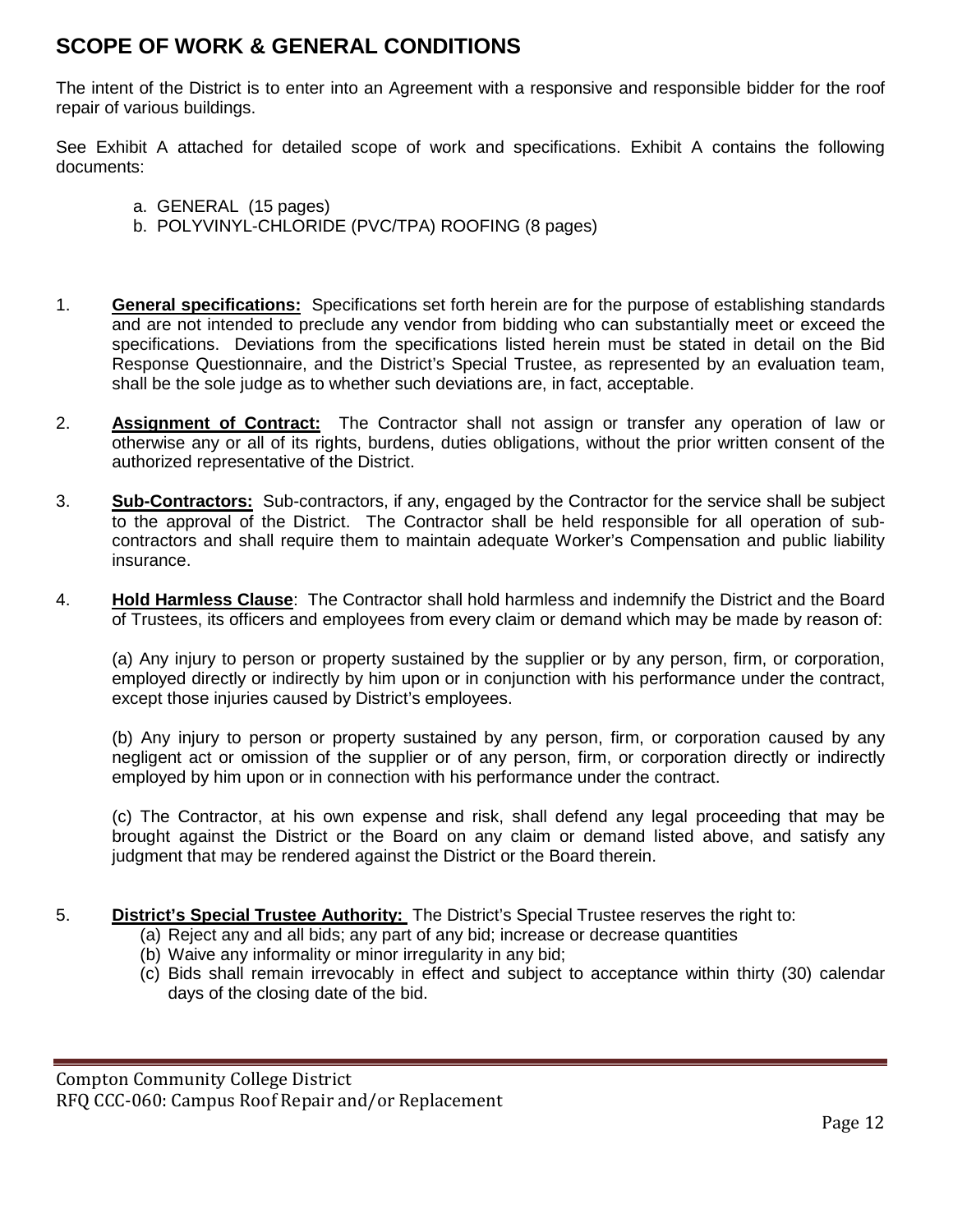- 6. **Interpretation of Documents:** If any person contemplating submitting a bid is in doubt as to the true meaning of any part of the general conditions or other bid documents, or finds discrepancies in, or omissions from such, he/she may submit to the District an email request for an interpretation or correction thereof. Any interpretation or correction of the bid documents will be made only by addendum duly issued and a copy of such addendum will be emailed to each person receiving a set of the bid documents. No oral interpretation of any provision in the bid documents will be made to any bidder.
- 7. **Liquidated Damages**: Contractor shall be assessed the sum of Five Hundred Dollars (\$ 500.00) per calendar day as liquidated damages for each and every day the work required under this Contract remains unfinished past the time for completion, as set forth in the Agreement, and any extensions of time granted by the District to the Contractor under the terms of the Contract Documents and pursuant to Section 53069.85 of the Government Code. For purposes of this Article, the work shall be considered "complete" in accordance with the provisions, "COMPLETION", except that the work may be considered complete without formal acceptance by the Governing Board so long as the board, at its next regularly scheduled meeting, accepts the work.

B. Contractor shall not be charged for liquidated damages, as set forth above, because of any delays in completion of work which are not the fault or negligence of Contractor, including but not restricted to: acts of God, acts of public enemy, acts of Government, fires, floods, epidemics and quarantine restrictions. Contractor shall, within ten (10) calendar days of beginning of any such delay (unless District grants in writing a further period of time to file such notice prior to date of final settlement of the Contract), notify District in writing of causes of delay; thereupon District shall ascertain the facts and extent of delay and grant extension of time for completing work when, in its judgment, the findings of fact justify such an extension. The District's finding of fact thereon shall be final and conclusive on the parties hereto. Extensions of time shall apply only to that portion of work affected by delay, and shall not apply to other portions of work not so affected.

- 8. **District Contact:** Questions related to the bid or bid documents, are to be directed to Linda Owens, Director of Facilities Planning and Operations via email **[lowens@compton.edu](mailto:lowens@compton.edu)**.
- **9. Mandatory Job Walk: Friday, November 22, 2019 @ 10:00AM**. Bids will not be accepted by Bidders that do not attend the Mandatory Job Walk for this Project.
- 10. **Bid Questions and Addenda:** The last day for bidder questions and clarifications are due **Tuesday, November 26, 2019 before 2:00PM** via email to Linda Owens, **[lowens@compton.edu](mailto:lowens@compton.edu)**. Any addenda will be issued via email (to those that attended the Mandatory Job Walk) by Wednesday, November 27, 2019 before 7PM.
- 11. **Sealed Bid Due Date: Tuesday, December 3, 2019 @ 2:00PM**, in the Business Services Office at Compton Community College District, Business Services, Room C34, 1111 E. Artesia Blvd., Compton, CA 90221. Bids will not be accepted after the date and time stated above.

## **END OF SCOPE OF WORK & GENERAL CONDITIONS**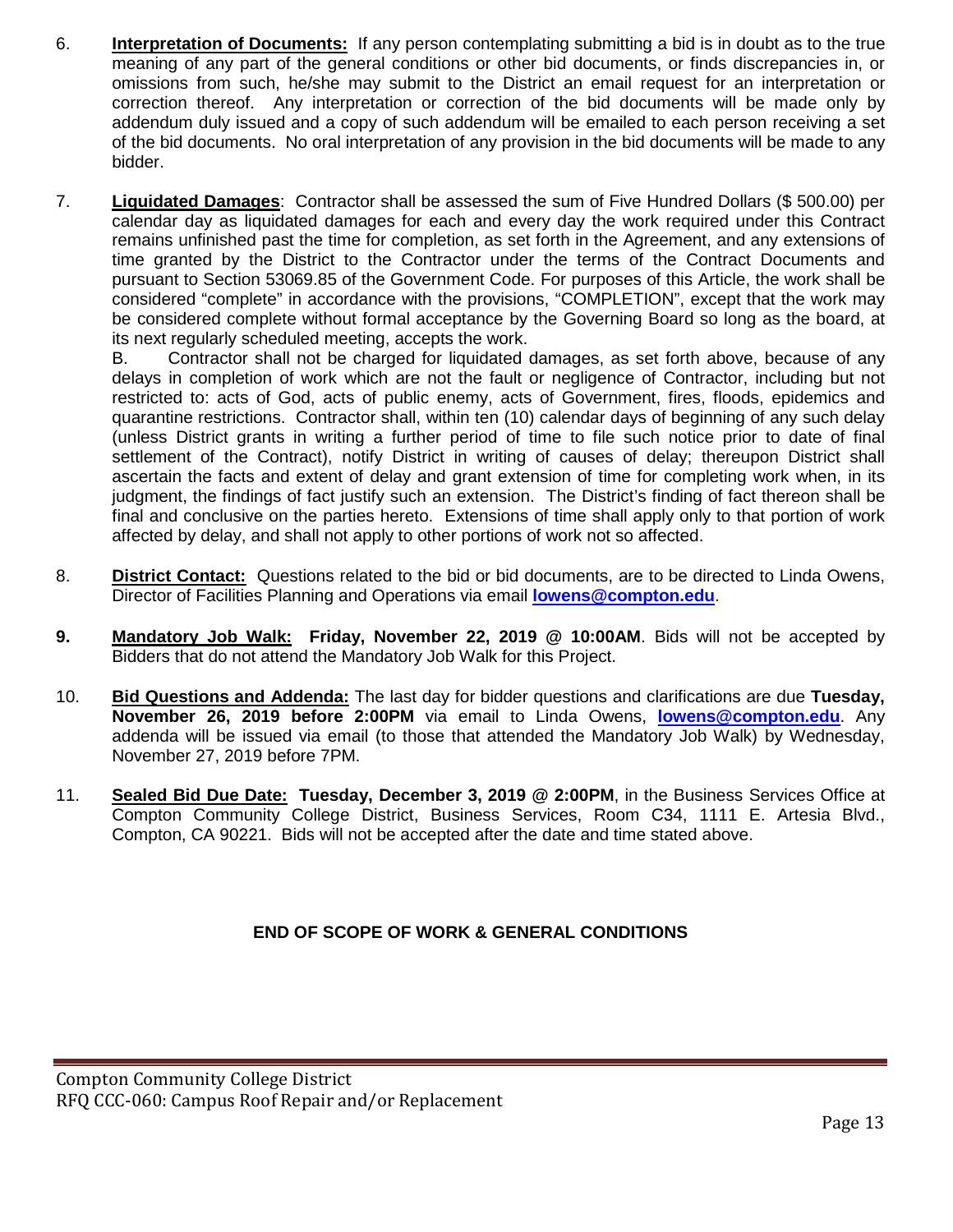## **BID FORM**

|--|

| <b>Buildings in Scope of Work</b> |  |  |  |
|-----------------------------------|--|--|--|
|                                   |  |  |  |

| B. Building E - $\frac{1}{2}$ ________________________.00 K. Building F - $\frac{1}{2}$ _______________________.00 |  |  |
|--------------------------------------------------------------------------------------------------------------------|--|--|
|                                                                                                                    |  |  |
|                                                                                                                    |  |  |
|                                                                                                                    |  |  |
| F. Building Y - \$ ______________________.00 O. Library (SSC) Windows - \$ __________.00                           |  |  |
| G. Library (SSC) Skylight - \$ ______________.00 P. MIS Building - \$ __________________.00                        |  |  |
|                                                                                                                    |  |  |
|                                                                                                                    |  |  |
| <b>GRAND TOTAL BASE BID OF ALL ITEMS: A THROUGH R \$____________________.00</b>                                    |  |  |
| TOTAL PROJECT DURATION (DAYS TO COMPLETE WORK)_________                                                            |  |  |

I. Alternate No. 1 – Provide an additional amount for 10 days of leak response and repairs, billed in .5 man day increments, covering buildings, and areas at 1111 E. Artesia Blvd. not repaired under scope of work, for a period of 12 months following completion of Campus Roof Repair Project:

Add: \$ .00

II. Alternate No. 2 – Provide an additional amount for one additional year (twelve months) warranty for repair areas, identical to original one year warranty associated with Repair Specification, and to begin upon expiration of said one year warranty at 1111 E. Artesia Blvd.

Add: \$ .00

III. Alternate No. 3 – Provide an additional unit cost for replacement of wood decking or other deck materials discovered to be unsafe during repairs or restoration. Replacement of decking shall also include roof system over new decking, installed in such a manner as to be considered sound and waterproof:

Per sheet:  $\qquad \qquad$  \$ .00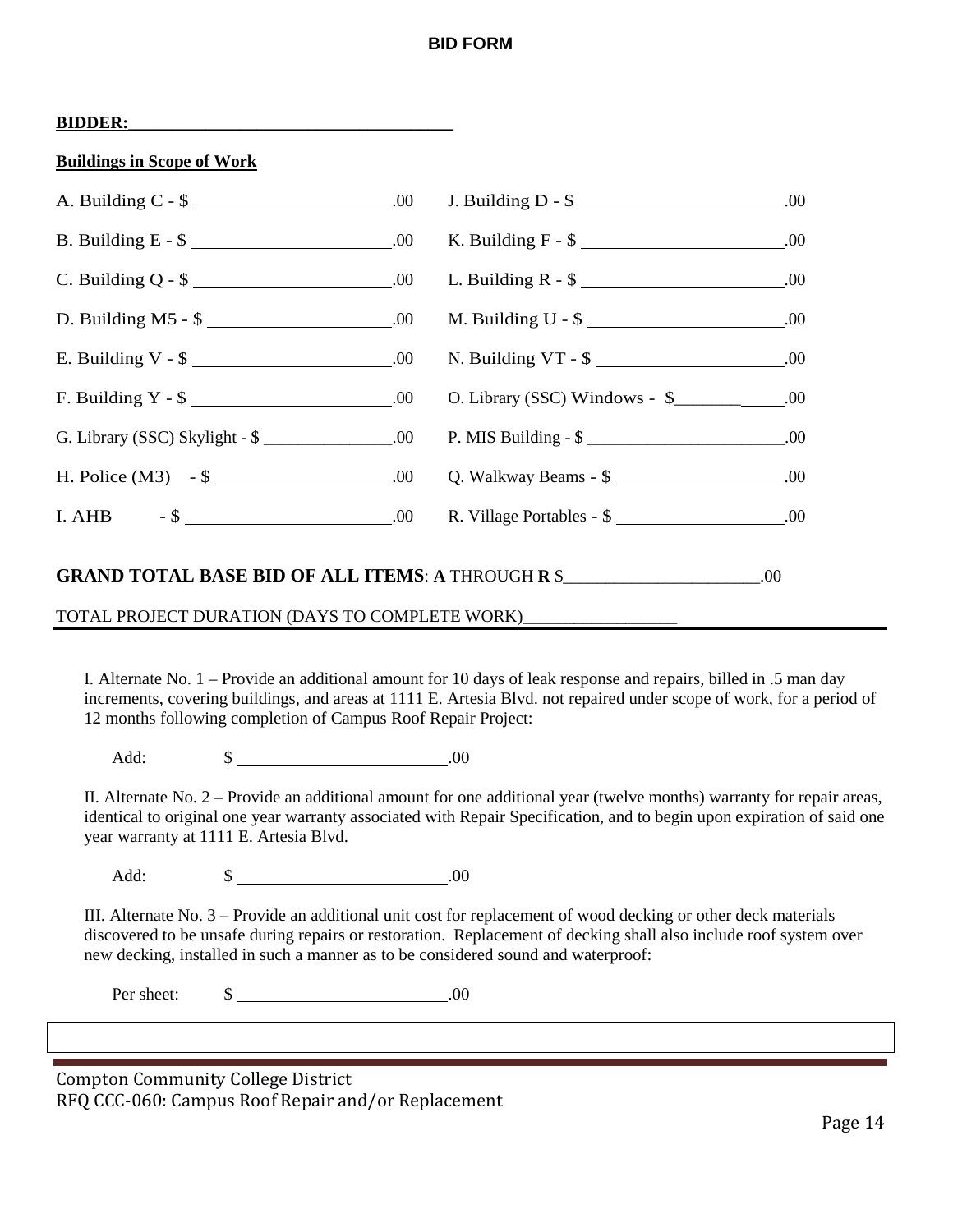|                          | Respectfully submitted this ______ day of ____________, 2019.                                                                                                                                  |                        | (Corporate Seal) |
|--------------------------|------------------------------------------------------------------------------------------------------------------------------------------------------------------------------------------------|------------------------|------------------|
| Submitted By:            |                                                                                                                                                                                                |                        |                  |
|                          | (Name of bidding firm or corporation)                                                                                                                                                          |                        |                  |
| Authorized<br>Signature: |                                                                                                                                                                                                |                        |                  |
|                          | (Handwritten signature)                                                                                                                                                                        |                        |                  |
| Signed By:               |                                                                                                                                                                                                |                        |                  |
|                          | (Type or print name)                                                                                                                                                                           |                        |                  |
| Title:                   | (Owner/Partner/President/Vice President)                                                                                                                                                       |                        |                  |
| Registered:              | Pursuant to Division 2, Part 7, Chapter 1 (commencing with section<br>1720) of the California Labor Code. You are a registered contractor<br>for public works projects<br>Yes $[\_]$ NO $[\_]$ |                        |                  |
| <b>Street Address:</b>   |                                                                                                                                                                                                |                        |                  |
| City, State, Zip         | <u> 1989 - Johann Harry Harry Harry Harry Harry Harry Harry Harry Harry Harry Harry Harry Harry Harry Harry Harry</u>                                                                          |                        |                  |
| Phone:                   |                                                                                                                                                                                                |                        |                  |
| License No.:             |                                                                                                                                                                                                |                        |                  |
| Federal ID No.:          |                                                                                                                                                                                                |                        |                  |
|                          |                                                                                                                                                                                                | <b>END OF DOCUMENT</b> |                  |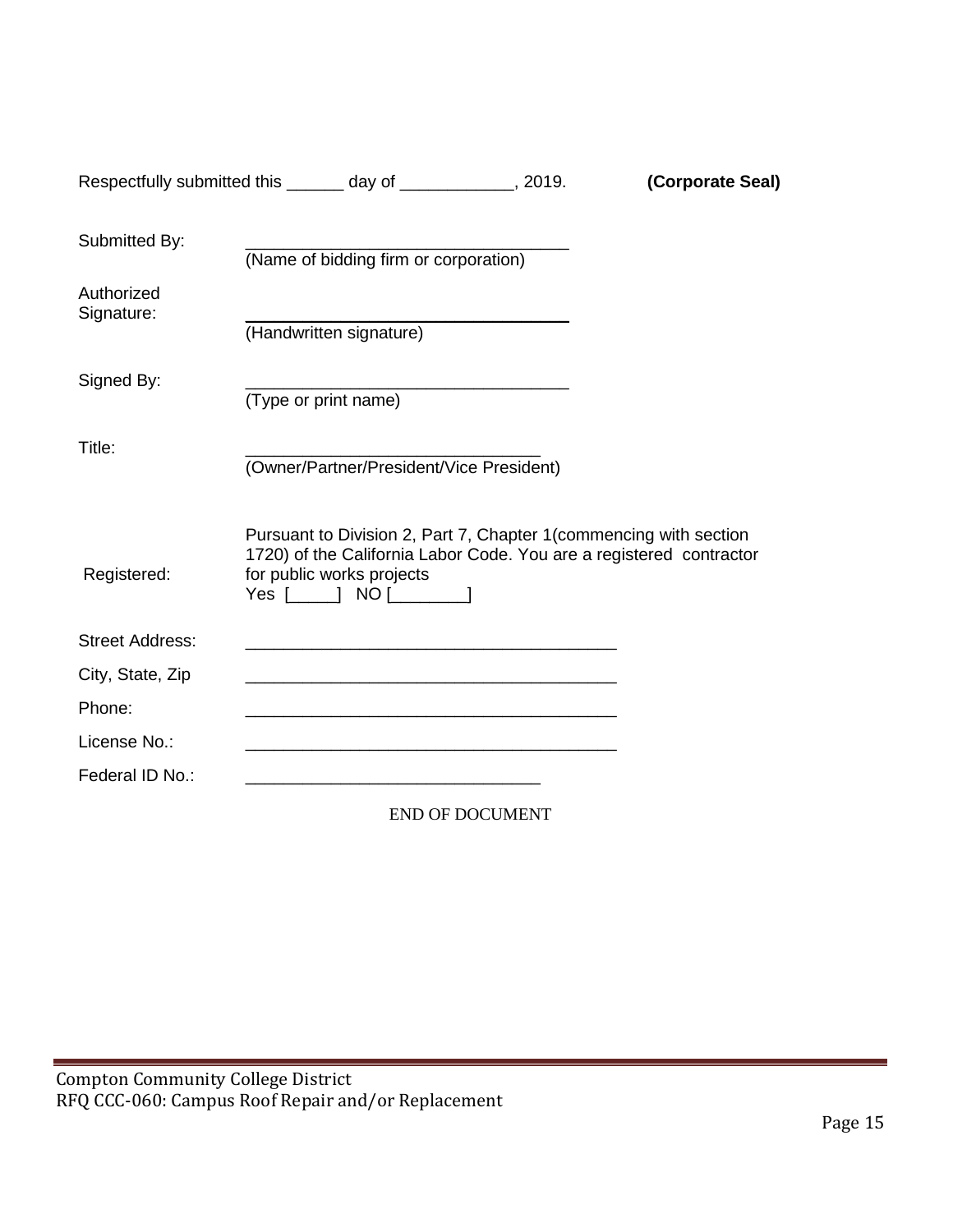## **DESIGNATION OF SUBCONTRACTORS FORM**

| <b>Bidder:</b> |  |
|----------------|--|
|                |  |
|                |  |
|                |  |
|                |  |
|                |  |

**Bid Package No. & Project Name: RFQ CCC-060: Campus Roof Repair and/or Replacement**

|           | <b>NAME OF</b><br><b>SUBCONTRACTOR</b> | <b>BUSINESS LOCATION/</b><br><b>ADDRESS OF</b><br><b>SUBCONTRACTOR</b> | <b>TRADE OR PORTION</b><br>OF THE WORK |
|-----------|----------------------------------------|------------------------------------------------------------------------|----------------------------------------|
| Lic#:     | Lic Type:                              |                                                                        |                                        |
| Lic#:     | Lic Type:                              |                                                                        |                                        |
| Lic#:     | Lic Type:                              |                                                                        |                                        |
| Lic $#$ : | Lic Type:                              |                                                                        |                                        |
| Lic#:     | Lic Type:                              |                                                                        |                                        |
| Lic#:     | Lic Type:                              |                                                                        |                                        |
| Lic $#$ : | Lic Type:                              |                                                                        |                                        |
| Lic#:     | Lic Type:                              |                                                                        |                                        |

**PHOTOCOPY THE ABOVE PAGE / TABLE AS NECESSARY TO LIST ADDITIONAL SUBCONTRACTORS**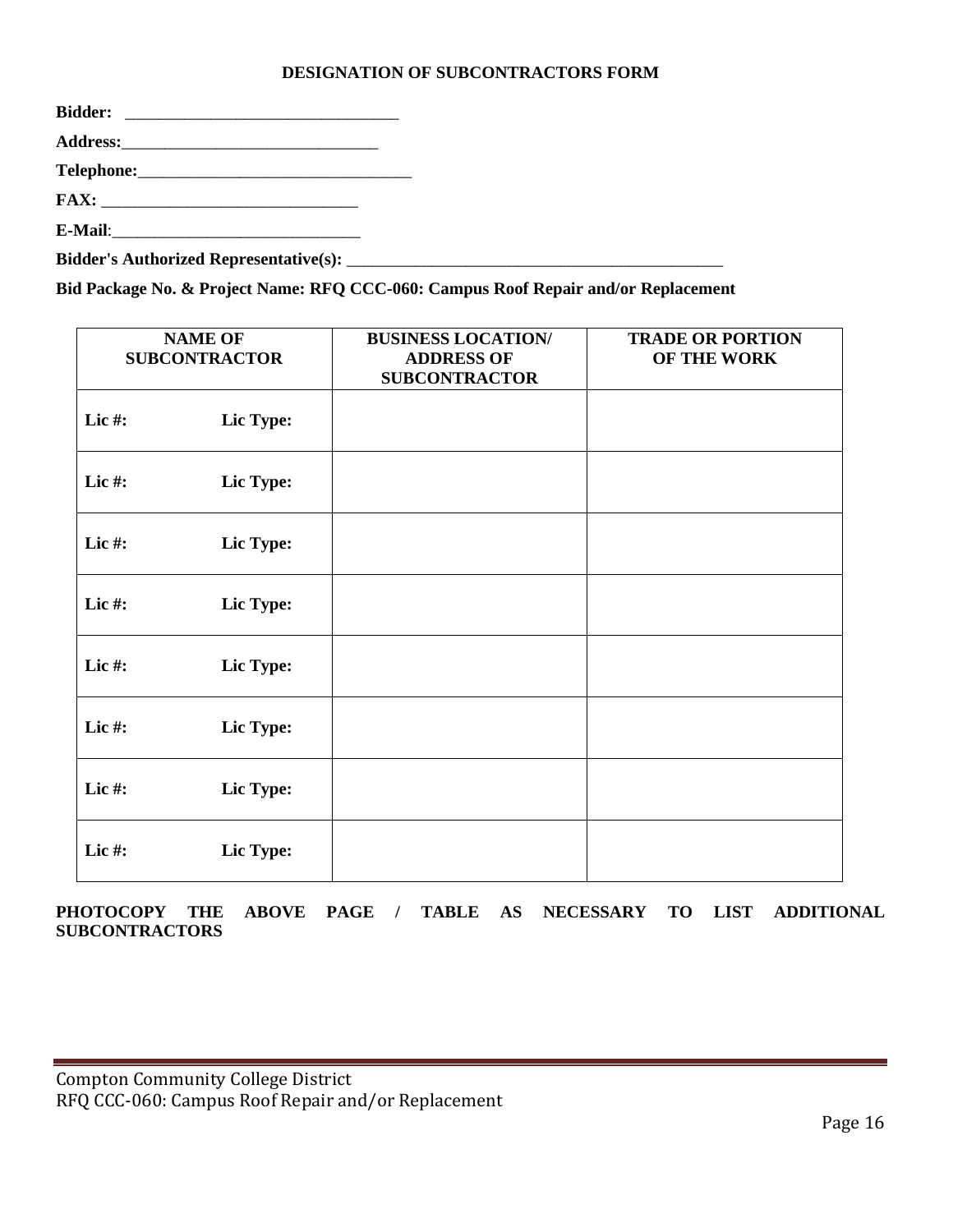## **BID RESPONSE QUESTIONNAIRE**

### **Bidder Qualifications References**

**1. Bidder must list below the name, address, telephone number and name of contact, of two (2) facilities where Bidder has successfully performed like work of similar volume and requirements as is being offered in this Bid request.**

|           |                                            |             | _State______________Zip________________ |  |
|-----------|--------------------------------------------|-------------|-----------------------------------------|--|
|           | Telephone_________________________________ |             | Contact_______________________          |  |
| $\bullet$ |                                            |             |                                         |  |
|           |                                            |             |                                         |  |
|           |                                            | State State | _Zip_____________________               |  |
|           |                                            |             |                                         |  |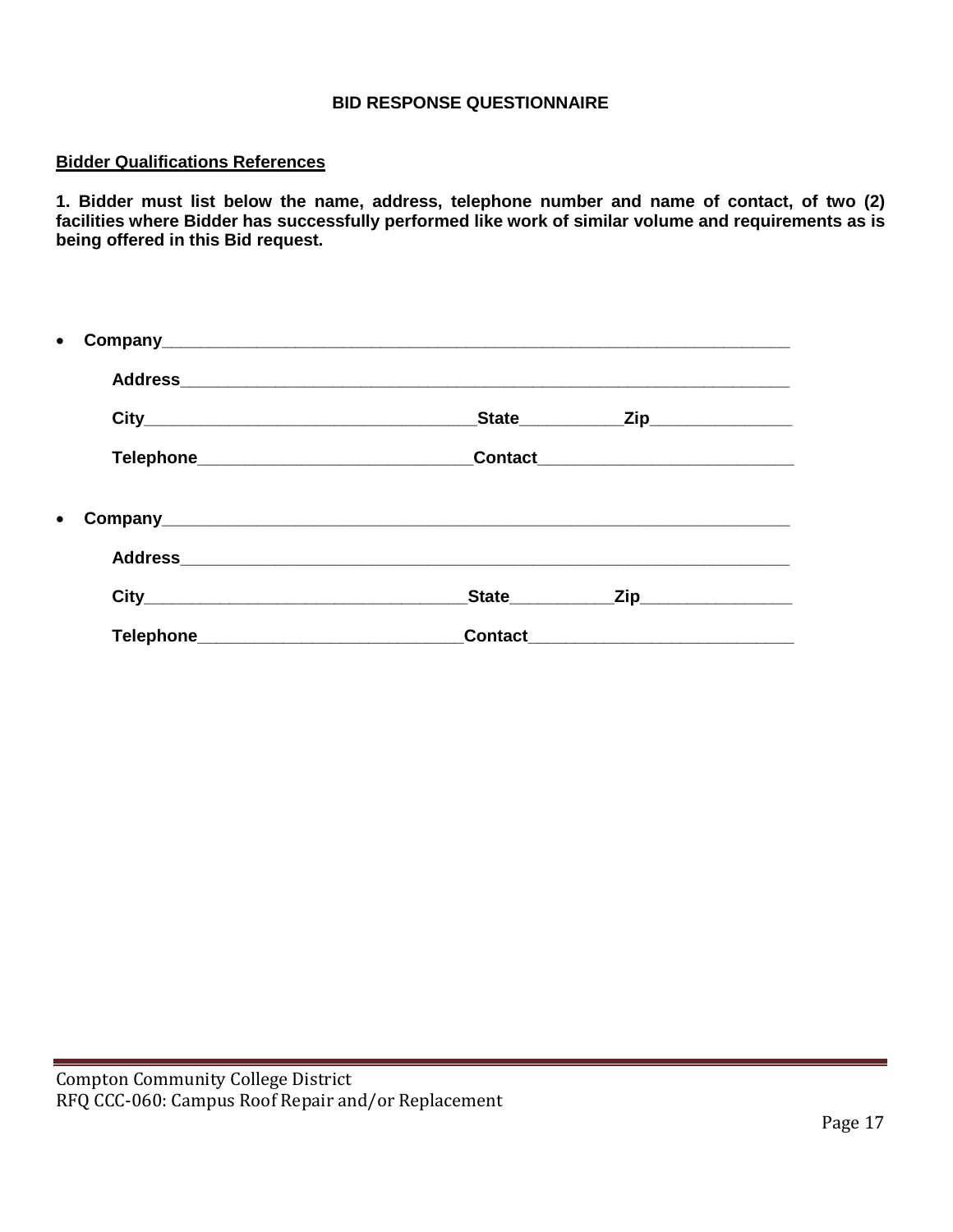### **NONCOLLUSION AFFIDAVIT TO BE EXECUTED BY BIDDER AND SUBMITTED WITH BID**

**\_\_\_\_\_\_\_\_\_\_\_\_\_\_\_\_\_\_\_\_\_\_\_\_\_\_\_\_\_\_\_\_\_\_\_\_, being first duly sworn, deposes and says that he/she is \_\_\_\_\_\_\_\_\_\_\_\_\_\_\_\_\_\_\_\_\_\_\_\_\_\_\_\_\_\_\_\_\_\_\_\_\_\_\_\_ of the party making the foregoing bid that the bid is not made in the interest of, or on behalf or, any undisclosed person, partnership, company, association, organization, or corporation;** 

**that the bid is genuine and not collusive or sham; that the bidder has not directly or indirectly induced or solicited any other bidder to put in a false or sham bid, and has not directly or indirectly colluded, conspired, connived, or agreed with any bidder or anyone else to put in a sham bid, or that anyone shall refrain from bidding;** 

**that the bidder has not in any manner, directly or indirectly, sought by agreement, communication, or conference with anyone to fix the bid price of the bidder or any other bidder, or to fix any overhead, profit, or cost element of the bid prices, or that of any other bidder, or to secure any advantage against the public body awarding the contract of anyone interested in the proposed contract; that all statements contained in the bid are true;** 

**and, further that the bidder has not, directly or indirectly, submitted his/her bid price or any breakdown thereof, or the contents thereof, or divulged information or data relative thereto, or paid, and will not pay, any fee to any corporation, partnership, company association, organization bid depository, or to any member or agent thereof to effectuate a collusive or sham bid.** 

**I certify (or declare) under penalty of perjury under the laws of the State of California that the foregoing is true and correct.**

Date **Date and Contract Contract Signature** 

**Company \_\_\_\_\_\_\_\_\_\_\_\_\_\_\_\_\_\_\_\_\_\_\_\_\_\_\_\_\_**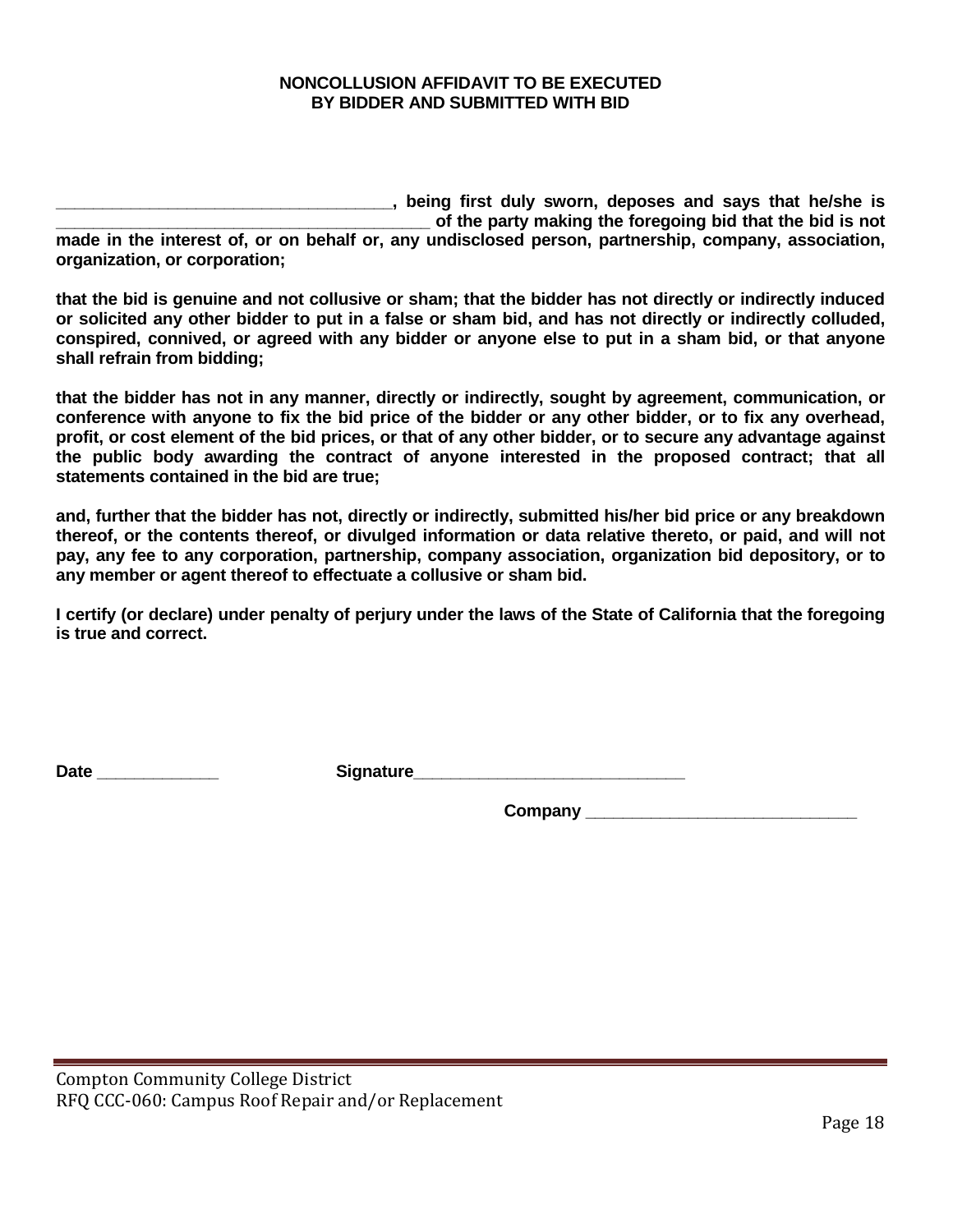#### **BID BOND**

**KNOW ALL MEN BY THESE PRESENTS** that we, \_\_\_\_\_\_\_\_\_\_\_\_\_\_\_\_\_\_\_\_\_\_\_\_\_\_\_\_\_\_\_\_, as Surety and . as Principal, are jointly and severally, along with their respective heirs, executors, administrators, successors and assigns, held and firmly bound unto **COMPTON COMMUNITY COLLEGE DISTRICT**, hereinafter "the Obligee," for payment of the penal sum hereof in lawful money of the United States, as more particularly set forth herein.

#### **THE CONDITION OF THIS OBLIGATION IS SUCH THAT:**

**WHEREAS,** the Principal has submitted the accompanying Bid Proposal to the Obligee for the Work commonly described as the **RFQ CCC-060: Campus Roof Repair and/or Replacement**

**WHEREAS,** subject to the terms of this Bond, the Surety is firmly bound unto the Obligee in the penal sum of TEN PERCENT (10%) of the maximum amount of the Bid Proposal submitted by the Principal to the Obligee, as set forth above.

**NOW THEREFORE,** if the Principal shall not withdraw said Bid Proposal within the period specified therein after the opening of the same, or, if no period be specified, for NINETY (90) DAYS after opening of said Bid Proposal; and if the Principal is awarded the Contract, and shall within the period specified therefore, or if no period be specified, within FIVE (5) DAYS after the prescribed forms are presented to him for signature, enter into a written contract with the Obligee, in accordance with the Bid Proposal as accepted and give such bond(s) with good and sufficient surety or sureties, as may be required, for the faithful performance and proper fulfillment of such Contract and for the payment for labor and materials used for the performance of the Contract, or in the event of the withdrawal of said Bid Proposal within the period specified for the holding open of the Bid Proposal or the failure of the Principal to enter into such Contract and give such bonds within the time specified, if the Principal shall pay the Obligee the difference between the amount specified in said Bid Proposal and the amount for which the Obligee may procure the required Work and/or supplies, if the latter amount be in excess of the former, together with all costs incurred by the Obligee in again calling for Bids, then the above obligation shall be void and of no effect, otherwise to remain in full force and effect.

Surety, for value received, hereby stipulates and agrees that no change, extension of time, alteration or addition to the terms of the Contract or the Call for Bids, the Work to be performed thereunder, the Drawings or the Specifications accompanying the same, or any other portion of the Contract Documents shall in no way affect its obligations under this Bond, and it does hereby waive notice of any such change, extension of time, alteration or addition to the terms of said Contract, the Call for Bids, the Work, the Drawings or the Specifications, or any other portion of the Contract Documents.

In the event suit or other proceeding is brought upon this Bond by the Obligee, the Surety shall pay to the Obligee all costs, expenses and fees incurred by the Obligee in connection therewith, including without limitation, attorneys fees.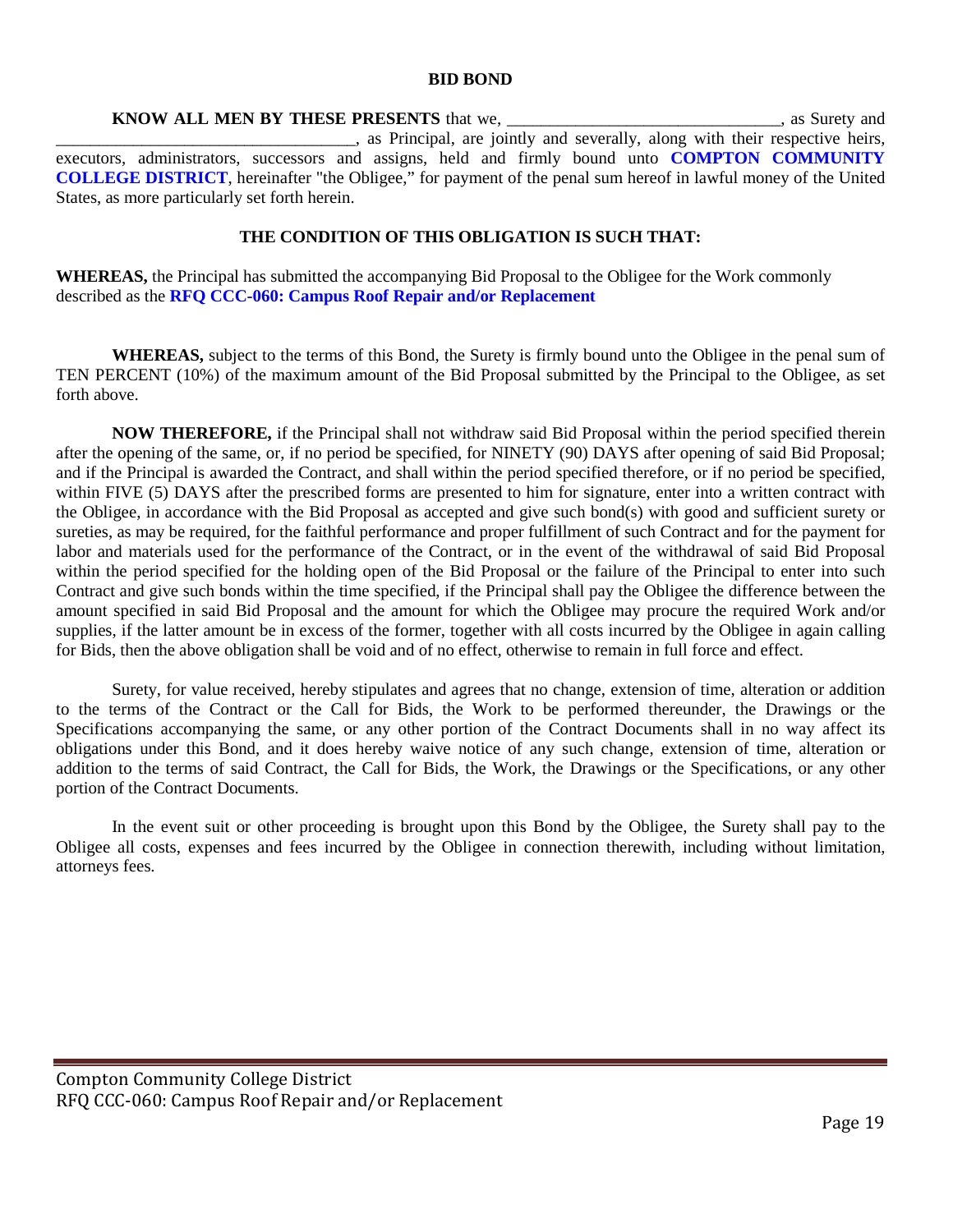**IN WITNESS WHEREOF,** the Principal and Surety have executed this instrument this \_\_\_\_\_\_\_\_ day of \_\_\_\_\_, 20\_\_ by their duly authorized agents or representatives.

\_\_\_\_\_\_\_\_\_\_\_\_\_\_\_\_\_\_\_\_\_\_\_\_\_\_\_\_\_\_\_\_\_\_\_\_\_\_\_\_\_\_\_\_ (Principal's Corporate Seal) (Principal Name)

By:\_\_\_\_\_\_\_\_\_\_\_\_\_\_\_\_\_\_\_\_\_\_\_\_\_\_\_\_\_\_\_\_\_\_\_\_\_\_\_\_\_

(Typed or Printed Name)

\_\_\_\_\_\_\_\_\_\_\_\_\_\_\_\_\_\_\_\_\_\_\_\_\_\_\_\_\_\_\_\_\_\_\_\_\_\_\_\_\_\_\_\_

\_\_\_\_\_\_\_\_\_\_\_\_\_\_\_\_\_\_\_\_\_\_\_\_\_\_\_\_\_\_\_\_\_\_\_\_\_\_\_\_\_\_\_\_

Title:\_\_\_\_\_\_\_\_\_\_\_\_\_\_\_\_\_\_\_\_\_\_\_\_\_\_\_\_\_\_\_\_\_\_\_\_\_\_\_

(Surety's Corporate Seal) (Surety Name)

By:\_\_\_\_\_\_\_\_\_\_\_\_\_\_\_\_\_\_\_\_\_\_\_\_\_\_\_\_\_\_\_\_\_\_\_\_\_\_\_\_\_ (Signature of Attorney-in-Fact for Surety)

(Attach Attorney-in-Fact Certificate) (Typed or Printed Name)

\_\_\_\_\_\_\_\_\_\_\_\_\_\_\_\_\_\_\_\_\_\_\_\_\_\_\_\_\_\_\_\_\_\_\_\_\_\_\_\_\_\_\_\_

( ) \_\_\_\_\_\_\_\_\_\_\_\_\_\_\_\_\_\_\_\_\_\_\_\_\_\_\_\_\_\_\_\_\_\_\_\_

(Area Code and Telephone Number of Surety)

**Bid Bond, page 2**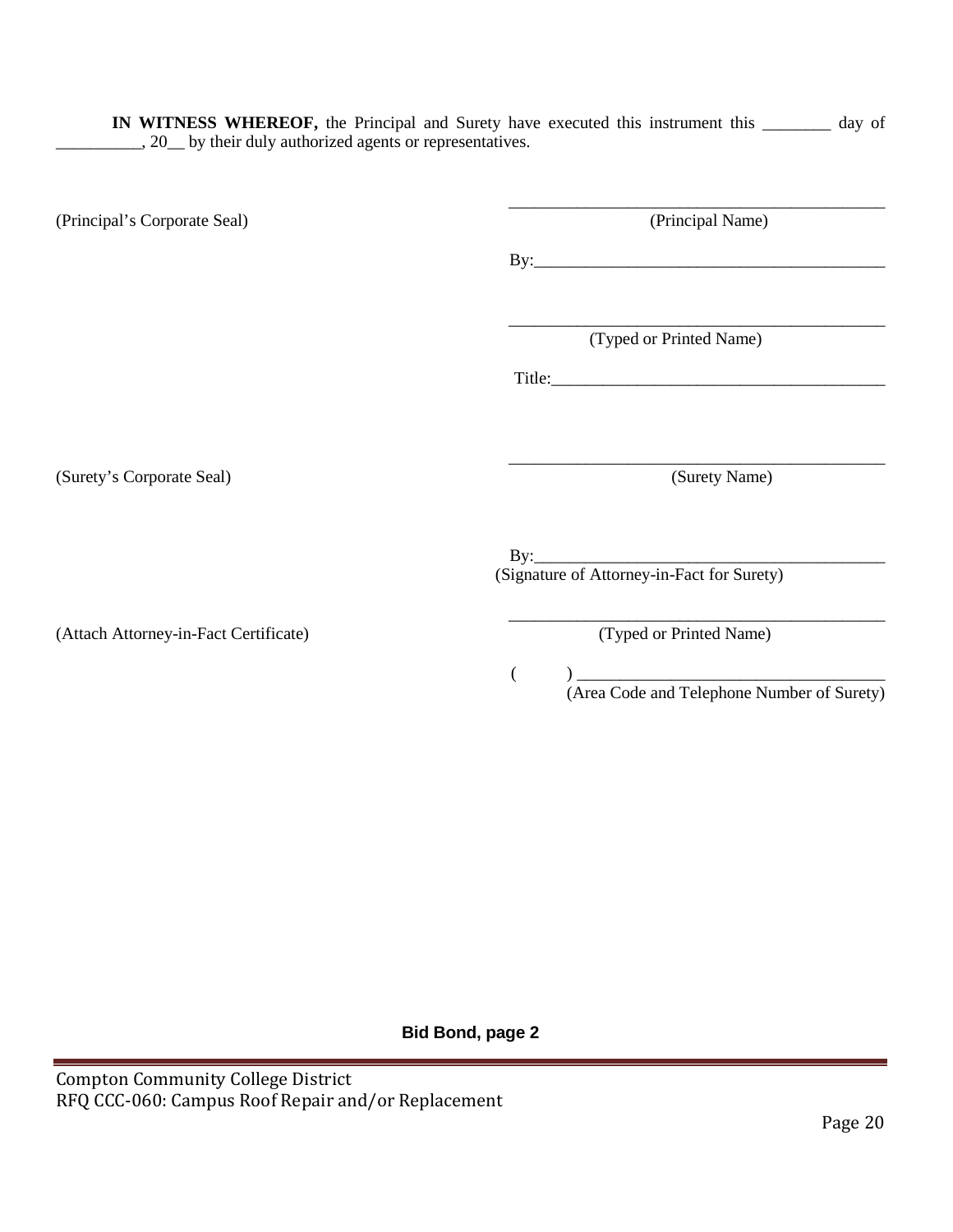# **CERTIFICATE OF WORKERS' COMPENSATION INSURANCE**

|        | the                              |  |
|--------|----------------------------------|--|
| (Name) | 'Title)                          |  |
|        | declare, state and certify that: |  |

(Contractor Name)

1. I am aware that California Labor Code '3700(a) and (b) provides:

"Every employer except the state shall secure the payment of compensation in one or more of the following ways:

- (a) By being insured against liability to pay compensation in one or more insurers duly authorized to write compensation insurance in this state.
- (b) By securing from the Director of Industrial Relations a certificate of consent to self-insure either as an individual employer, or one employer in a group of employers, which may be given upon furnishing proof satisfactory to the Director of Industrial Relations of ability to self-insure and to pay any compensation that may become due to his or her employees."
- 2. I am aware that the provisions of California Labor Code '3700 require every employer to be insured against liability for workers' compensation or to undertake self-insurance in accordance with the provisions of that code, and I will comply with such provisions before commencing the performance of this Contract.

\_\_\_\_\_\_\_\_\_\_\_\_\_\_\_\_\_\_\_\_\_\_\_\_\_\_\_\_\_\_\_\_\_\_\_\_\_\_\_\_ (Contractor Name)

By:\_\_\_\_\_\_\_\_\_\_\_\_\_\_\_\_\_\_\_\_\_\_\_\_\_\_\_\_\_\_\_\_\_\_\_\_\_\_ (Signature)

\_\_\_\_\_\_\_\_\_\_\_\_\_\_\_\_\_\_\_\_\_\_\_\_\_\_\_\_\_\_\_\_\_\_\_\_\_\_\_\_\_ (Typed or printed name)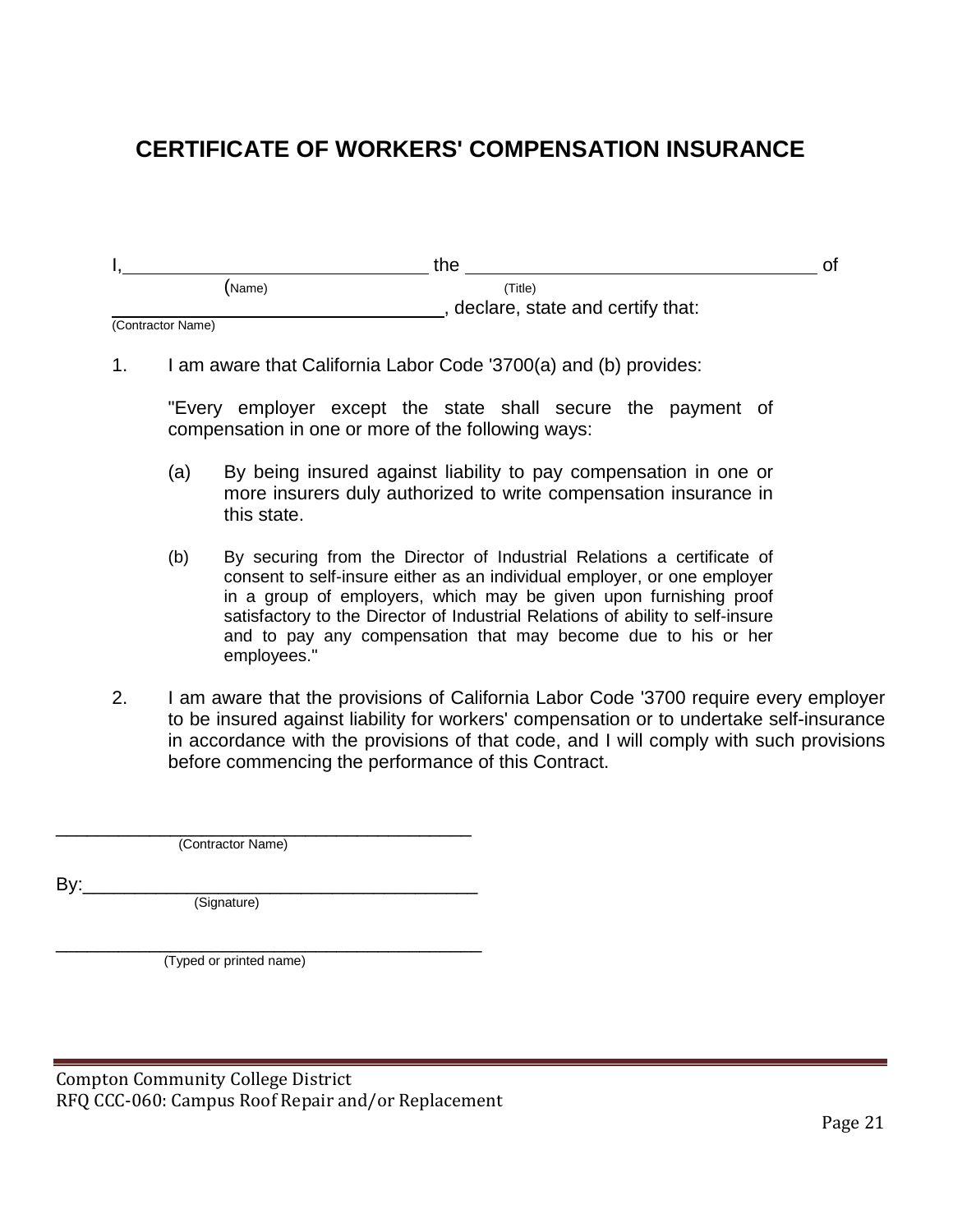## **AFFIRMATIVE ACTION STATUS CODE FORM**

| Date__________________ |  |  |
|------------------------|--|--|
|                        |  |  |
|                        |  |  |
|                        |  |  |
|                        |  |  |
|                        |  |  |

In order to comply with legal requirements, which became effective January 1, 1991, Compton Community College District is gathering and updating the affirmative action status of vendors with whom the District is currently doing business or of vendors who have expressed an interest in doing business with the District. Please check your Company's appropriate code and return the form to the Compton Community College District Business Services Office as directed below. Your designation will have no affect on the successful bidder selection.

### **Check AFFIRMATIVE ACTION STATUS CODE One**

- □ Minority owned/Disadvantaged business [1]
- $\Box$  Woman-owned business [2]
- □ Small business concern [3]
- $\Box$  Other: [4]
- $\Box$  Large enterprise [5]
- $\Box$  Disabled Veteran enterprise [8]

Please return the completed form with your sealed bid. A breakdown of affirmative action status codes will be expected only for successful bidder's subcontractors either by percentage of work or actual dollar amount bid.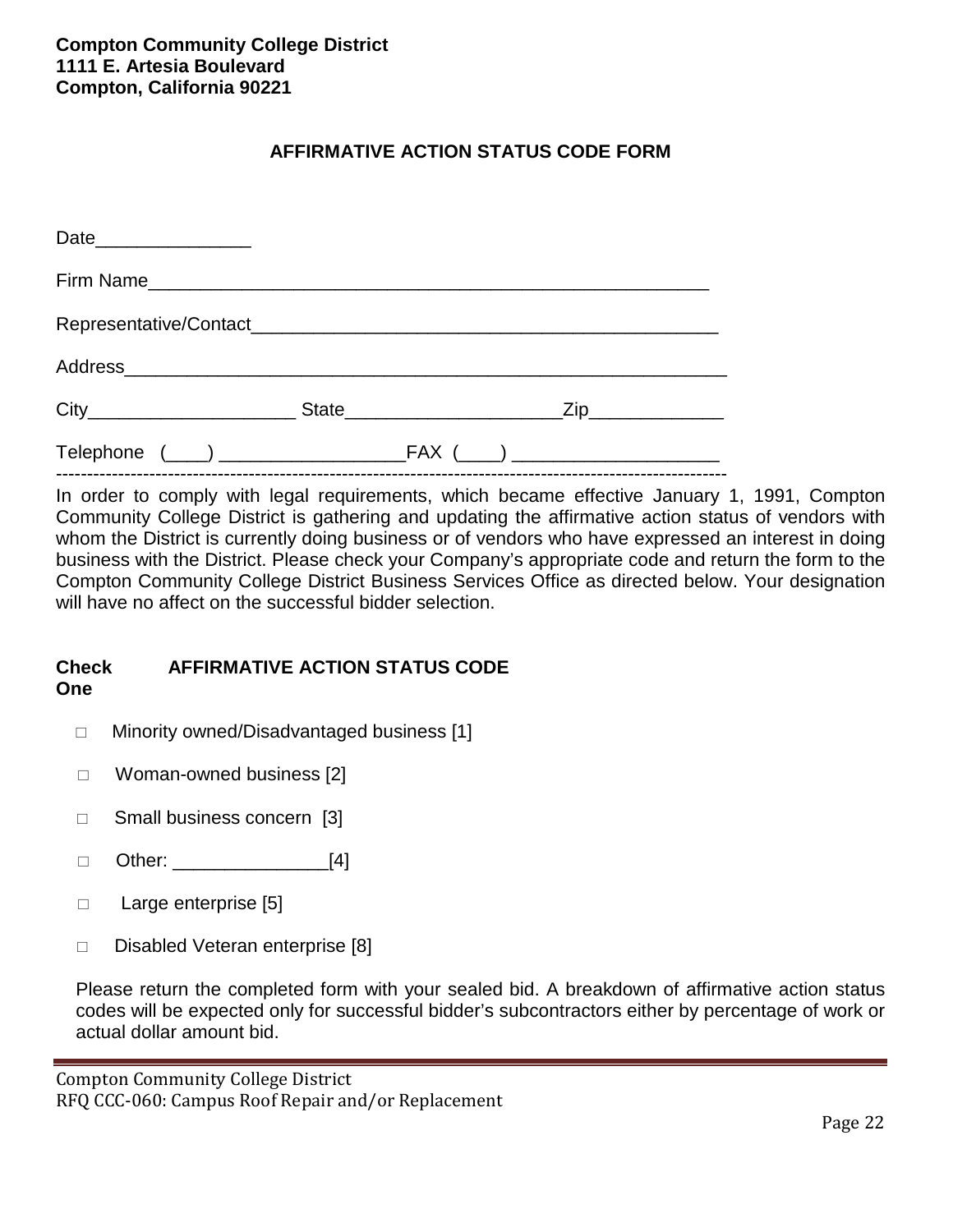## **AFFIRMATIVE ACTION STATUS CODE DEFINITIONS**

## **[1] Minority business (or small disadvantaged business)**

A small business concern which is at least fifty-one per cent unconditionally owned by one or more socially and economically disadvantaged individuals, or, in the case of a publicly owned business, at least 51% of the stock of which is owned by such individuals, and whose management and daily business operations are controlled by one or more such individuals.

Business owners who certify that they are members of named groups (African American, Hispanic American, Native American, Asian Pacific/Asian Indian American) are considered socially and economically disadvantaged.

## **[2] Woman-owned business**

A business concern that is at least 51% owned by a woman or women who also control and operate it. "Control in this context means exercising the power to make policy decisions. "Operate" in this context means being actively involved in the day-to-day management.

## **[3] Small business concern**

An independently owned and operated concern certified, or certifiable, as a small business by the Federal Small Business Association (SBA). Std. Industrial Classification (SIC) codes may be found in the Federal Acquisition Regulations, Section 19.01 or in the Federal Procurement Regulations, Section 1-1.701.

## **[8] Disabled Veteran enterprise**

"Disabled Veteran" means a veteran of the military, naval or air services of the United States with a service-connected disability, who is a resident of the State of California. To qualify under this category, certification must be obtained from the Office of Small and Minority Business (OSMB) by completing Form OSMB11 and receiving an approved certification letter from that office. Contact the OSMB at 916-322-5478 for specific assistance.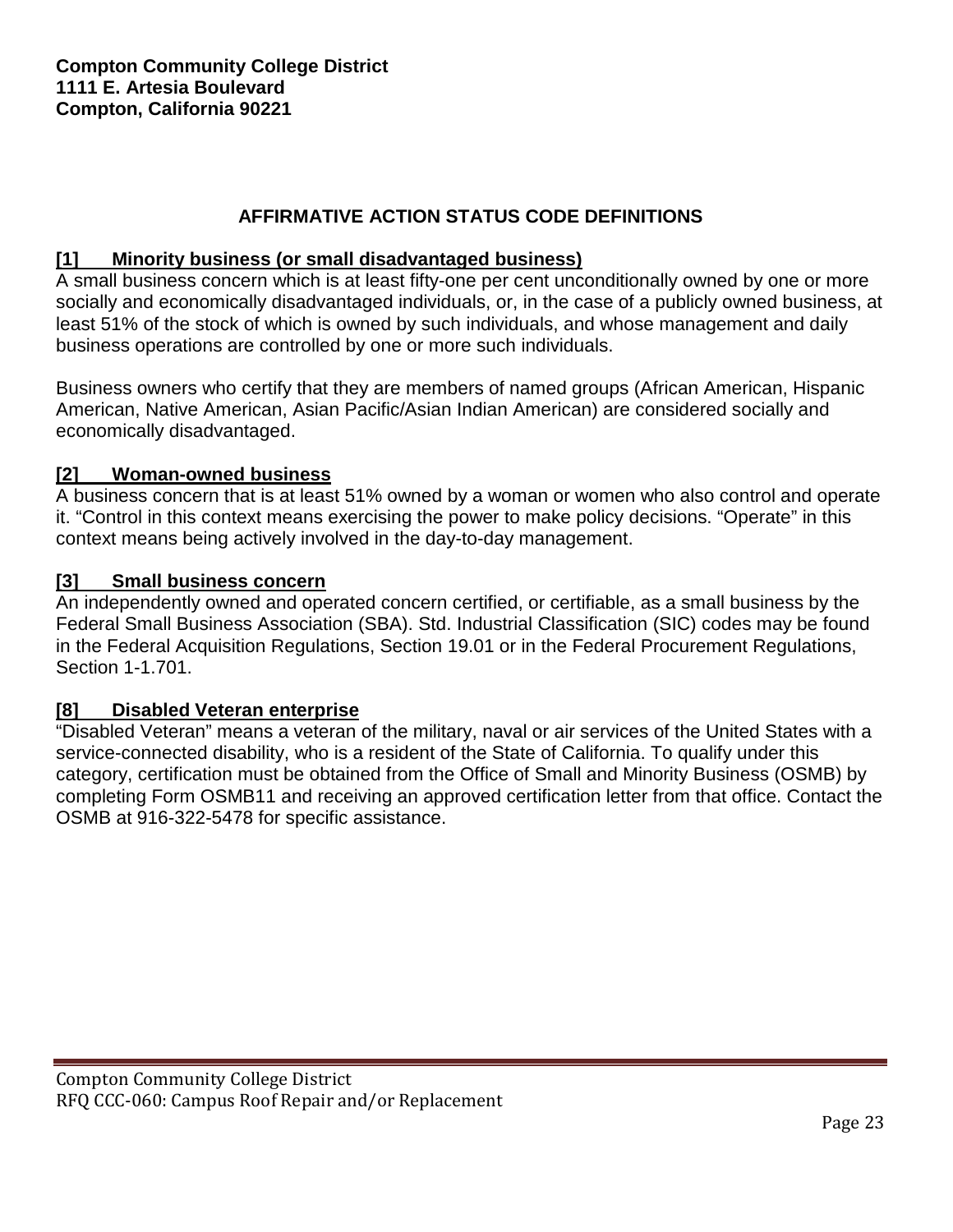| Date |  |  |  |
|------|--|--|--|
|      |  |  |  |

#### **RFQ CCC-060: Campus Roof Repair and/or Replacement**

**It is our desire to keep our bid lists as accurate and up to date as possible. In addition, we want to send you bids in which you have an interest as well as others we might not have considered. Please check the appropriate box(es):**

**We do not wish to bid this particular project, but keep us on your bid list for similar bids in the future.**

**\_\_\_\_\_\_\_\_\_\_\_\_\_\_\_\_\_\_\_\_\_\_\_\_\_\_\_\_\_\_\_\_\_\_\_\_\_\_\_\_\_\_\_\_\_\_\_\_\_\_\_\_\_\_\_\_\_\_\_\_\_\_\_\_\_\_\_\_\_\_\_\_\_\_\_\_\_\_\_\_\_\_\_\_\_\_\_\_\_ \_\_\_\_\_\_\_\_\_\_\_\_\_\_\_\_\_\_\_\_\_\_\_\_\_\_\_\_\_\_\_\_\_\_\_\_\_\_\_\_\_\_\_\_\_\_\_\_\_\_\_\_\_\_\_\_\_\_\_\_\_\_\_\_\_\_\_\_\_\_\_\_\_\_\_\_\_\_\_\_\_\_\_\_\_\_\_\_\_**

**Reason for "no bid" (optional):**  $\blacksquare$ 

**\_\_\_\_\_\_\_\_\_\_\_\_\_\_\_\_\_\_\_\_\_\_**

**\_\_\_\_\_\_\_\_\_\_\_\_\_\_\_\_\_\_\_\_\_**

**\_\_\_\_\_\_\_\_\_\_\_\_\_\_\_\_\_\_\_\_\_\_**

**We are bidding on this project and would also like to be considered for these additional categories: \_\_\_\_\_\_\_\_\_\_\_\_\_\_\_\_\_\_\_\_\_\_\_\_\_\_\_\_\_\_\_\_\_\_\_\_\_\_\_\_\_\_\_\_\_\_\_\_\_\_\_\_\_\_\_\_\_\_\_\_\_\_\_\_\_\_\_\_\_\_\_\_\_\_\_\_\_\_\_\_\_\_\_\_\_\_\_\_\_**

**\_\_\_\_\_\_\_\_\_\_\_\_\_\_\_\_\_\_\_\_\_\_\_\_\_\_\_\_\_\_\_\_\_\_\_\_\_\_\_\_\_\_\_\_\_\_\_\_\_\_\_\_\_\_\_\_\_\_\_\_\_\_\_\_\_\_\_\_\_\_\_\_\_\_\_\_\_\_\_\_\_\_\_\_\_\_\_\_\_ \_\_\_\_\_\_\_\_\_\_\_\_\_\_\_\_\_\_\_\_\_\_\_\_\_\_\_\_\_\_\_\_\_\_\_\_\_\_\_\_\_\_\_\_\_\_\_\_\_\_\_\_\_\_\_\_\_\_\_\_\_\_\_\_\_\_\_\_\_\_\_\_\_\_\_\_\_\_\_\_\_\_\_\_\_\_\_\_\_**

**We do not provide these services. However, add us to your bid list for these types of services.\_\_\_\_\_\_\_\_\_\_\_\_\_\_\_\_\_\_\_\_\_\_\_\_\_\_\_\_\_\_\_\_\_\_\_\_\_\_\_\_\_\_\_\_\_\_\_\_\_\_\_\_\_\_\_\_\_\_\_\_\_\_\_\_\_\_\_\_\_\_\_\_\_\_\_\_\_\_\_\_\_**

**\_\_\_\_\_\_\_\_\_\_\_\_\_\_\_\_\_\_\_\_\_\_\_\_\_\_\_\_\_\_\_\_\_\_\_\_\_\_\_\_\_\_\_\_\_\_\_\_\_\_\_\_\_\_\_\_\_\_\_\_\_\_\_\_\_\_\_\_\_\_\_\_\_\_\_\_\_\_\_\_\_\_\_\_\_\_\_\_\_ \_\_\_\_\_\_\_\_\_\_\_\_\_\_\_\_\_\_\_\_\_\_\_\_\_\_\_\_\_\_\_\_\_\_\_\_\_\_\_\_\_\_\_\_\_\_\_\_\_\_\_\_\_\_\_\_\_\_\_\_\_\_\_\_\_\_\_\_\_\_\_\_\_\_\_\_\_\_\_\_\_\_\_\_\_\_\_\_\_**

**\_\_\_\_\_\_\_\_\_\_\_\_\_\_\_\_\_\_\_\_\_\_\_\_\_\_\_\_\_\_\_\_\_\_\_\_\_\_\_\_\_\_\_\_\_\_\_\_\_\_\_\_\_\_\_\_\_\_\_\_\_\_\_\_\_\_\_\_\_\_\_\_\_\_\_\_\_\_\_\_\_\_\_\_\_\_\_\_\_ \_\_\_\_\_\_\_\_\_\_\_\_\_\_\_\_\_\_\_\_\_\_\_\_\_\_\_\_\_\_\_\_\_\_\_\_\_\_\_\_\_\_\_\_\_\_\_\_\_\_\_\_\_\_\_\_\_\_\_\_\_\_\_\_\_\_\_\_\_\_\_\_\_\_\_\_\_\_\_\_\_\_\_\_\_\_\_\_\_**

**Please remove our company from your bid list.**

**Company\_\_\_\_\_\_\_\_\_\_\_\_\_\_\_\_\_\_\_\_\_\_\_\_\_\_\_\_\_\_\_\_\_\_\_\_\_\_\_\_\_\_**

**By\_\_\_\_\_\_\_\_\_\_\_\_\_\_\_\_\_\_\_\_\_\_\_\_\_\_\_\_\_\_\_\_\_\_\_\_\_\_\_\_\_\_\_\_\_\_\_\_**

**Authorized Representative**

**Address** 

**\_\_\_\_\_\_\_\_\_\_\_\_\_\_**

 **\_\_\_\_\_\_\_\_\_\_\_\_\_\_\_\_\_\_\_\_\_\_\_\_\_\_\_\_\_\_\_\_\_\_\_\_\_\_\_\_\_\_\_\_ Telephone (\_\_\_\_\_\_\_\_\_) \_\_\_\_\_\_\_\_\_\_\_\_\_\_\_\_\_\_\_\_\_\_\_\_\_\_\_\_\_\_\_**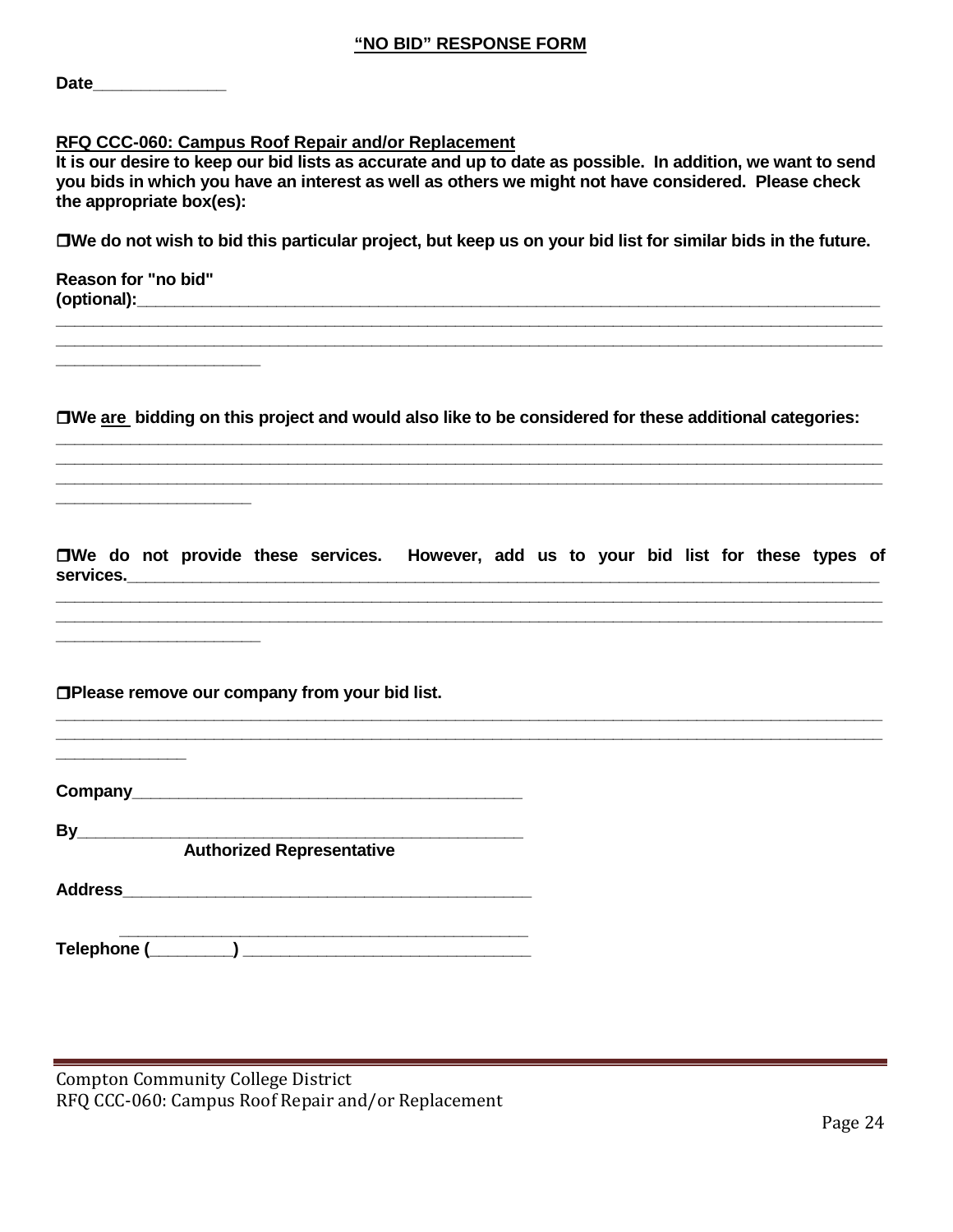#### **PAYMENT BOND (CALIFORNIA PUBLIC WORK) Required Action By Contractor – Posting of the Payment Bond:**

Contractor shall post at the jobsite a complete copy of the actual payment bond issued. The copy of the payment bond shall be posted outside, but protected from the elements, so that all the information contained in the payment bond issued shall be legible and available to all those persons who the law permits to make a claim against said bond.

#### **KNOW ALL MEN BY THESE PRESENTS:**

THAT WHEREAS, Compton Community College District (sometimes referred to hereinafter as "Obligee") has awarded to \_\_\_\_\_\_\_\_\_\_\_\_\_\_\_\_\_\_\_\_\_\_\_\_\_\_\_\_\_\_\_\_\_\_\_\_\_\_\_\_\_\_\_ (hereinafter designated as the "CONTRACTOR"), an agreement for the work described as follows: **RFQ CCC-060 Campus Roof Repair and/or Replacement (**hereinafter referred to as the "Public Work"); and

WHEREAS, said CONTRACTOR is required to furnish a bond in connection with said Contract, and pursuant to California Civil Code section 3247, and/or other applicable laws;

NOW, THEREFORE, We, \_\_\_\_\_\_\_\_\_\_\_\_\_\_\_\_\_\_\_\_\_\_\_\_\_\_\_\_\_\_\_\_\_, the undersigned CONTRACTOR, as Principal; and \_\_\_\_\_\_\_\_\_\_\_\_\_\_\_\_\_\_\_\_\_\_\_\_\_\_\_\_\_\_\_\_, a corporation organized and existing under the laws of the State of, and duly authorized to transact business under the laws of the State of California, as Surety, are held and firmly bound unto Compton Community College District, and to any and all persons, companies, or corporations entitled by law to file stop notices under California Civil Code section 3181, or any person, company, or corporation entitled to make a claim on this bond, in the sum of

\_\_\_\_\_\_\_\_\_\_\_\_\_\_\_\_\_\_\_\_\_\_\_\_\_ Dollars (\$\_\_\_\_\_\_\_\_\_\_\_\_\_\_), said sum being not less than one hundred percent (100%) of the total amount payable by said Obligee under the terms of said Contract, for which payment will and truly to be made, we bind ourselves, our heirs, executors and administrators, successors and assigns, jointly and severally, firmly by these presents.

THE CONDITION OF THIS OBLIGATION IS SUCH that if said Principal, its heirs, executors, administrators, successors, or assigns, or subcontractor, shall fail to pay any person or persons named in Civil Code section 3181; or fail to pay for any materials, provisions, or other supplies, used in, upon, for, or about the performance of the work contracted to be done, or for any work or labor thereon of any kind, or for amounts due under the Unemployment Insurance Code, with respect to work or labor thereon of any kind; or shall fail to deduct, withhold, and pay over to the Employment Development Department, any amounts required to be deducted, withheld, and paid over by Unemployment Insurance Code section 13020 with respect to work and labor thereon of any kind, then said Surety will pay for the same, in an amount not exceeding the amount herein above set forth, and in the event suit is brought upon this bond, also will pay such reasonable attorneys' fees as shall be fixed by the court, awarded and taxed as provided in California Civil Code sections 3247 et. seq., and/or other applicable laws.

This bond shall inure to the benefit of any person named in Civil Code section 3181 giving such person or his/her assigns a right of action in any suit brought upon this bond.

It is further stipulated and agreed that the Surety of this bond shall not be exonerated or released from the obligation of the bond by any change, extension of time for performance, addition, alteration or modification in, to, or of any contract, plans, or specifications, or agreement pertaining or relating to any scheme or work of improvement herein above described; or pertaining or relating to the furnishing of labor, materials, or equipment therefore; nor by any change or modification of any terms of payment or extension of time for payment pertaining or relating to any scheme or work of improvement herein above described; nor by any rescission or attempted rescission of the contract, agreement or bond; nor by any conditions precedent or subsequent in the bond attempting to limit the right of recovery of claimants otherwise entitled to recover under any such contract or agreement or under the bond; nor by any fraud practiced by any person other than the claimant seeking to recover on the bond; and that this bond be construed most strongly against the Surety and in favor of all persons for whose benefit such bond is given; and under no circumstances shall the Surety be released from liability to those for whose benefit such bond has been given, by reason of any breach of contract between the DISTRICT and the CONTRACTOR or on the part of any obligee named in such bond; that the sole condition of recovery shall be that the claimant is a person described in California Civil Code sections 3110 and 3112, and who has not been paid the full amount of his or her claim; and that the Surety does hereby waive notice of any such change, extension of time, addition, alteration or modification herein mentioned.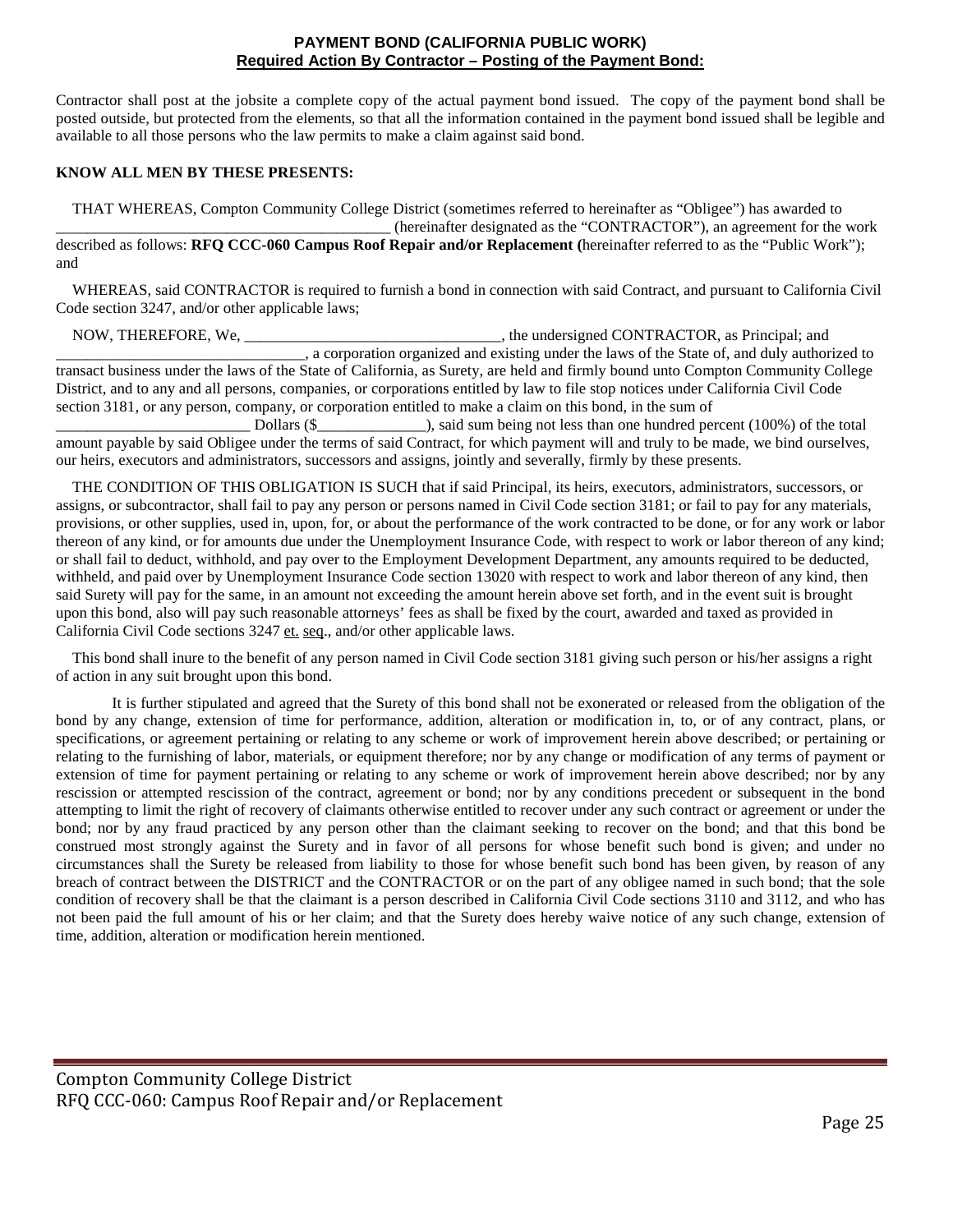|  | IN WITNESS WHEREOF, we have hereunto set our hands and seals this |
|--|-------------------------------------------------------------------|
|--|-------------------------------------------------------------------|

 $\frac{1}{\text{day of}}$  and set our hands and set our hands and set our hands and search  $\frac{1}{\text{day of}}$ 

### PRINCIPAL/CONTRACTOR:

By:

SURETY:

By:

Attorney-in-Fact

**Payment Bond, page 2**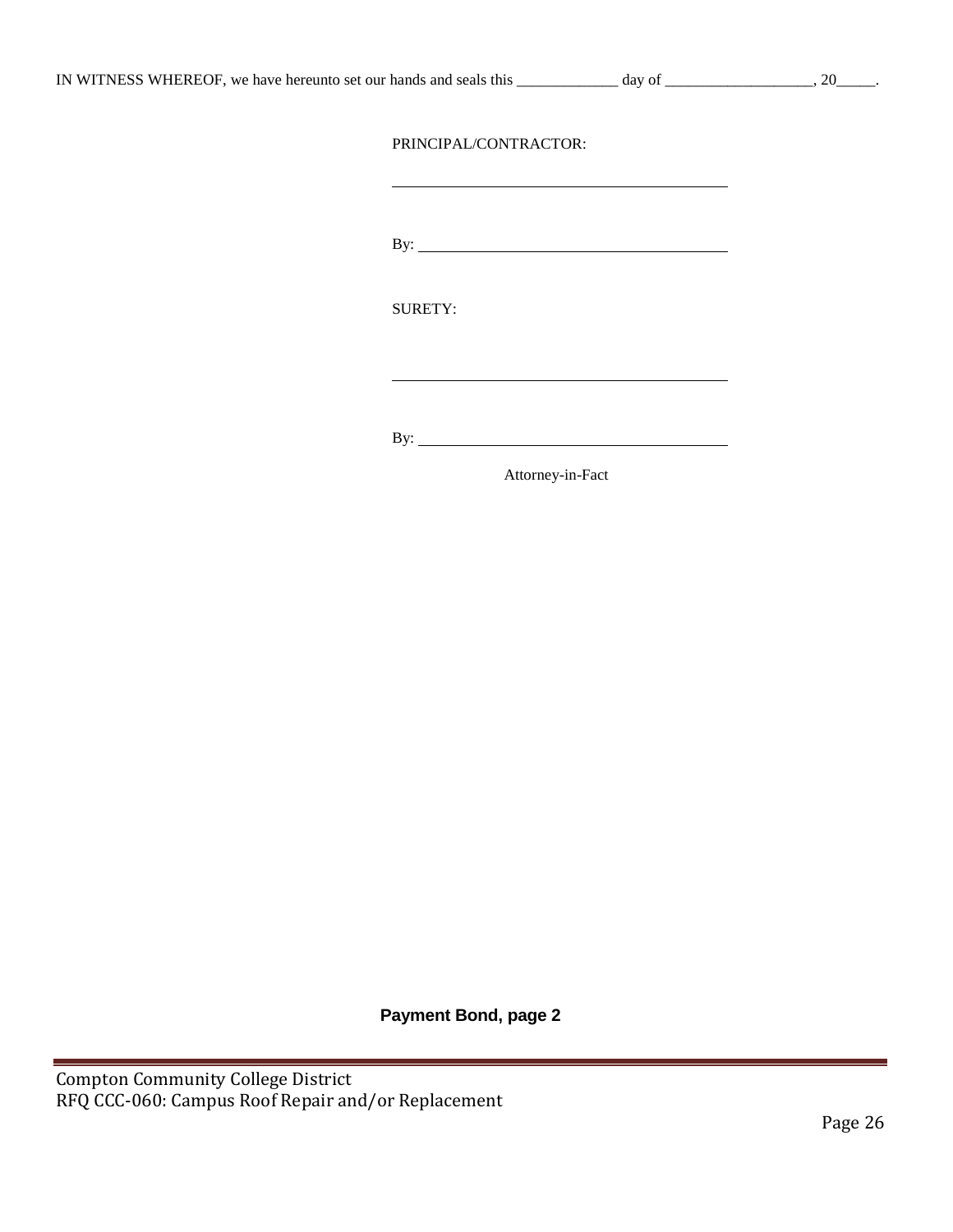#### **IMPORTANT: THIS IS A REQUIRED FORM AND MAY NOT BE ALTERED OR CHANGED**

Surety companies executing bonds must possess a certificate of authority from the California Insurance Commissioner authorizing them to write surety insurance defined in California Insurance Code section 105, and if the work or Project is financed, in whole or in part, with federal, grant or loan funds, Surety's name must also appear on the Treasury Department's most current list (Circular 570 as amended).

Any claims under this bond may be addressed to:

| (Name and Address of Surety)        |     | (Name and Address of agent or representative for<br>service for service of process in California)                                                                                                                                                    |
|-------------------------------------|-----|------------------------------------------------------------------------------------------------------------------------------------------------------------------------------------------------------------------------------------------------------|
|                                     |     |                                                                                                                                                                                                                                                      |
| STATE OF CALIFORNIA                 | SS. |                                                                                                                                                                                                                                                      |
| COUNTY OF _____                     |     |                                                                                                                                                                                                                                                      |
|                                     |     | On this __________ day of ___________, in the year _______, before me, ______________, a Notary Public in and for said<br>State, personally appeared _______________, known to me to be the person whose name is subscribed within the instrument as |
| Notary Public in and for said State |     | (SEAL)                                                                                                                                                                                                                                               |

Commission expires:

NOTE: A copy of the power-of-attorney to local representatives of the bonding company must be attached hereto.

### **THIS FORM IS MANDATORY AND NO CHANGE, MODIFICATION AND/OR ALTERATION THEREOF WILL BE ACCEPTED BY THE OWNER.**

## **Payment Bond, Page 3**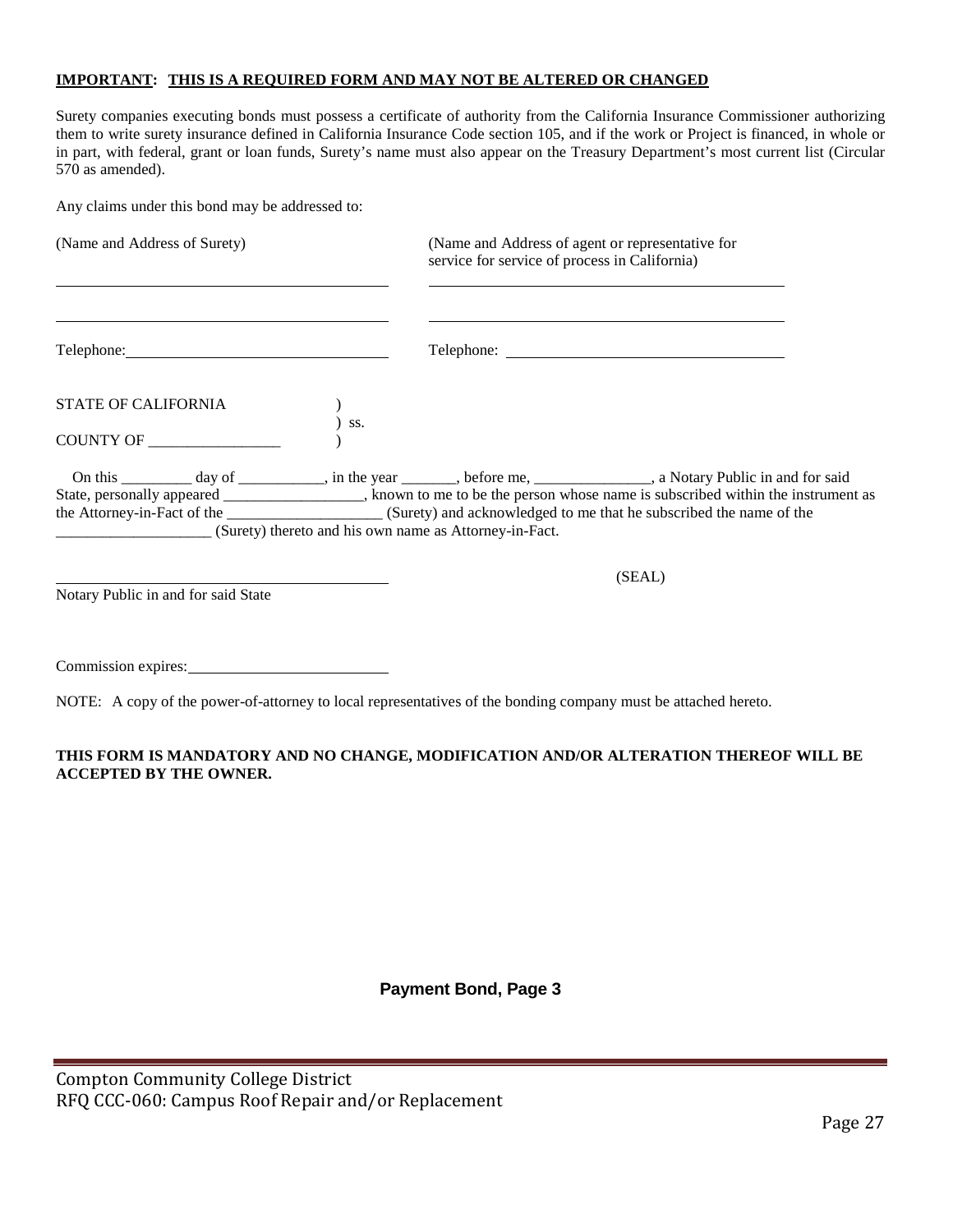

## **COMPTON COMMUNITY COLLEGE DISTRICT CAMPUS MAP**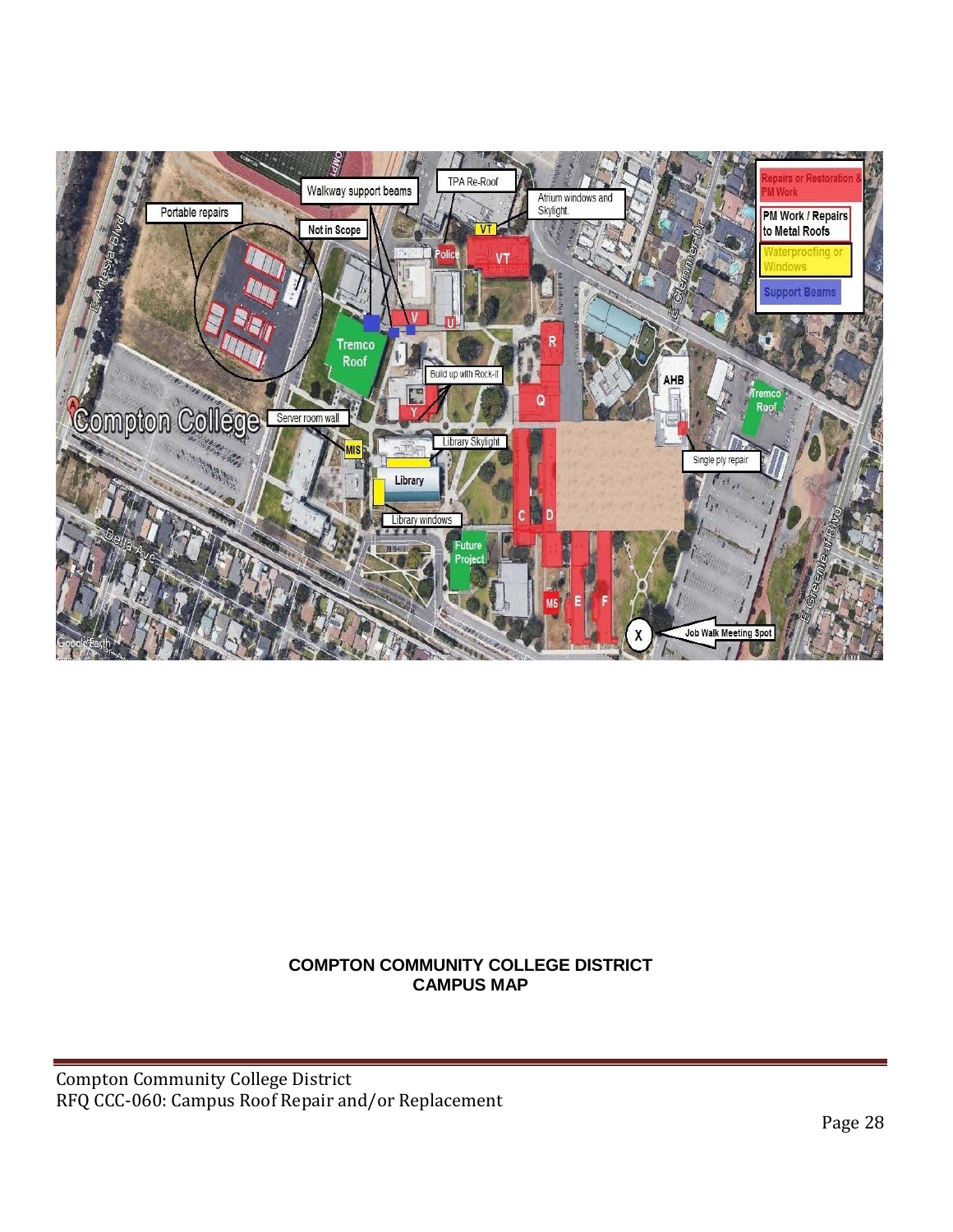## EXHIBIT A

PART 1 - GENERAL

- 1.1 RELATED DOCUMENTS
	- A. Campus overview
- 1.2 SUMMARY
	- A. Section Includes:
		- 1. Work necessary for repairs to identified areas and buildings, including but not limited to:
			- a. Repairs to the roof membrane, base flashings, and edge metal.
			- b. Resurfacing identified roof sections and base flashing areas with rubberized emulsion and reinforcing fabric, and coating to match existing roof as close as possible.
			- c. Sealing the base of pipe penetrations with elastomeric mastic.
			- d. Sealing of pipe collars with polyurethane sealant
			- e. Seal metal flashings and vents with acrylic mastic and polyester reinforcement
			- f. Sealing all loose or open base and wall flashing corners and laps with elastomeric mastic and fiberglass reinforcement.
			- g. Sealing open HVAC duct work seams, pans and fastener heads with acrylic mastic and polyester reinforcement.
			- h. Clear roof and gutters of debris
			- i. Heat rings, and tighten drain bolts, and install new drain bolts where missing.

## 1.3 DEFINITIONS

A. Roofing Terminology: See ASTM D 1079 and glossary of NRCA's "The NRCA Roofing and Waterproofing Manual" for definition of terms related to roofing work in this Section.

### 1.4 PERFORMANCE REQUIREMENTS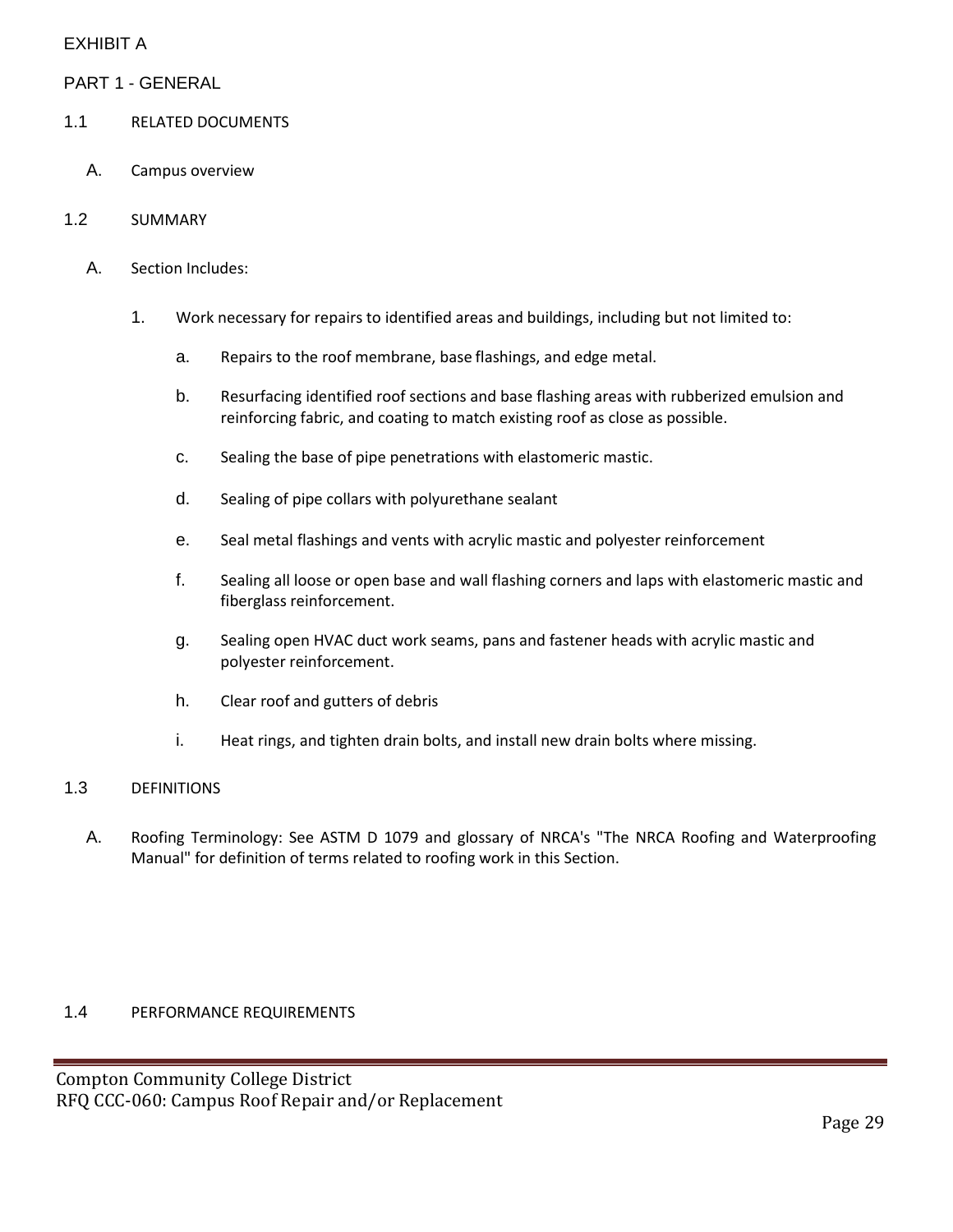- A. General Performance: Installed membrane roofing and base flashings shall withstand thermally induced movement, and exposure to weather without failure due to defective manufacture, fabrication, installation, or other defects in construction. Membrane roofing and base flashings shall remain watertight.
- B. Material Compatibility: Provide roofing materials that are compatible with one another under conditions of service and application required, as demonstrated by membrane roofing manufacturer based on testing and field experience.
- C. Flashings and Fastening: Provide base flashings, perimeter flashings, detail flashings and component materials and installation techniques that comply with requirements and recommendations of the following:
	- 1. NRCA Roofing and Waterproofing Manual (Fifth Edition) for construction details and recommendations.
- 1.5 ACTION SUBMITTALS
	- A. Product Data and SDS Sheets: For each type of product specified.
		- 1. Highlight characteristics that confirm compliance with specified products.
- 1.6 INFORMATIONAL SUBMITTALS
	- A. Contractor's Product Certificate: Submit letter, indicating products intended for Work of this Section, including product names and numbers and manufacturers' names, with statement indicating that products to be provided meet the requirements of the Contract Documents.
	- B. Qualification Data: For Installer and Roofing Inspector. Include letter from Manufacturer written for this Project indicating approval.
	- C. Manufacturer Certificates: Signed by roofing manufacturer certifying that roofing repairs comply with requirements specified in "Performance Requirements"Article.
		- 1. Submit evidence of compliance with performance requirements.
		- 2. Indicate that proposed system components are compatible.
	- D. Inspection Reports: Daily reports of Roofing Inspector. Include, description of work
	- E. performed, areas in disrepair not addressed, defective work observed, and corrective actions taken to correct defective work.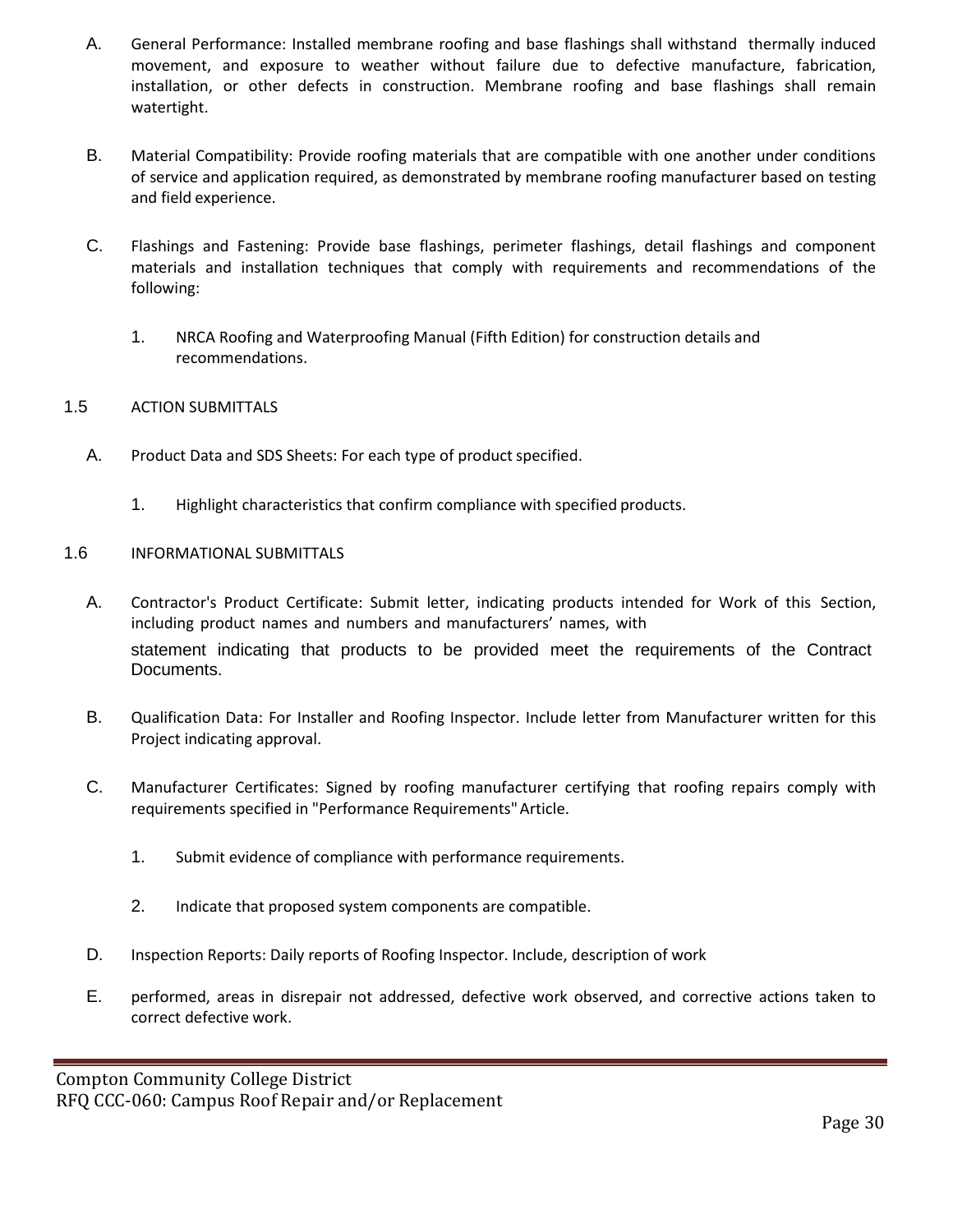### 1.7 QUALITY ASSURANCE

- A. Installer Qualifications: An employer of workers trained and certified by manufacturer, including a full-time on-site supervisor with a minimum of five years' experience installing similar work, and qualified by the manufacturer to furnish warranty of type specified.
	- 1. Installer will acquire daily inspections throughout the length of the project, utilizing manufacturer's technical inspector.
- B. Manufacturer Qualifications: A qualified manufacturer that is UL listed for built-up roofing identical to that used for this Project, and of products compatible with specified roofing repairs.
- C. Roofing Inspector Qualifications: A technical representative of manufacturer, and experienced in the installation and maintenance of the specified materials, qualified to perform roofing observation and inspection specified in Field Quality Control Article, to determine Installer's compliance with the requirements of this Project. The Roofing Inspector shall be the following:
	- 1. An authorized full-time technical employee of the manufacturer.
- D. Source Limitations: Obtain roofing system components from roofing system manufacturer.
- E. Preliminary Roofing Conference: Before starting project, conduct conference at Project site.
	- 1. Meet with Owner, roofing Installer, roofing materials manufacturer's representative.
	- 2. Review methods and procedures related to roofing installation, including manufacturer's written instructions.
	- 3. Review and finalize construction schedule and verify availability of materials, Installer's personnel, equipment, and facilities needed to make progress and avoid delays.
	- 4. Review structural loading limitations of roof deck during and afterroofing.
	- 5. Review repair areas, including base flashings, edge metal, deficiencies, special roofing details, roof drainage, roof penetrations, equipment curbs, and condition

of other construction that are to be addressed.

- 6. Review governing regulations and requirements for insurance and certificates if applicable.
- 7. Review any temporary protection requirements for roofing system during repairs.
- 8. Review any rooftop safety requirement, and repair procedures.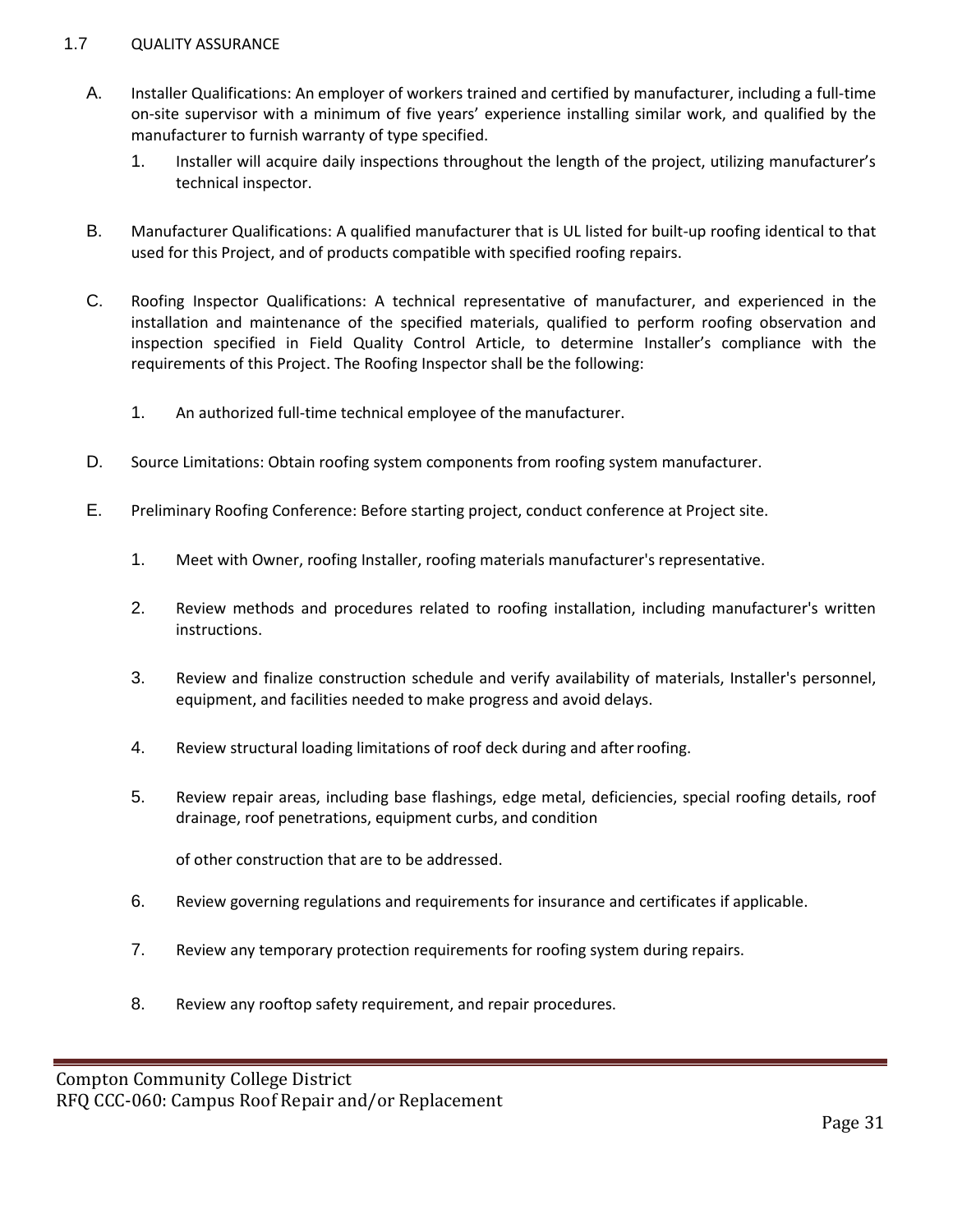### 1.8 DELIVERY, STORAGE, AND HANDLING

- A. Deliver repair materials to Project site in original containers with seals unbroken and labeled with manufacturer's name, product brand name and type, date of manufacture, approval or listing agency markings, and directions for storing and mixing with other components.
- B. Store liquid materials in their original undamaged containers in a clean, dry, protected location and within the temperature range required by roofing system manufacturer. Protect stored liquid material from direct sunlight.
	- 1. Discard and legally dispose of liquid material that cannot be applied within its stated shelf life.
- C. Protect roof insulation materials from physical damage and from deterioration by sunlight, moisture, soiling, and other sources. Store in a dry location. Comply with insulation manufacturer's written instructions for handling, storing, and protecting during installation.
- D. Handle and store repair material containers and place equipment in a manner to avoid permanent deflection of deck.

#### 1.9 PROJECT CONDITIONS

- A. Weather Limitations: Proceed with installation only when existing and forecasted weather conditions permit repair materials to be installed according to manufacturer's written instructions and material warranty requirements.
- B. Field measurements and material quantities:
	- 1. Contractor shall have sole responsibility for accuracy of all measurements, estimates of material quantities and sizes, and site conditions that will affect work.
- C. Waste Disposal:
	- 1. Do not re-use, re-cycle or dispose of material manufacturers product containers except in accordance with all applicable regulations. The user of manufactured products is responsible for proper use and disposal of product containers.
- D. Safety requirements:
	- 1. All application, material handling, and associated equipment shall conform to and be operated in conformance with OSHA safety requirements.
	- 2. Comply with federal, state, local and Owner fire and safety requirements.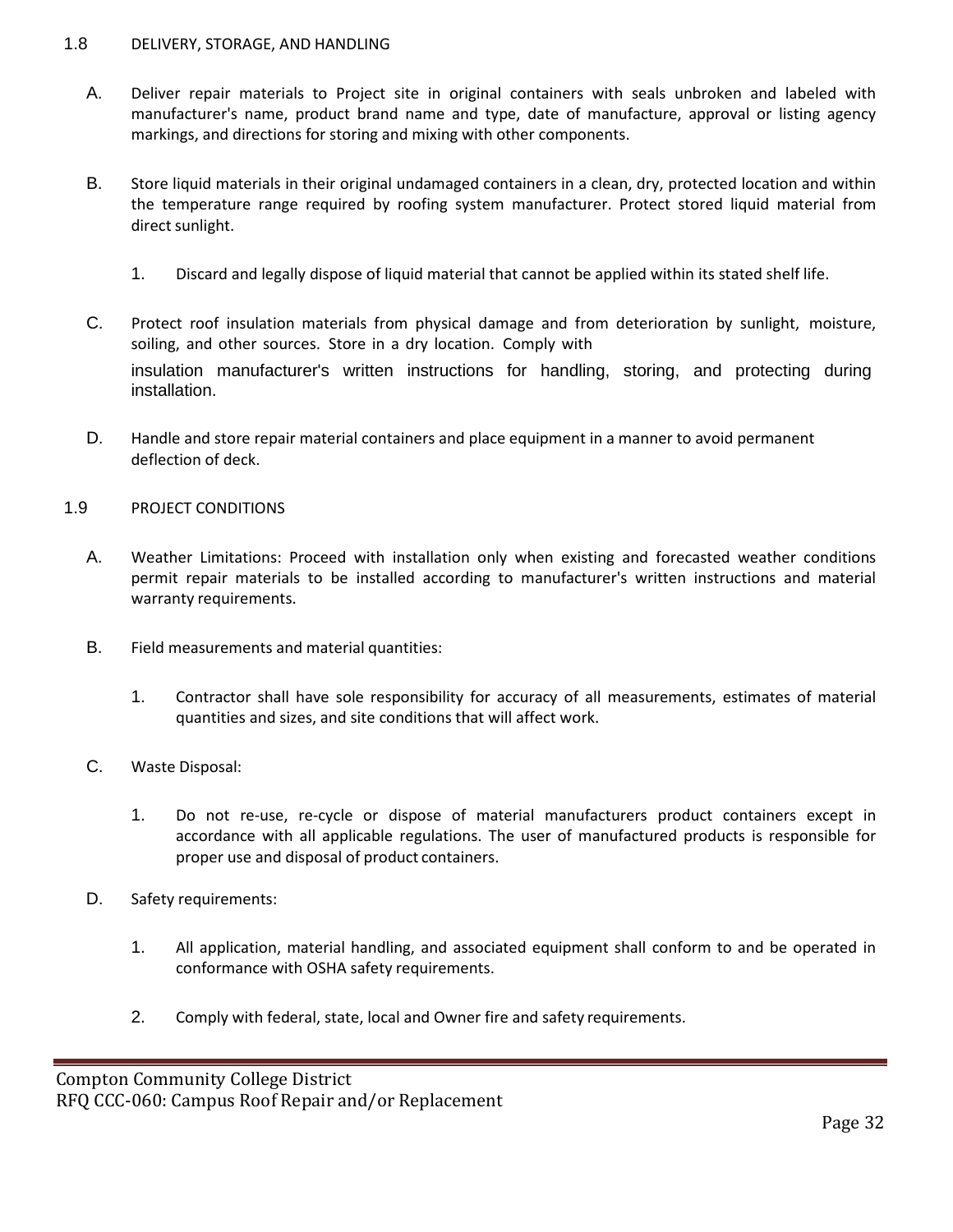- 3. Maintain a crewman as a floor area guard whenever roof decking is being repaired or replaced.
- 4. Maintain fire extinguisher within easy access whenever power tools, roofing kettles, fuels, solvents, torches, and open flames are being used.

## 1.10 WARRANTY

- A. Warranty, General: Warranties specified shall be carried by Roofing Contractor, which will run concurrent with manufacturer material warranties. Manufacturer's disclaimers and limitations on product warranties do not relieve Contractor of obligations under requirements of the Contract Documents.
- B. Special Project Warranty: Submit Roofing Contractor's warranty, signed by Contractor, covering Work of this Section for the following warranty period:
	- 1. Warranty Period: 1 year from date of Substantial Completion.
	- 2. Housekeeping:
		- a. Inspect roof membrane, drains, gutters, and scuppers of debris.
		- b. Remove, bag and properly dispose of all debris from the roof membrane, drains, gutters and scuppers.

## PART 2 - PRODUCTS

- 2.1 GENERAL
	- A. Basis of Design: materials, manufacturer's product designations, and/or manufacturer's names specified herein shall be regarded as the minimum standard of quality required for work of this Section. All products are also 'or equal'. Comply with all manufacturer and contractor/fabricator quality and performance criteria specified in Part 1 and performance requirements in Part 2.

### 2.2 MANUFACTURERS

A. The roofing materials specified in this Section is based upon Tremco, Inc. products named in other Part 2 articles. Subject to compliance with requirements, provide the named product or an approved comparable product.

### 2.3 ROOFING MEMBRANE PLY SHEETS

- A. Repair sheet set in cold adhesive. MB SBS Membrane Sheets: ASTM D 6162 Type III Grade S SBS/SEBSmodified asphalt coated composite polyester and glass-fiber-reinforced high strength sheet, smooth surfaced. **Basis of design product: Tremco, POWERply 300 Smooth**.
- B. Ply Sheet for resurfacing areas: High tensile trilaminate fabric constructed with a fiberglass scrim and 2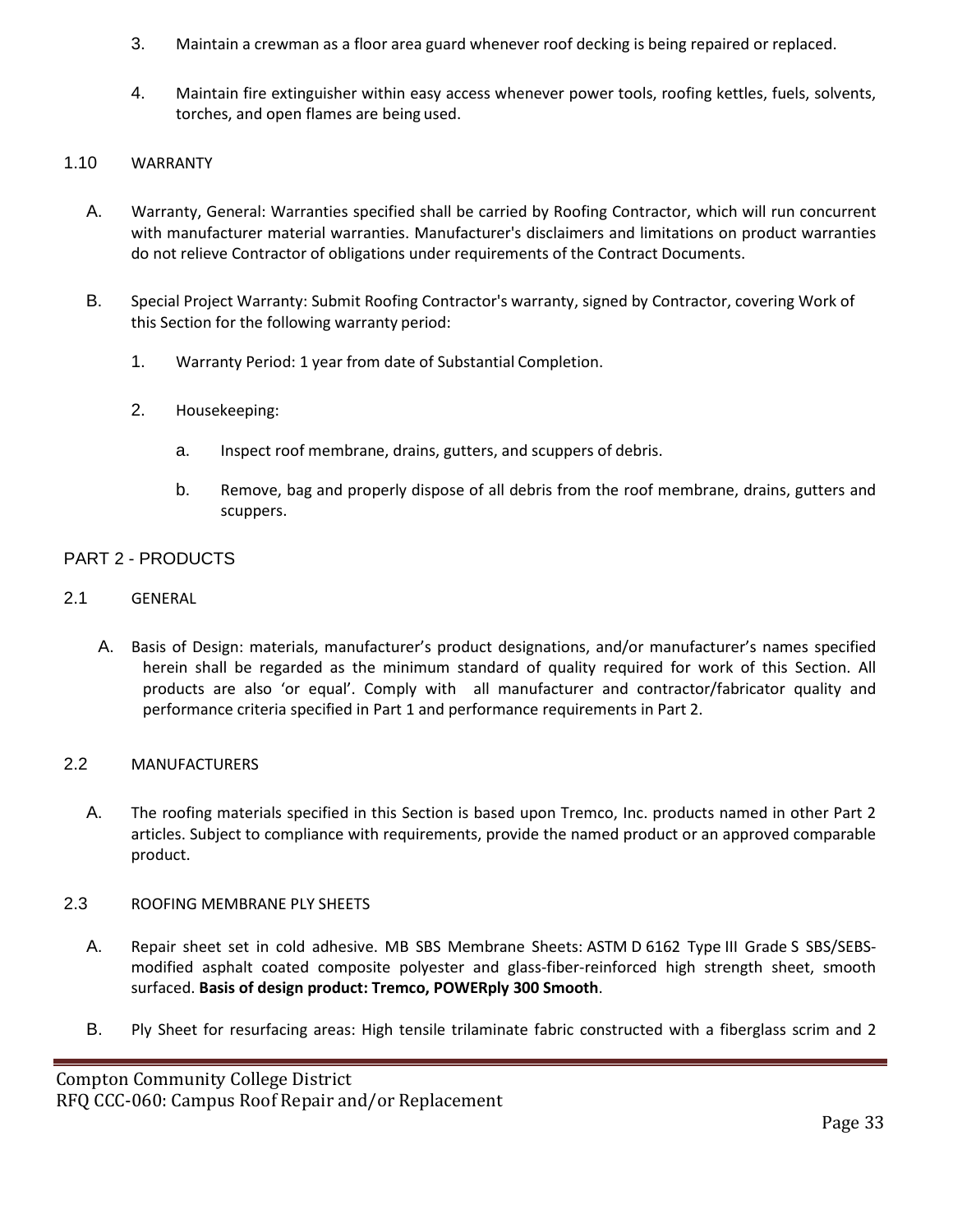polyester mats laminated with an acrylic binder. Fabric is to be infused with a non-hazardous quick break additive that allows for rapid water release. **Basis of design product: Tremco, Rapid Set Reinforcing Fabric**.

### 2.4 FLASHING MATERIALS

- A. Base Flashing Sheet: ASTM D 4434, Type IV, internally fabric reinforced, uniform, flexible TPA sheet, CRRC listed and California Title 24 Energy Code compliant. **Basis of design product: Tremco, TPA Membrane**.
	- 1. Thickness: 45 mils, nominal.
	- 2. Exposed Face Color: White.
- B. Glass-Fiber Fabric: Woven glass-fiber cloth, treated with asphalt, complying with ASTM D 1668, Type I. **Basis of design product: Tremco, Burmesh**.
- C. Single Ply Membrane Bonding Adhesive, Low VOC: Elastomeric, low-VOC solvent- based contact-type adhesive for bonding TPA flashings. **Basis of design product: Tremco, TPA LV Bonding Adhesive**.
- D. Fluid Applied Flashing System: Polyurethane roof coating system, bio-based, low-odor low-VOC two-part, for use with as a fluid applied flashing. **Basis of design product: Tremco, Alphaguard Bio Base and Top Coat**.
	- 1. Polyester Reinforcing Fabric: 100 percent stitch-bonded mildew-resistant polyester fabric intended for reinforcement of compatible fluid-applied membranes and flashings. **Basis of design product: Tremco, Permafab**.
	- E. Polyurethane Mastic: Single component, high solids, polyurethane mastic. **Basis of design product: Tremco, Solargard Seam Sealer**.
	- F. Acrylic Patching and Seam Sealer: White, single-component high solids acrylic sealant, low-VOC, formulated for compatibility and use with specified roofing and wall substrates. **Basis of design product: Tremco, Solargard Acrylic Sealer**.
		- 1. Polyester Reinforcing Fabric: 100 percent stitch-bonded mildew-resistant polyester fabric intended for reinforcement of compatible fluid-applied membranes and flashings. **Basis of design product: Tremco, Permafab**.
	- G. Metal Surface Primer: Single-component, water based primer to promote adhesion of base coat to metal surfaces. **Basis of design product: Tremco, Solargard Rust Primer**.
	- H. Asphaltic Surfaces Primer: Single-component, multi-substrate primer to promote adhesion of base coat to surfaces recommended by manufacturer. **Basis of design product: Tremco, TremPrime WB**.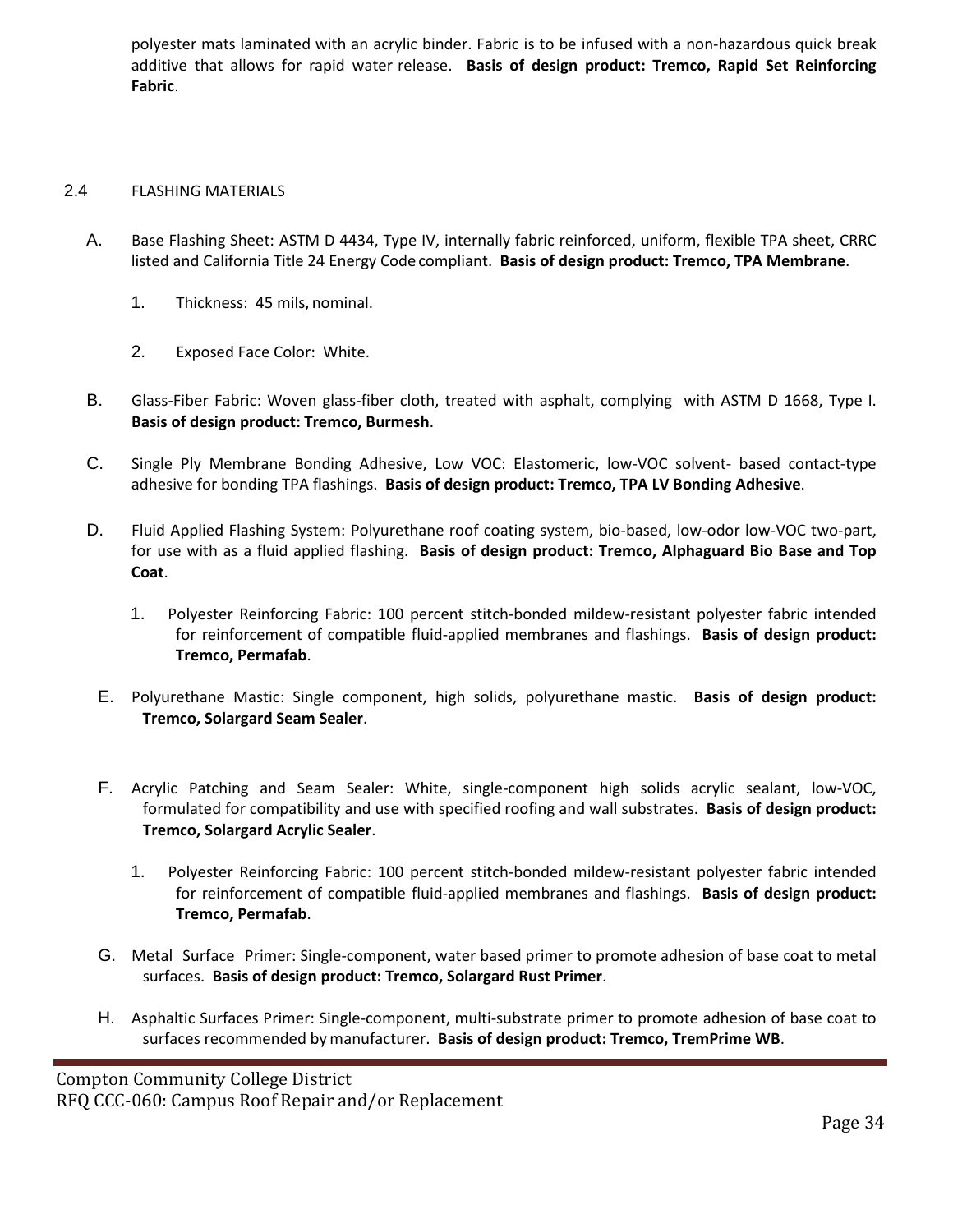- I. Flashing Sheet Stripping Adhesive: ASTM D 7311, elastomeric, two-coat single- component moisture triggered polyurethane fluid-applied roofing product, with the following minimum physical properties: **Basis of design product: Tremco, Rock-It Adhesive**. Also utilize along with white rock for building up of low areas to reduce ponding.
- J. Elastomeric Roofing Mastic: One-part, asbestos-free, trowel-grade, elastomeric roof mastic specially formulated for compatibility and use with specified roofing membranes and flashings, with the following properties: **Basis of design product: Tremco, Polyroof LV**.
- K. Roof Cement, Asphalt-Based: ASTM D 4586, Type II, Class I, fibrated roof cement formulated for use in installation and repair of asphalt ply and modified bitumen roofing plies and flashings; UL-classified for fire resistance. **Basis of design product: Tremco, ELS**.
- L. Butyl Tape: manufacturer's term bar sealant.
- M. Metal Roof Seam Tape: Foil faced tape laminated to a modified butyl rubber adhesive. **Basis of design product: Tremco, Polyfoil Tape**.
- N. Polyurethane sealant: manufacturer's gun grade, moisture cured, one component polyurethane sealant. **Basis of design product: Tremco, TremSeal Pro**.

## 2.5 ADHESIVE MATERIALS

- A. General: Adhesive and sealant materials recommended by roofing system manufacturer for intended use and compatible with roofing membrane.
	- 1. Liquid-type auxiliary materials shall comply with VOC limits of authorities having jurisdiction.
	- B. Ply / Repair Sheet Adhesive: One-part, solvent-free, asbestos-free, cold-applied adhesive specially formulated for compatibility and use with specified roofing membranes and flashings, with the following physical properties: **Basis of design product: Tremco, PowerPly Standard Cold Adhesive.**
	- C. Adhesive for Rapid Set Fabric: Low odor SBR/Natural Rubber modified, asbestos free, non-fibered black water-based asphalt emulsion adhesive that meets the California's South Coast Air Quality Management District requirements and is specifically design for use with specified ply sheets and meets the following minimumproperties: **Basis of design product: Tremco, Tremlastic S**.

## 2.6 AUXILIARY ROOFING MEMBRANE MATERIALS

- A. General: Auxiliary materials recommended by roofing system manufacturer for intended use and compatible with roofing membrane.
- B. Fasteners: Factory-coated steel fasteners and metal plates meeting corrosion- resistance provisions in FMG 4470, designed for fastening roofing membrane components to substrate, tested by manufacturer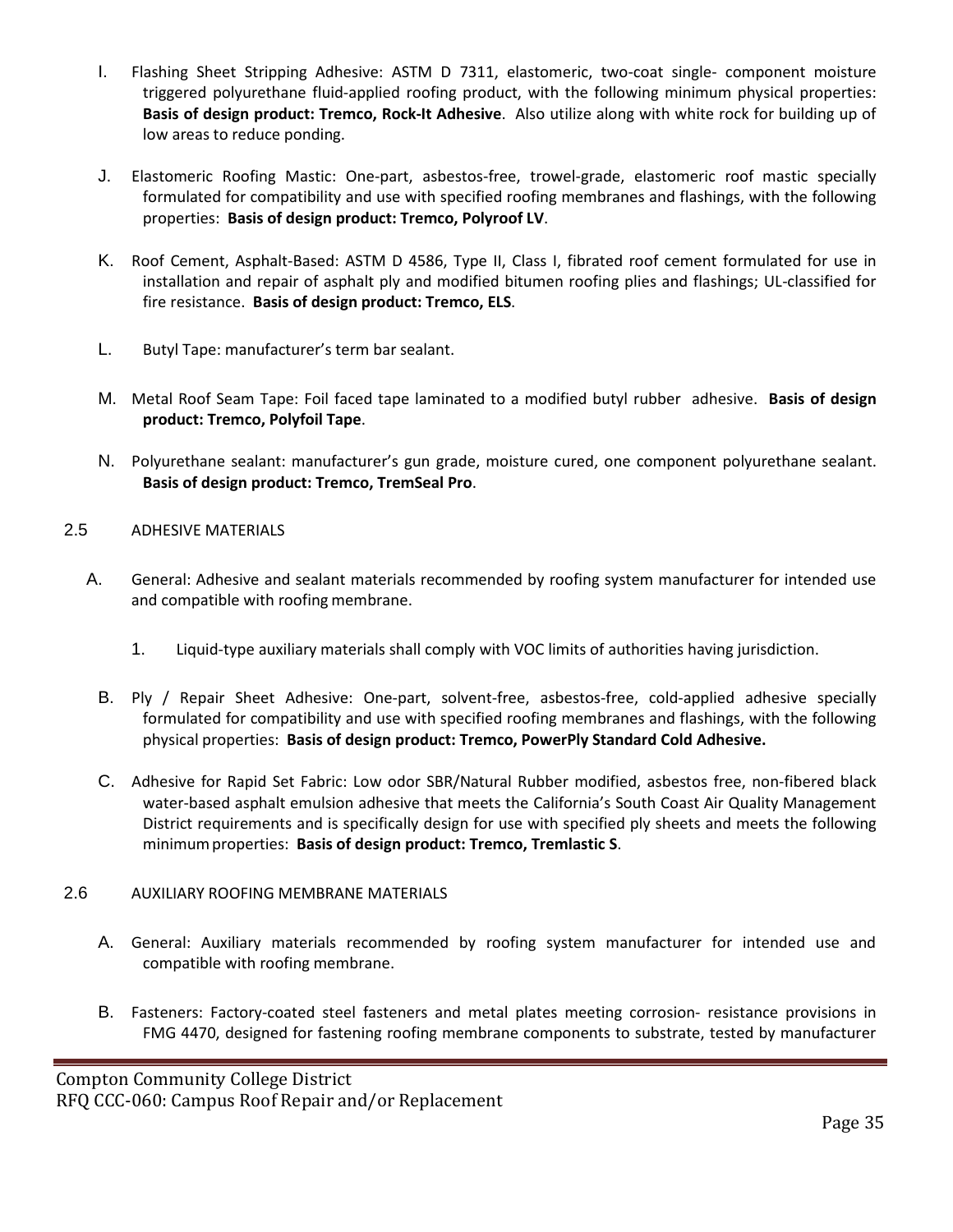for required pullout strength, and acceptable to roofing system manufacturer.

C. Miscellaneous Accessories: Provide miscellaneous accessories recommended by roofing system manufacturer.

## 2.7 METAL FLASHINGS

- A. Termination bar:
	- 1. Aluminum bar:
		- a. 1/8 x 1 inch (3.2 x 25.4 mm).
- B. Metal counter flashing extensions.
- C. T-Tops and piping through roof box:
	- 1. Galvanized Steel: ASTM A 526-85, sheet steel with 1.25 oz./sq. (3.82 g/m<sup>2</sup>) Galvwash surfacing.
		- a. Gauge: Twenty-four (24).
		- b. Solder: ASTM B32-89, alloy grade 50A. Neutralize flux aftersoldering.
- D. Work shall be in accordance with Architectural Sheet Metal Manual, as issued by Sheet Metal and Air Conditioning Contractors' National Association, Inc.,(SMACNA).
- 2.8 MECHANICAL FASTENERS
	- A. Wood to wood:
		- 1. Galvanized, common, annular ring nail.
		- 2. Length: Sufficient to penetrate underlay blocking 1-1/4 inches (32mm).
	- B. Wood to masonry:
		- 1. Anchor bolts, 1/2 inch (12.7 mm) diameter with 5/8 inch (15.9 mm) washer.
	- C. Galvanized sheet steel to wood blocking: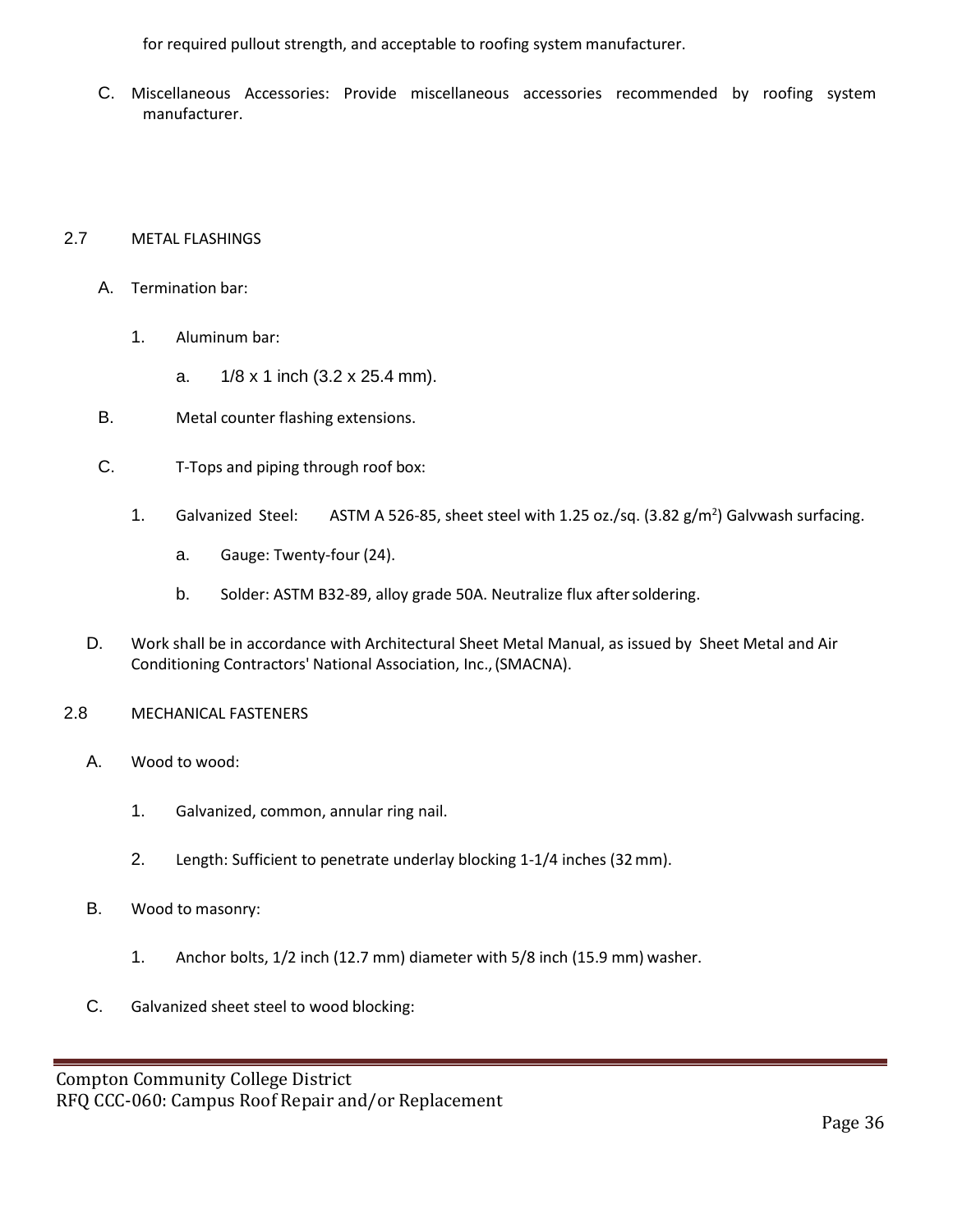- 1. FS FF-N-105B(3) Type II, Style 20, roofing nails; galvanized steel wire, flat head, diamond point, round, barbed shank.
- 2. Length: Sufficient to penetrate wood blocking 1-1/4 inches (32 mm) minimum.
- D. Galvanized sheet steel to galvanized sheet metal. (Counterflashing extensions)
	- 1. Self-tapping sheet metal screws of 1/2 inch length and a minimum #3 diameter, with 5/8" steel/EPDM washer under head.
- E. Termination bar to masonry:
	- 1. Lead masonry anchors.
	- 2. Length: Sufficient to provide 1-1/4 inches (32 mm) embedment minimum.

## F. Drawband:

- 1. Gold Seal stainless steel worm gear clamp by Murray Corporation, Cockeysville, MD.
- 2. Power-Seal stainless steel worm drive clamps by Breeze Clamp Company, Saltsburg, PA.

### 2.9 COATING MATERIALS

- A. Metal Primer: Water based acrylic metal primer that provides a tough, flexible film for the protection of steel against corrosion. Must be VOC compliant. **Basis of design product: Tremco, Solargard Rust Primer.**
- B. Metal Coating: Durable elastomeric acrylic weatherproofing coating that will accommodate metal roof movement. **Basis of design product: Tremco, Solargard 6083**.
- C. Acrylic Roof Coating, Highly-Reflective Elastomeric: high-solids acrylic latex elastomeric roof coating formulated for use on bituminous roof surfaces; water-based, Energy Star qualified, CRRC listed and California Title 24 Energy Code compliant. **Basis of design product: Tremco, ICE Coating**.

## PART 3 - EXECUTION

### 3.1 EXAMINATION

A. Remove and properly dispose of all roof debris, gutter debris, and failed repair material.

### 3.2 PREPARATION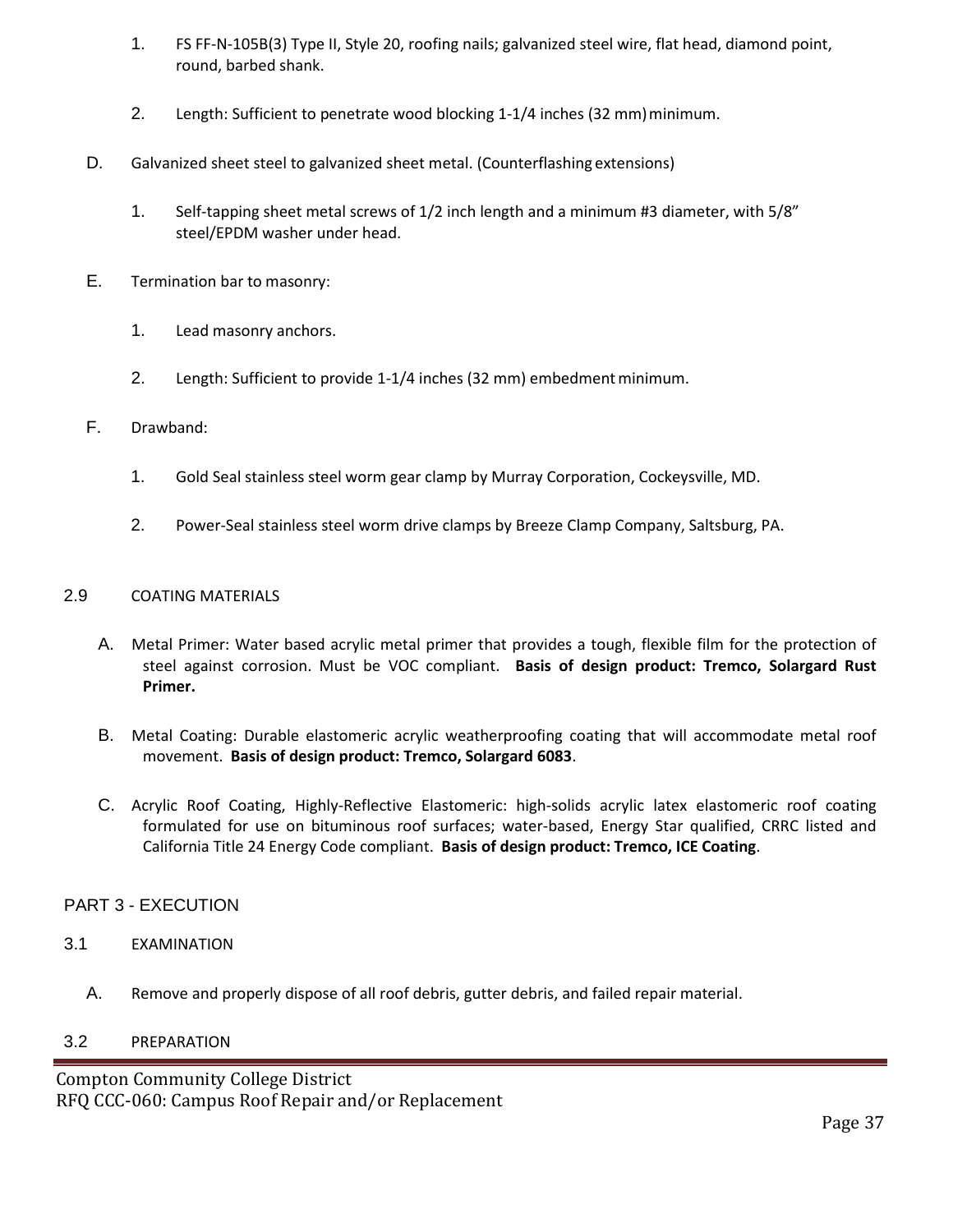- A. Clean substrate of dust, debris, moisture, and other substances detrimental to roofing repairs, and installation of material according to roofing system manufacturer's written instructions. Remove sharp projections, including protruding fasteners if unable to re-nail.
- B. Power wash roof systems to be restored with polyester and emulsion. Notify owner in writing if there are any drain plumbing leaks.
- C. During debris removal, and power washing, prevent materials from entering and clogging roof drains, and gutter downspouts, and from spilling or migrating onto surfaces of other construction. Remove roof-drain plugs when no work is taking place or when rain is forecast.
- D. Protection:
	- 1. Contractor shall be responsible for protection of property during course of work. Lawns, shrubbery, paved areas, and building shall be protected from damage. Repair damage at no extra cost to Owner.
	- 2. Roofing, flashings, membrane repairs, and insulation shall be installed and sealed in a watertight manner on same day of installation or before arrival of inclement weather.
	- 3. At start of each work day drains within daily work area shall be plugged. Plugs to be removed at end of each work day or before arrival of inclement weather.
	- 4. If existing roof system must be removed down to deck to ensure water tight repairs, work shall be limited to those areas that can be covered with installed repair/roofing material on same day and before arrival of inclementweather.
	- 5. Protect asphalt and concrete areas utilized for set-up with tarpaulin. Secure tarpaulin. Spilled or scattered debris shall be cleaned up immediately. Removed material to be disposed from roof as it accumulates.
	- 6. Contractor shall instruct and police workmen to ensure that mastics and coatings are not tracked onto concrete walkways.

### 3.3 REPAIRS GENERAL

- A. Perform roofing repairs in accordance with manufacturer's recommendations. Have specification and product data sheets on the job site.
- B. Repair details not addressed in specification shall be in accordance with NRCA roofing standards.

### 3.4 MEMBRANE REPAIRS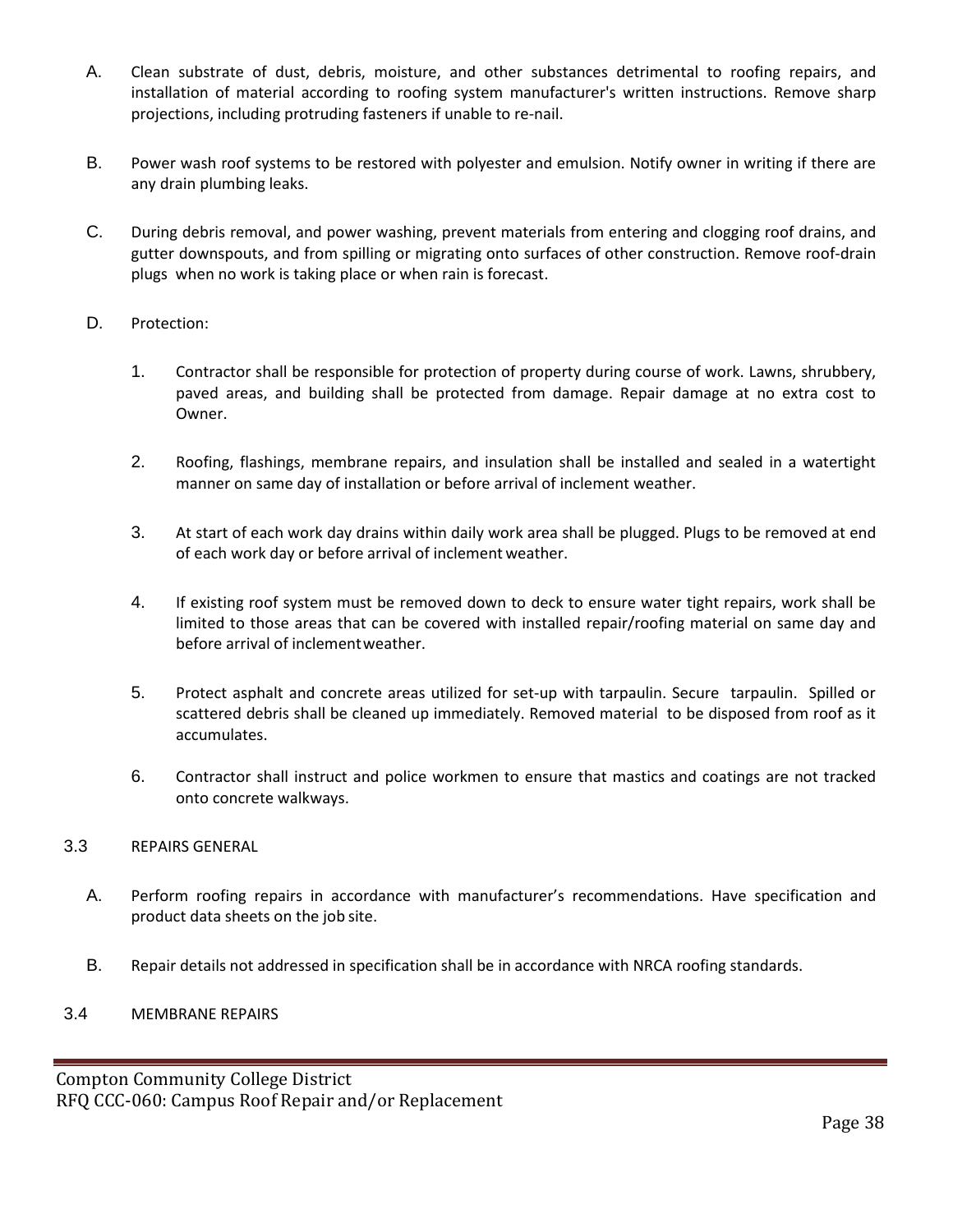- A. Repair all splits, ridges, blisters, base flanges, nail pops, and any loose or weak spots in the existing system using a five-course application of elastomeric mastic and fiberglass reinforcement.
	- 1. Cut back any failed perimeter, or splits in membrane at edge metal joints 3" and fasten edge metal with pan head screws. Fill in using a five course application of elastomeric mastic, and fiberglass reinforcement, prior to coating.
	- 2. Cut ridges, and fasten with plates and screws prior to repairing.
	- 3. Surface all repairs with coating/granules/membrane matching existing roof system.
- B. Metal roof repairs:
	- 1. Wire brush and clean all fastener heads and seams of prior repairs and sealant. Prime fastener heads and seams with metal primer. Install new polyurethane sealant on fastener heads and acrylic mastic with polyester reinforcing fabric on seams.
	- 2. Wire brush rusted areas. Prime areas with metal primer and surface with metal coating.
	- 3. Remove repairs from metal flanges on curbs, vents, and other components. Clean and prime metal flanges. Five-course all metal flanges with acrylic mastic and polyester reinforcement.
	- 4. Install 22 gauge sheet metal over any holes in the metal roof system. Set metal in polyurethane sealant and strip in with a three course repair of acrylic mastic and polyester reinforcing material
	- 5. Remove and replace any expansion joint cap sections that are damaged beyond repair. Match size, type, style, andinstallation.
- 3.5 RESTORATION MATERIAL INSTALLATION
	- A. Power wash area to receive emulsion and polyester.
	- B. Prime cleaned roof areas to be reinforced per manufacturers recommendation.
	- C. Cut ridges and mole runs flat and secure with plates and screws. Install 1/3 width and 2/3 width composite ply sheets set in solvent free adhesive over the areas.
	- D. Cut back any failed perimeter, or splits in membrane at edge metal joints 3" and fasten edge metal with pan head screws. Tie in utilizing a composite ply sheet set in Cold Adhesive prior to application of cold adhesive.
	- E. Prior to application of surface treatment system, contractor shall inspect roof with manufacturer's representative.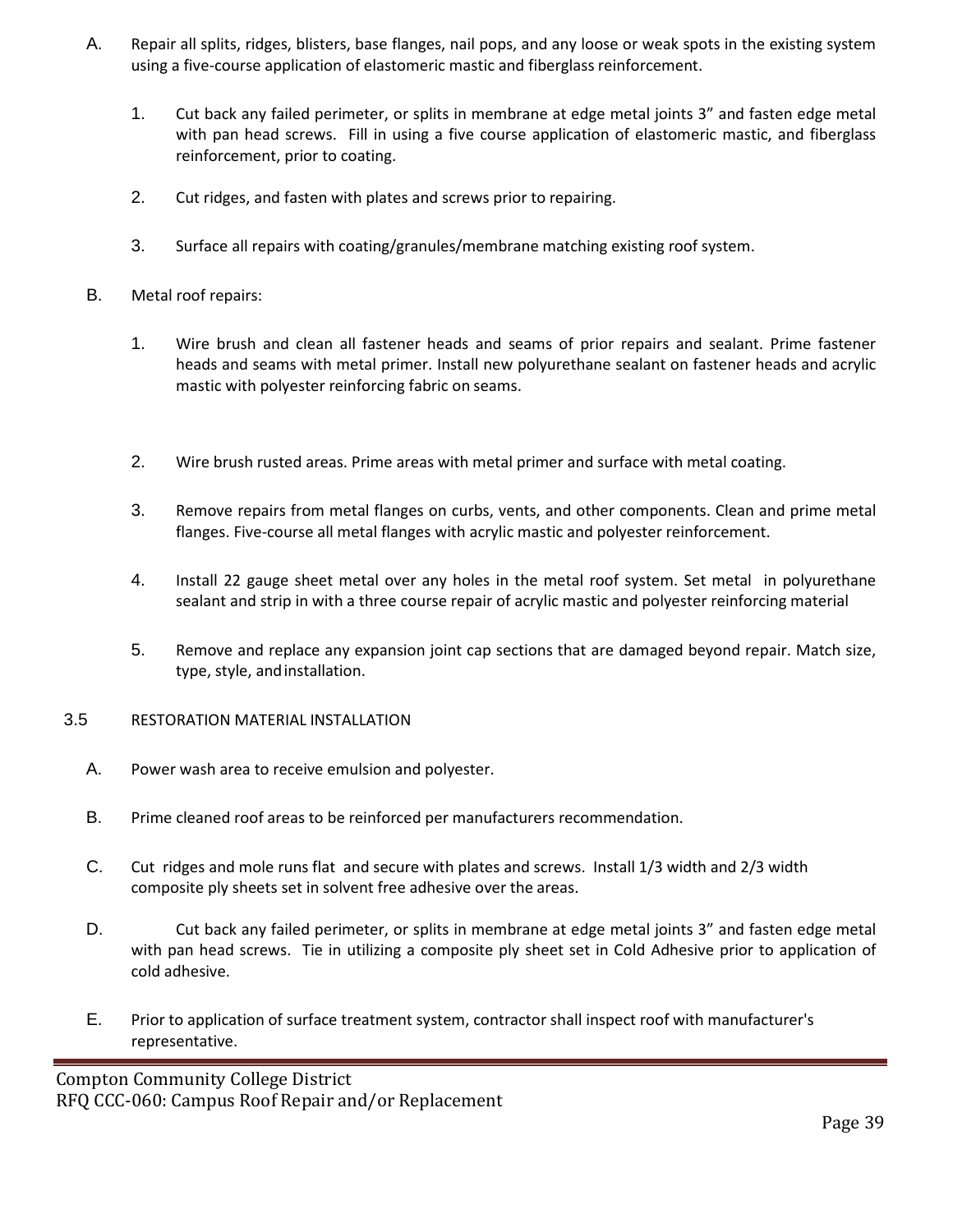- 1. Apply 1 ply reinforced emulsion system where areas require large repairs to the deck to create a water tight system.
	- a. Apply surfacing emulsion in a uniform and continuous manner to primed roof areas per manufacturers recommendation.
	- b. Immediately embed rapid set polyester reinforcement into wet emulsion. Broom reinforcement to assure full adhesion in emulsion.
- 2. Install emulsion and ply to existing curbs and base flashings.
- 3. Extend plies into drain bowls.
- 4. Install additional ply behind curbs

### 3.6 FLASHING

- A. General flashing requirements:
	- 1. Elastomeric Flashing:
		- a. Adhere TPA completely to flashing surface, cant, and roofing with flashing adhesive. Prime surface as required. Apply adhesive in full coverage to both the substrate and to the back side of the flashing membrane. Allow adhesive to dry to the touch.
		- b. Apply consistent pressure to entire surface of TPA using a steel hand roller to achieve full adhesion of the sheet to the flashing substrate. Ensure complete bond and continuity without wrinkles or voids. Lap sheeting ends 4 inches. Fully heat weld flashing laps.
		- c. Seal horizontal edge of TPA with a five-course application of acrylic adhesive and fiberglass reinforcement.
	- 2. Hot air heat welding of TPA:
		- a. Wipe both sides of lap surfaces to be joined with solvent approved by manufacturer.
		- b. Adjust welding equipment air temperature prior to start. Utilize steel roller or weighted wheel on automatic welding equipment to provide pressure on lap area during heat welding.
		- c. Maintain air nozzle temperature, nozzle speed, and lap pressure when joining laps together.
		- d. Test lap areas to assure proper bonding. Remove lap sample from the roof. When lap sample is cool, pull test lap apart. When torn, the reinforcing scrim should become exposed. Patch test areas with new TPA of the same color and style, using a minimum 2" lap area.
		- e. Wipe top of lap seams with approved solvent and apply silicone sealant. Tool sealant to a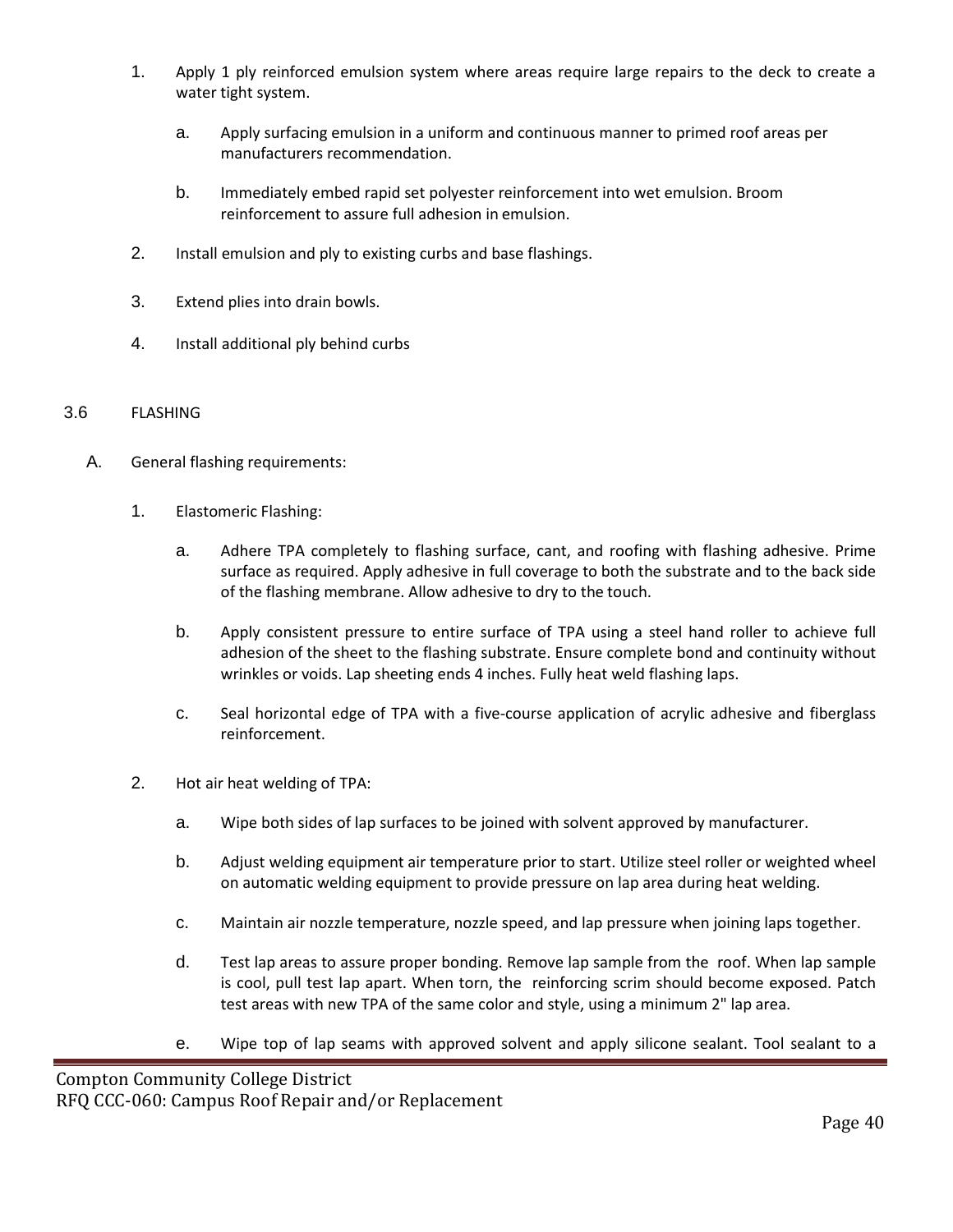coved bead.

- B. Curbs and Wall Flashings:
	- 1. Seal corners, laps, and any kick-holes with a three-course application of elastomeric mastic and fiberglass reinforcement.
		- a. Surface to match existing roof system.
	- 2. Re-secure any loose base flashing at the vertical edge using skirt metal counterflashing secured at 8" o.c..
- C. Edge Metal:
	- 1. Cut back any loose membrane, or at splits in membrane at edge metal joints.
	- 2. Resecure edge metal joints that are exposed when the membrane is cut back with three pan head screws.
	- 3. Seal edge with five-course application of elastomeric mastic and fiberglass reinforcement.
		- a. Surface to match existing roof system.
- D. Pipe Penetrations:
	- 1. Reseal drawbands with polyurethane sealant. Replace if damaged or missing.
	- 2. Seal base of pipe penetrations with elastomeric mastic
	- 3. Surface to match existing roof system.
- E. Coping Joints:
	- 1. Wire brush open coping joints to remove failed repair material, and prime rusted areas with Solargard Rust Primer.
	- 2. Seal joints with three course repair of Acrylic and Polyester reinforcing material.
- F. Gutters:
	- 1. Secure loose gutter sections.
	- 2. Wire brush gutter system to remove contaminants. Clean gutters to remove all debris.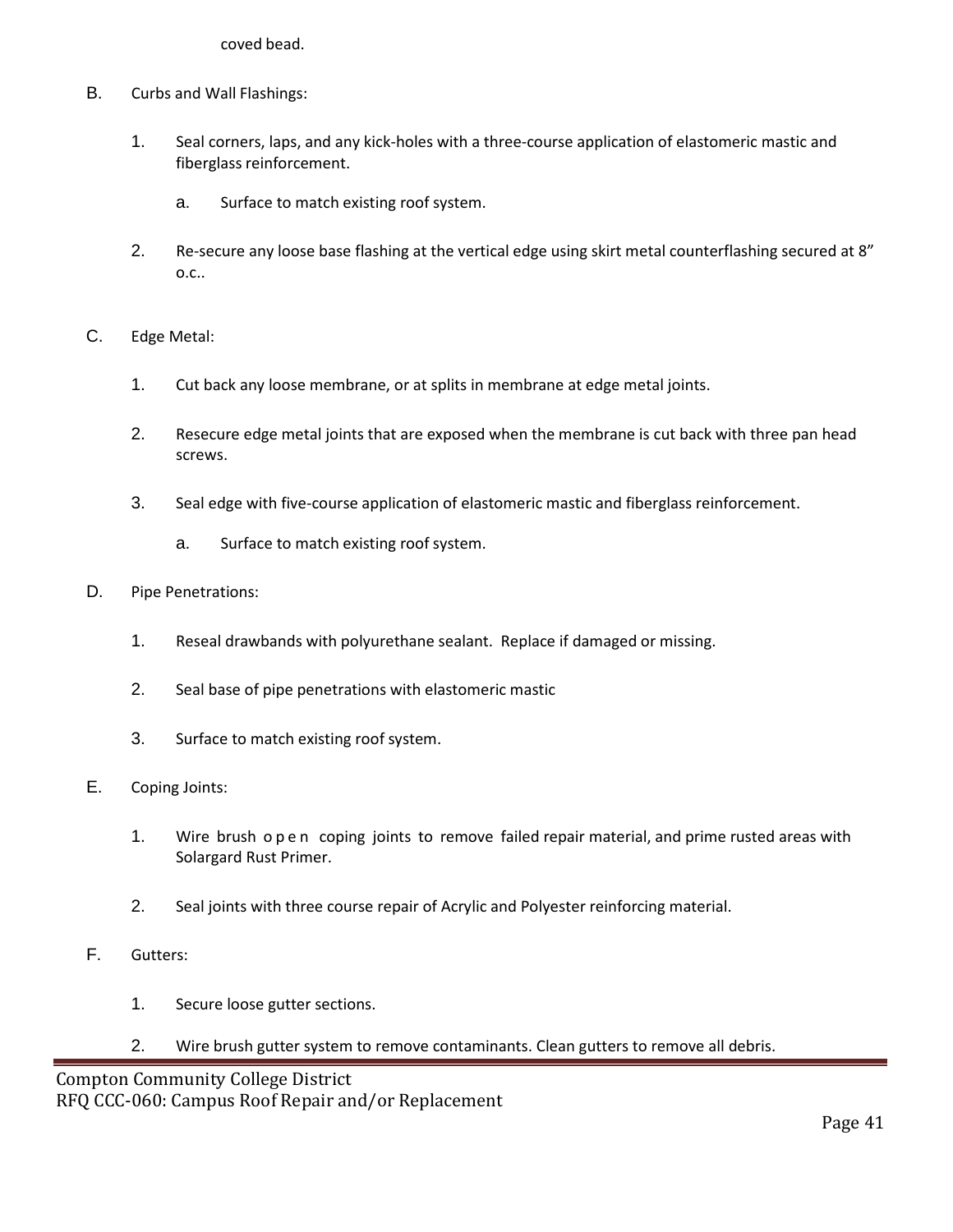- 3. Prime with metal primer.
- 4. Seal joints with three course repair of acrylic and polyester reinforcing material.
- G. Pitch Pockets:
	- 1. Top off with pitch pocket sealer.
- H. Drains:
	- 1. Inspect roof drains for any broken components or drainage problems. If drainage problems are discovered, notify the Owner in writing, so owner can secure plumber to clear any drains that do not clear with standard water pressure.
	- 2. Remove any broken drain bolts and replace.
	- 3. Heat drain rings and tighten all bolts.
- I. Pipe/conduits no longer sitting on their blocks shall be reset on and fastened to existing block.
	- 1. Replace missing blocks with redwood 4 X 4 blocks and fasten.

## 3.7 COATING INSTALLATION

- A. Apply coating per manufacturer recommendations over roof sections and flashings where polyester and emulsion are installed.
	- 1. Back roll coating to insure an even application over all surfaces.
	- 2. Roofs to be left clean.
- B. Inspect duct work and pans for deficncies resulting in potential water intrusion. Properly prepare surfaces per manufacturer's written instructions and prime with metal primer.
	- 1. Seal all open seams and holes over metal with Polyfoil tape.
	- 2. Seal open duct work seams with a three-course application of acrylic mastic and polyester reinforcement.
	- 3. Seal mounting bolts with polyurethane sealant.

## 3.8 INSPECTION AND GENERAL PM WORK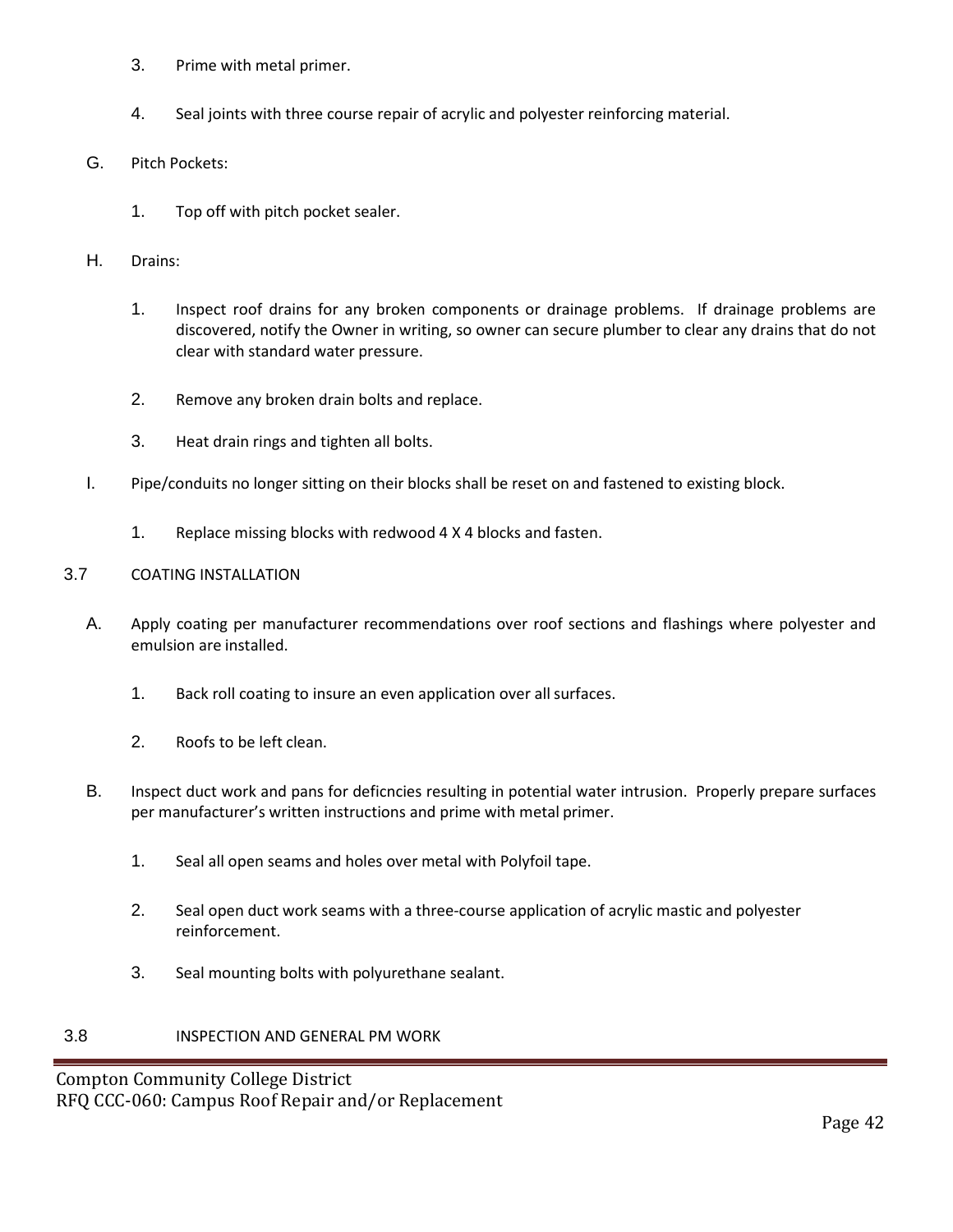A. Metal Edge Flashing Components: Tears, splits, and breaks in the membrane flashings, open flashing strip-ins will be repaired with appropriate mastics and

membranes. Metal edge cleats and clips will be re-secured. Exposed fasteners will be re-sealed.

- B. Parapet Wall and Counterflashing Systems: Tears, splits and breaks in the flashings. will be repaired with the appropriate repair mastics and membranes. Breaks, tears and splits in flashing strip-ins will be repaired with appropriate repair mastics and membranes. Coat all exposed reinforcing membranes with approved mastics. Exposed fasteners will be re-sealed. Void in termination bars, counterflashings and parapet caps will be cleaned and re-sealed. Re-secure termination bars and counterflashings. Check and re-secure loose metal coping caps tocleats.
- C. Equipment/Projection Flashing Components: Tears, splits and breaks in the flashings will be repaired with appropriate mastics and membranes. Open or split flashing strip-ins will be repaired with appropriate mastic and membrane. Unsecured roof top equipment will be secured. Exposed fasteners will be tightened and re-sealed. Termination bars and counterflashings will be sealed. All pitch pans will be refilled and topped off. Metal projections (hoods and clamps) will be checked andre-sealed.
- D. Roof Membrane Preventative Maintenance and Repair: Tears, splits and breaks in the roof membrane will be repaired with the appropriate repair mastic and membranes. All membrane repairs will follow the Manufacturer's written repair and maintenance guidelines. Dress up reflective coatings on flashings. Coat all exposed reinforcing membranes with approved mastics.

Drains, Gutters and Scuppers: Check and re-secure drain bolts and clamping rings. Advise owner of missing drain dome strainers. Check strip-ins around drain leads, coat with approved mastic. Check gutter straps, joints and strip-ins. Check inside and exterior of scuppers for open solder or caulking seals.

## 3.9 FIELD QUALITY CONTROL

- A. Final Roof Inspection: Arrange for roofing system manufacturer's technical personnel to inspect roofing repairs on completion and submit report to Owner.
- B. Repair or remove and replace repair materials where test results or inspections indicate that they do not comply with specified requirements.

## 3.10 PROTECTING AND CLEANING

- A. Protect repaired and restored areas from damage and wear during remainder of construction period.
- B. Clean overspray and spillage from adjacent construction using cleaning agents and procedures recommended by manufacturer of affected construction.

END OF SECTION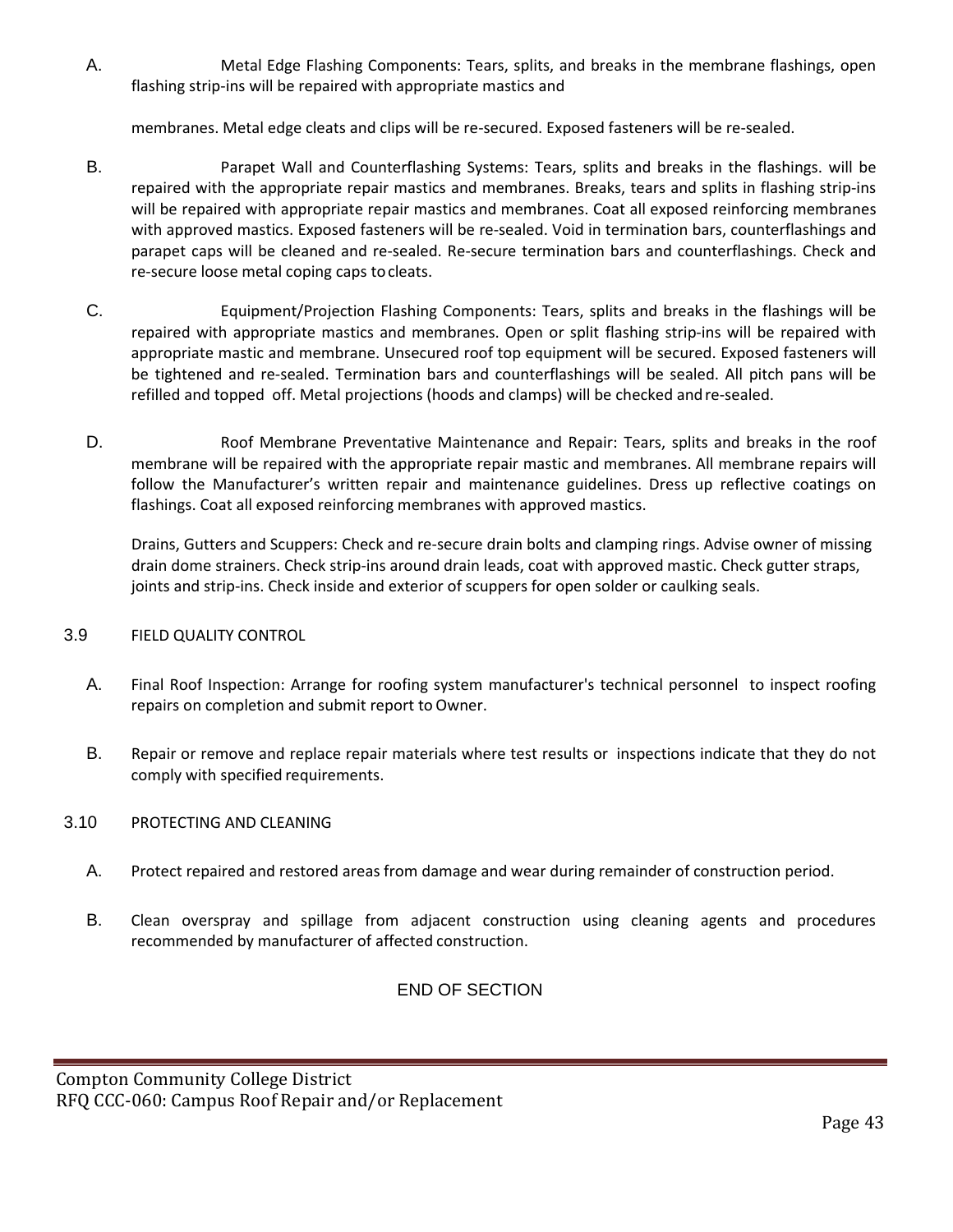#### SECTION 075419 - POLYVINYL-CHLORIDE (PVC/TPA) ROOFING

#### PART 1 - GENERAL

#### 1.1 RELATED DOCUMENTS

A. Drawings and general provisions of the Contract, including General and Supplementary Conditions and Division 01 Specification Sections, apply to this Section.

#### 1.2 SUMMARY

- A. Section Includes:
	- 1. Mechanically-fastened thermoplastic PVC/TPA roofing system on wood deck, including:
	- 2. Substrate board.
- B. Related Requirements:
	- 1. Division 07 Section "Preparation for Re-Roofing".

#### 1.3 DEFINITIONS

A. Roofing Terminology: See ASTM D 1079 and glossary in NRCA's "The NRCA Roofing and Waterproofing Manual" for definition of terms related to roofing work in this Section.

#### 1.4 ACTION SUBMITTALS

- A. Product Data: For each type of product indicated.
- B. Samples for Verification: For the following products:
	- 1. Sheet roofing, including T-shaped side and end lap seam.
	- 2. Roof substrate board fastener of each type, length, and finish.

#### 1.5 INFORMATIONAL SUBMITTALS

- A. Contractor's Product Certificate: Submit letter, indicating products intended for Work of this Section, including product names and numbers and manufacturers' names, with statement indicating that products to be provided meet the requirements of the Contract Documents.
- B. Qualification Data: For Installer, Manufacturer, and Roofing Inspector.
	- 1. Include letter from Manufacturer written for this Project indicating approval of Installer.
- C. Manufacturer Certificates: Signed by roofing manufacturer certifying that roofing system complies with requirements specified in "Performance Requirements" Article.
	- 1. Product Compatibility: Indicate manufacturer has verified compatibility of roofing system components, including but not limited to: Roofing membrane, flashing sheets, adhesives, and sealants.
- D. Product Test Reports: Based on evaluation of comprehensive tests performed by manufacturer and witnessed by a qualified testing agency, for components of membrane roofing system.
- E. Warranties: Unexecuted sample copies of special warranties.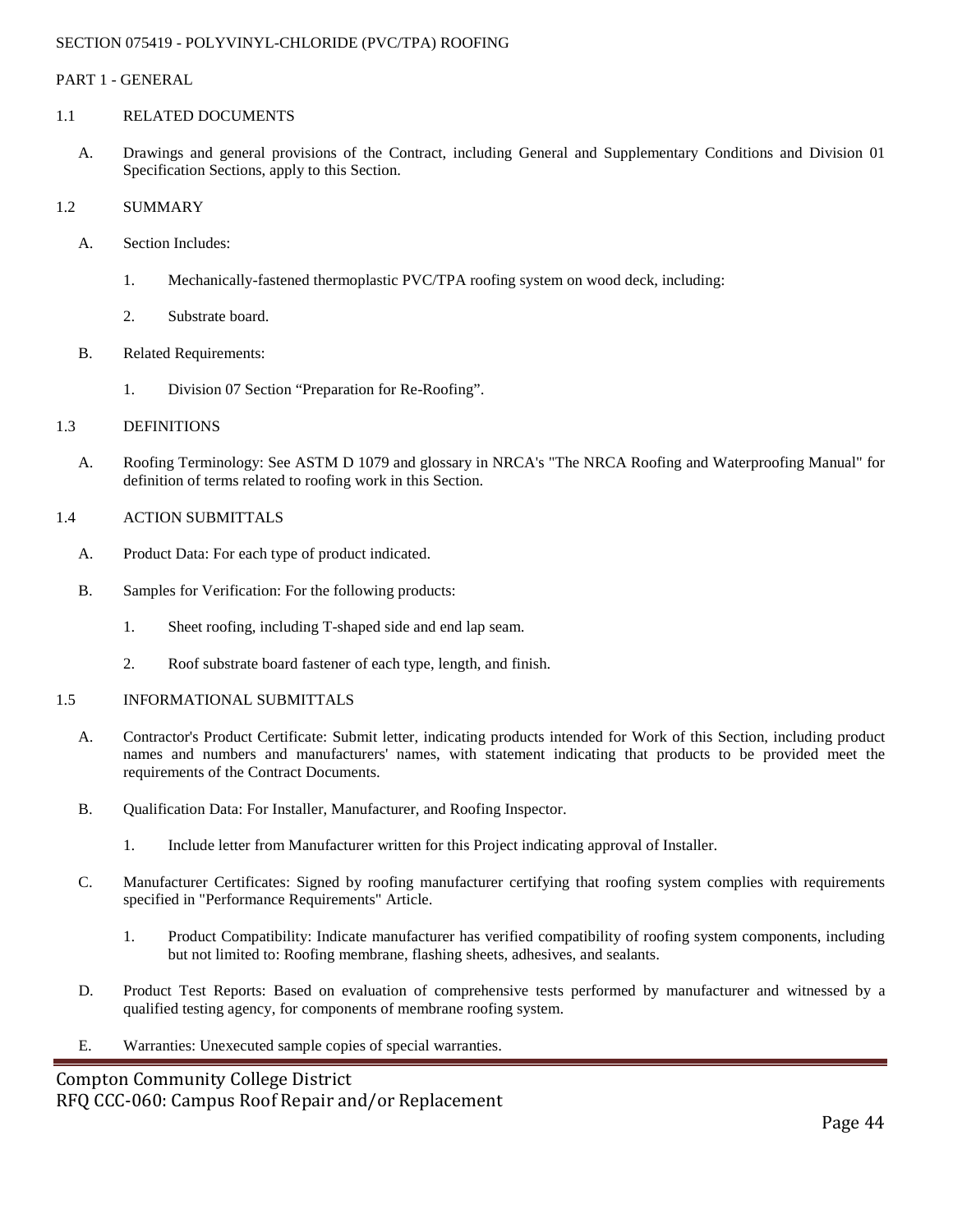F. Inspection Reports: Daily reports of Roofing Inspector. Include weather conditions, description of work performed, tests performed, defective work observed, and corrective actions taken to correct defective work.

#### 1.6 INFORMATIONAL SUBMITTALS

A. Maintenance Data: To include in maintenance manuals.

#### 1.7 QUALITY ASSURANCE

- A. Installer Qualifications: An employer of workers trained and certified by manufacturer, including a full-time on-site supervisor with a minimum of five years' experience installing products comparable to those specified, able to communicate verbally with Contractor, and employees, and qualified by the manufacturer to install manufacturer's product and furnish warranty of type specified.
- B. Manufacturer Qualifications: Approved manufacturer listed in this Section, UL listed for roofing systems identical to that specified for this Project, with minimum five years experience in manufacture of specified products in successful use in similar applications.
- C. Roofing Inspector Qualifications: A technical representative of manufacturer not engaged in the sale of products and experienced in the installation and maintenance of the specified roofing system, qualified to perform roofing observation and inspection specified in Field Quality Control Article, to determine Installer's compliance with the requirements of this Project, and approved by the manufacturer to issue warranty certification. The Roofing Inspector shall be one of the following:
	- 1. An authorized full-time technical employee of the manufacturer.
	- 2. An independent party certified as a Registered Roof Observer by the Roof Consultants Institute, retained by the Contractor or the Manufacturer and approved by the Manufacturer.
- D. Preinstallation Roofing Conference: Conduct conference at Project site.
	- 1. Meet with Owner, testing and inspecting agency representative, roofing Installer, roofing system manufacturer's representative, and installers whose work interfaces with or affects roofing, including installers of roof accessories and roof-mounted equipment.
	- 2. Review methods and procedures related to roofing installation, including manufacturer's written instructions.
	- 3. Review and finalize construction schedule and verify availability of materials, Installer's personnel, equipment, and facilities needed to make progress and avoid delays.
	- 4. Examine substrate conditions and finishes for compliance with requirements, including flatness and fastening.
	- 5. Review structural loading limitations of roof deck during and after roofing.
	- 6. Review base flashings, special roofing details, roof drainage, roof penetrations, equipment curbs, and condition of other construction that will affect roofing system.
	- 7. Review temporary protection requirements for roofing system during and after installation.
	- 8. Review roof observation and repair procedures after roofing installation.

#### 1.8 DELIVERY, STORAGE, AND HANDLING

A. Deliver roofing materials to Project site in original containers with seals unbroken and labeled with manufacturer's name, product brand name and type, date of manufacture, approval or listing agency markings, and directions for storing and mixing with other components.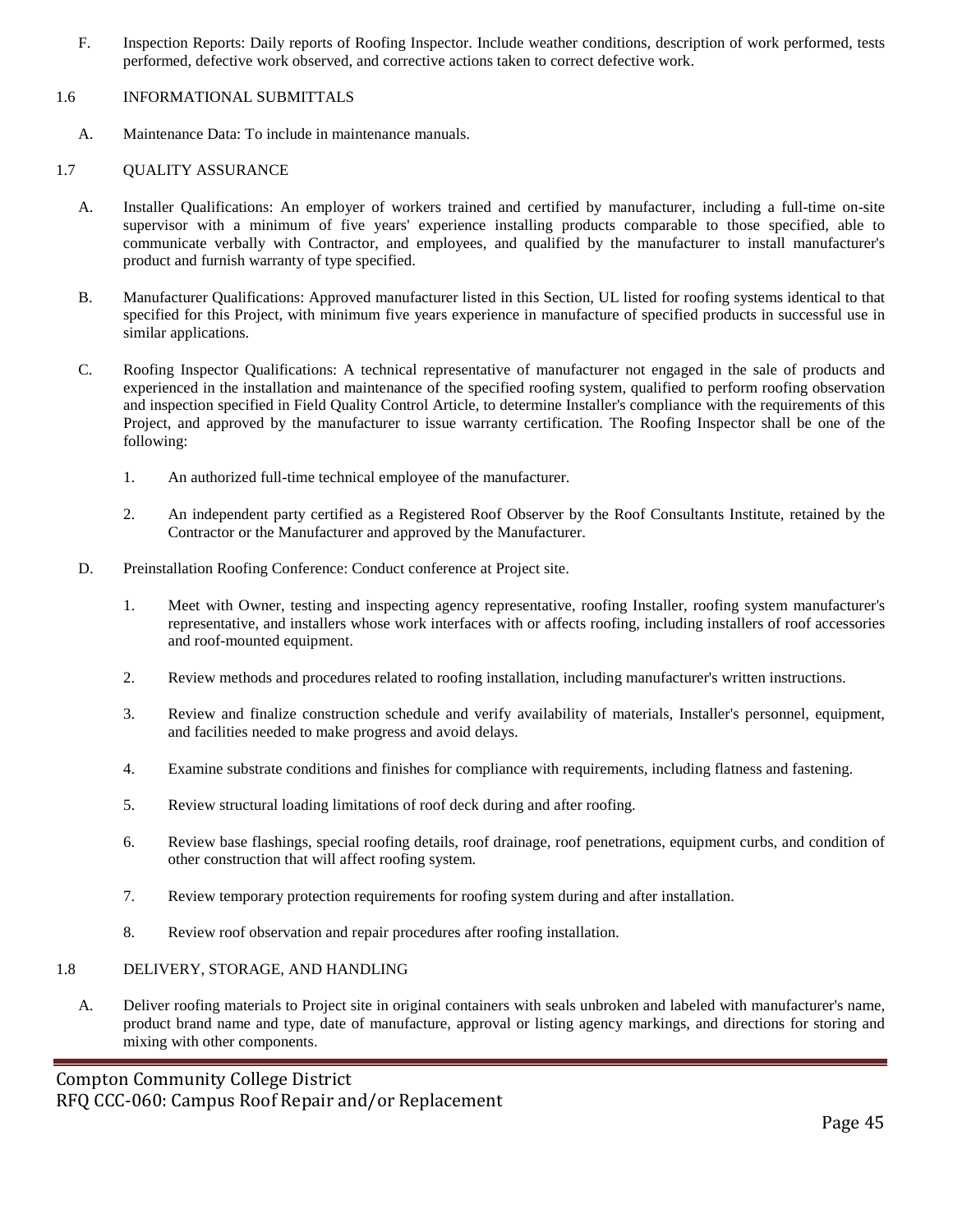- B. Store liquid materials in their original undamaged containers in a clean, dry, protected location and within the temperature range required by roofing system manufacturer. Protect stored liquid material from direct sunlight.
	- 1. Discard and legally dispose of liquid material that cannot be applied within its stated shelf life.
- C. Protect roof insulation materials from physical damage and from deterioration by sunlight, moisture, soiling, and other sources. Store in a dry location. Comply with insulation manufacturer's written instructions for handling, storing, and protecting during installation.
- D. Handle and store roofing materials and place equipment in a manner to avoid permanent deflection of deck.

#### 1.9 PROJECT CONDITIONS

- A. Weather Limitations: Proceed with installation only when existing and forecasted weather conditions permit roofing system to be installed according to manufacturer's written instructions and warranty requirements.
- B. Daily Protection: Coordinate installation of roofing so insulation and other components of roofing system not permanently exposed are not subjected to precipitation or left uncovered at the end of the workday or when rain is forecast.
	- 1. Provide tie-offs at end of each day's work to cover exposed roofing and insulation with a course of roofing sheet securely in place with joints and edges sealed.
	- 2. Complete terminations and base flashings and provide temporary seals to prevent water from entering completed sections of roofing.
	- 3. Remove temporary plugs from roof drains at end of each day.
	- 4. Remove and discard temporary seals before beginning work on adjoining roofing.

#### 1.10 WARRANTY

- A. Warranty, General: Warranties specified shall be in addition to, and run concurrent with, other warranties required by the Contract Documents. Manufacturer's disclaimers and limitations on product warranties do not relieve Contractor of obligations under requirements of the Contract Documents.
- B. Manufacturer's Warranty: Manufacturer's standard or customized form, in which manufacturer agrees to repair or replace components of roofing system that fail in materials or workmanship within specified warranty period. Failure includes roof leaks.
	- 1. Manufacturer's warranty includes roofing membrane, base flashings, fasteners, roofing membrane accessories and other components of roofing system specified in this Section.
	- 2. Warranty Period: 20 years from date of Substantial Completion.
- C. Installer's Warranty: Submit roofing Installer's warranty, on warranty form at end of this Section, signed by Installer, covering the Work of this Section and related Sections indicated above, including all components of membrane roofing such as single ply roofing membrane, base flashing, roof insulation, fasteners, cover boards, substrate boards, vapor retarders, roof pavers, and walkway products, for the following warranty period:
	- 1. Warranty Period: Two years from date of Substantial Completion.
- D. Manufacturer Inspection and Preventive Maintenance Requirement: By manufacturer's technical representative, to report maintenance responsibilities to Owner necessary for preservation of Owner's warranty rights. The cost of manufacturer's annual inspections and preventive maintenance is included in the Contract Sum. Inspections to occur in Years 2, 5, 10 and 15 following completion.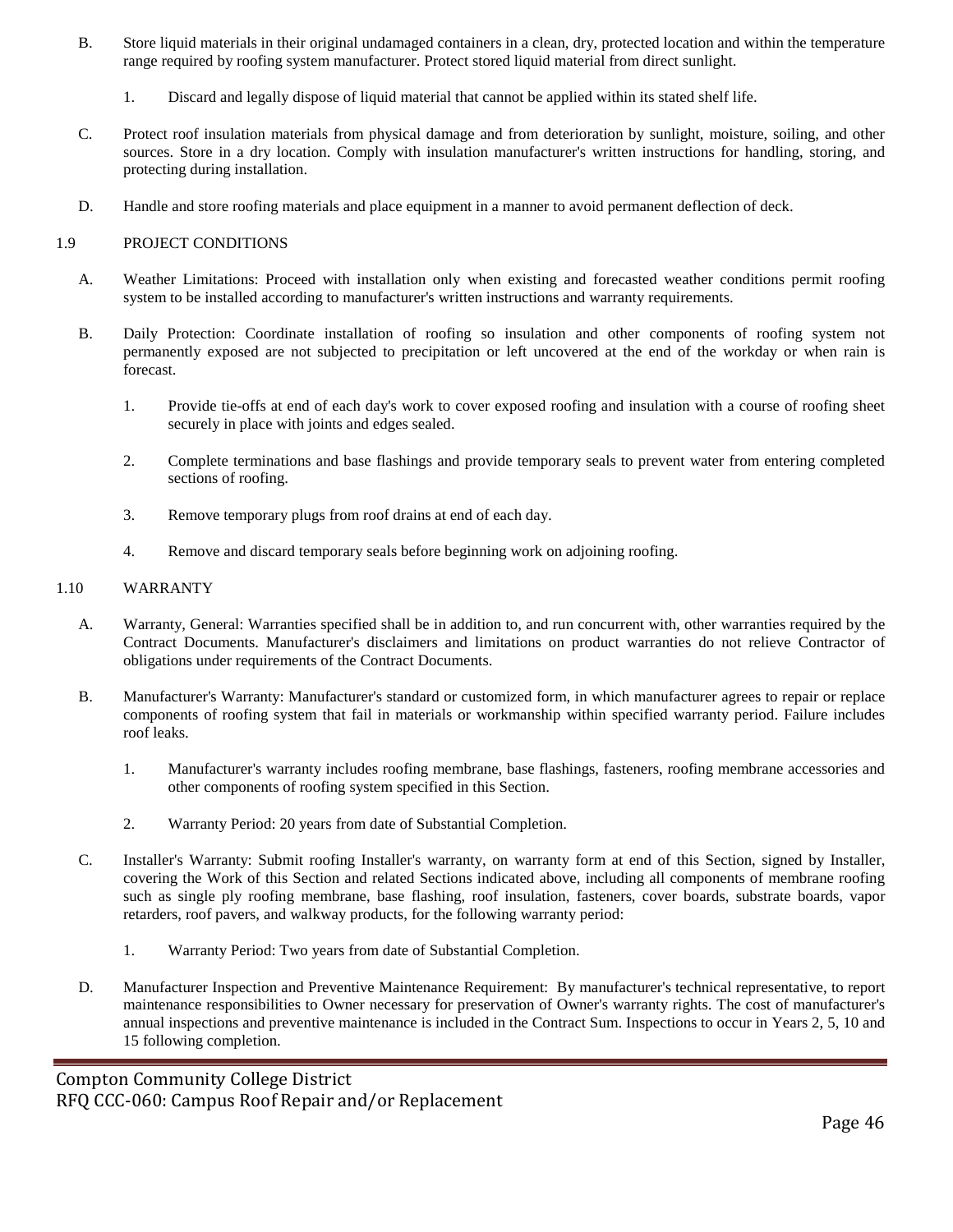#### PART 2 - PRODUCTS

#### 2.1 MANUFACTURERS

- A. Basis-of-Design Manufacturer/Product: The roof system specified in this Section is based upon products of Tremco, Inc. Provide specified products or approved equivalent products.
- B. Source Limitations: Obtain components for roofing system from same manufacturer as membrane roofing or manufacturer approved by membrane roofing manufacturer.

#### 2.2 PERFORMANCE REQUIREMENTS

- A. General Performance: Installed membrane roofing and base flashings shall withstand specified uplift pressures, thermally induced movement, and exposure to weather without failure due to defective manufacture, fabrication, installation, or other defects in construction. Membrane roofing and base flashings shall remain watertight.
	- 1. Accelerated Weathering: Roofing system shall withstand 2000 hours of exposure when tested according to ASTM G 152, ASTM G 154, or ASTM G 155.
	- 2. Impact Resistance: Roofing system shall resist impact damage when tested according to ASTM D 3746 or ASTM D 4272.
- B. Material Compatibility: Provide roofing materials that are compatible with one another under conditions of service and application required, as demonstrated by membrane roofing manufacturer based on testing and field experience.
- C. Flashings and Fastening: Provide base flashings, perimeter flashings, detail flashings and component materials and installation techniques that comply with requirements and recommendations of the following:
	- 1. NRCA Roofing Manual (Sixth Edition) for construction details and recommendations.
	- 2. SMACNA Architectural Sheet Metal Manual (Seventh Edition) for construction details.
- D. Exterior Fire-Test Exposure: ASTM E 108, Class A; for application and roof slopes indicated, as determined by testing identical membrane roofing materials by a qualified testing agency. Materials shall be identified with appropriate markings of applicable testing agency.
- E. Fire-Resistance Ratings: Comply with fire-resistance-rated assembly designs indicated on Drawings. Identify products with appropriate markings of applicable testing agency.
- F. Energy Performance: Roofing system shall have an initial solar reflectance index of not less than 0.70 and an emissivity of not less than 0.75 when tested according to CRRC-1.
- 2.3 THERMOPLASTIC MEMBRANE MATERIALS
	- A. Thermoplastic PVC/TPA sheet, ASTM D 4434 Type IV internally fabric reinforced, Energy Star qualified, CRRC listed, and California Title 24 Energy Code compliant.
		- 1. Tensile Strength at 0 deg. F (-18 deg. C), minimum, ASTM D 6509: 300 lbf/in (52 kN/m).
		- 2. Tear Strength at 77 deg. F (25 deg. C), minimum, ASTM D 6509: 100 lbf (440 N).
		- 3. Elongation at 0 deg. F (-18 deg. C), minimum at fabric break, ASTM D 6509: 25 percent.
		- 4. Minimum Thickness, nominal, ASTM D 751: 60 mils (1.5 mm).
		- 5. Exposed Face Color: White.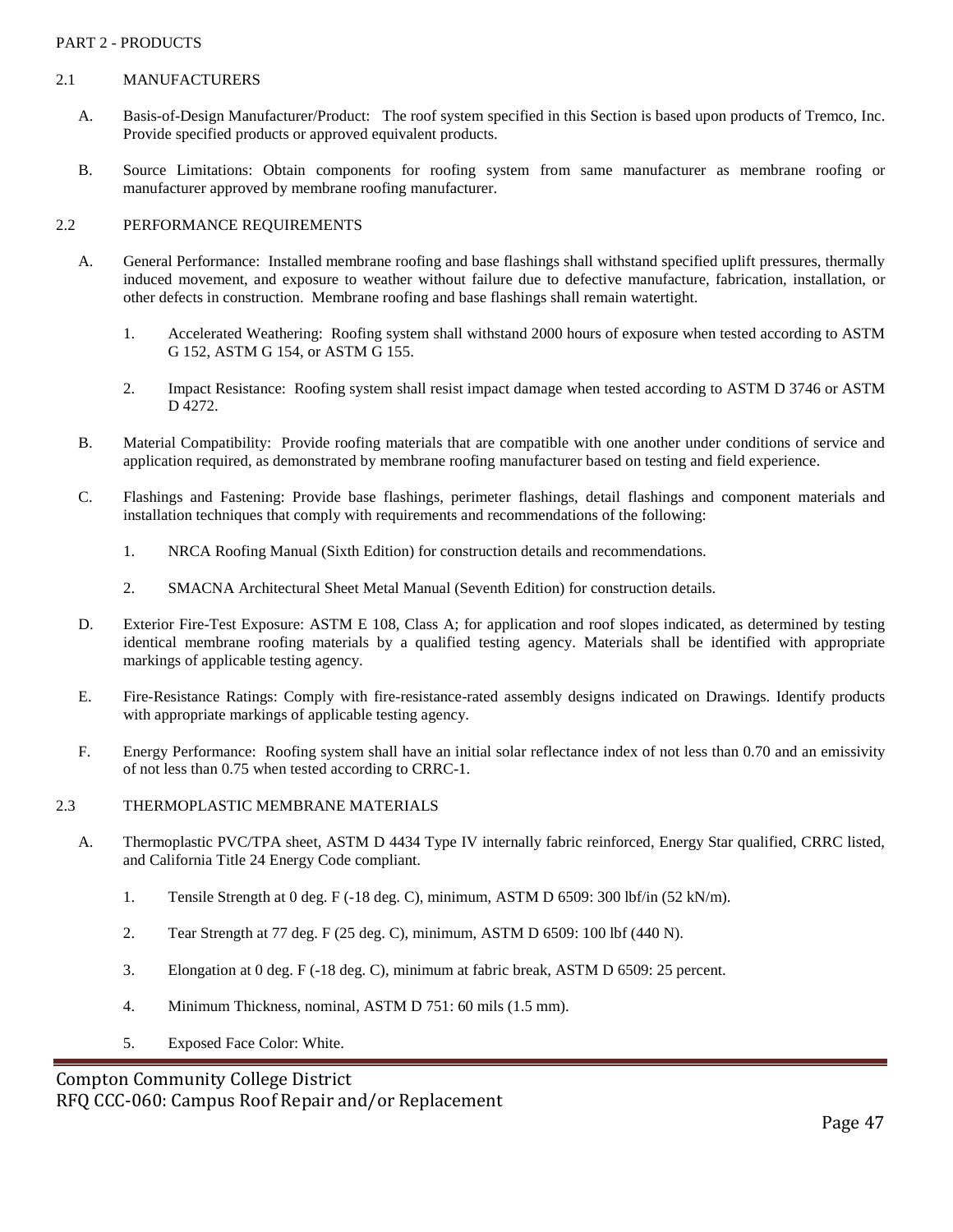- 6. Reflectance, ASTM C 1549: 86 percent.
- 7. Thermal Emittance, ASTM C 1371: 0.86.
- 8. Solar Reflectance Index (SRI), ASTM E 1980: 108.
- 9. Recycled Content, minimum: 25 percent preconsumer.
- B. Sheet Flashing: Manufacturer's standard sheet flashing of same material, type, reinforcement, and color as PVC/TPA sheet membrane.

#### 2.4 AUXILIARY ROOFING MATERIALS

- A. General: Auxiliary membrane roofing materials recommended by roofing system manufacturer for intended use, and compatible with membrane roofing.
	- 1. Liquid-type auxiliary materials shall comply with VOC limits of authorities having jurisdiction.
- B. Flashing Sheet Bonding Adhesive:
	- 1. Elastomeric low-VOC solvent-based contact-type adhesive for bonding TPA non-fleece-backed single ply membranes and flashings to substrates.
		- a. Basis of design product: Tremco, TPA LV Single Ply Bonding Adhesive.
		- b. VOC, maximum, ASTM D 3960: <200 g/L.
- C. Polyisocyanurate: Rigid insulating board to be placed between standing seams, adhered to metal deck for roof installation.
- D. Low rise foam: For adhering of polyisocyanurate to metal deck.
- E. Fasteners: Factory-coated steel fasteners and metal plates complying with corrosion-resistance provisions in FM Approvals 4470, designed for fastening components to substrate, and acceptable to membrane roofing system manufacturer.
- F. Termination Joint Sealant: Silicone, S, NS, 25 or 50, NT: Single-component, nonsag, plus 25 to 50 percent and minus 25 to 50 percent movement capability, nontraffic-use, neutral-curing silicone joint sealant; ASTM C 920, Type S, Grade NS, Class 25, Use NT, and compatible with adjacent materials.
- G. Miscellaneous Accessories: Provide pourable sealers, preformed cone and vent sheet flashings, preformed inside and outside corner sheet flashings, T-joint covers, lap sealants, termination reglets, and other accessories.

#### 2.5 SUBSTRATE BOARDS

- A. Glass-mat-faced gypsum panel, ASTM C 1177/C 1177M.
	- 1. Thickness: 1/4 inch.
- B. Fasteners: Factory-coated steel fasteners and metal or plastic plates complying with corrosion-resistance provisions in FM Approvals 4470, designed for fastening substrate board to roof deck.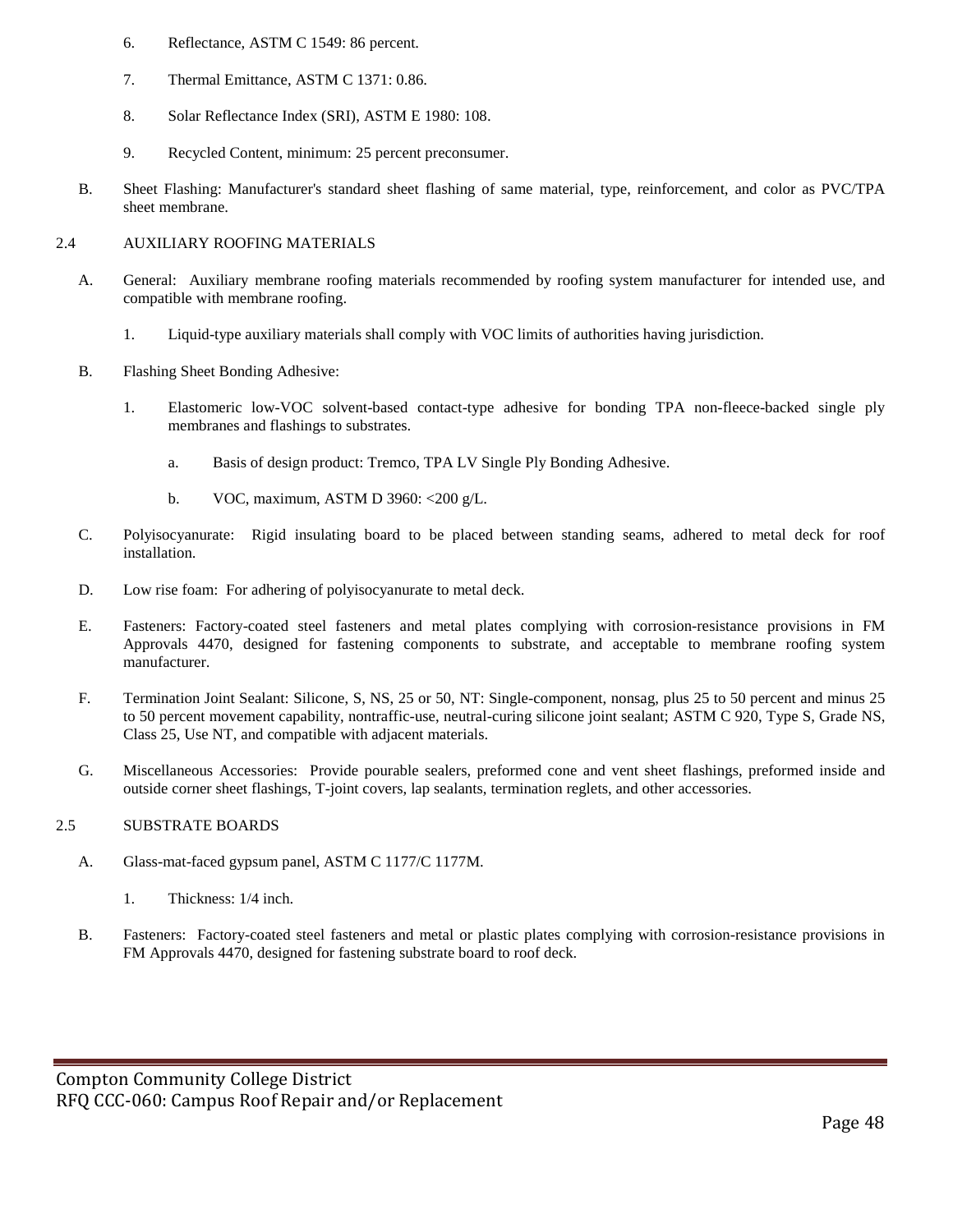#### PART 3 - EXECUTION

#### 3.1 EXAMINATION

- A. Examine substrates, areas, and conditions, with Installer present, for compliance with the following requirements and other conditions affecting performance of roofing system:
	- 1. Verify that roof openings and penetrations are in place and curbs are set and braced and that roof drain bodies are securely clamped in place.
	- 2. Wood Roof Deck: Verify that wood deck is securely fastened with no projecting fasteners and with no adjacent units in excess of 1/16 inch (1.6 mm) out of plane relative to adjoining deck.
	- 3. Existing Prepared Roof Substrate: Verify that existing insulation and substrate is sound and dry.
- B. Proceed with installation only after unsatisfactory conditions have been corrected.

#### 3.2 PREPARATION

- A. Clean substrate of dust, debris, moisture, and other substances detrimental to roofing installation according to roofing system manufacturer's written instructions. Remove sharp projections.
- B. Prevent materials from entering and clogging roof drains and conductors and from spilling or migrating onto surfaces of other construction. Remove roof-drain plugs when no work is taking place or when rain is forecast.
- C. Complete terminations and base flashings and provide temporary seals to prevent water from entering completed sections of roofing system at the end of the workday or when rain is forecast. Remove and discard temporary seals before beginning work on adjoining roofing.

#### 3.3 INSTALLATION, GENERAL

- A. Install roofing system in accordance with manufacturer's recommendations.
- B. NRCA Installation Details: Install roofing system in accordance with the following NRCA Manual Plates and NRCA recommendations:
	- 1. Perimeter Edge, Draining: Plates TP-3A and TP-3AS.
	- 2. Gutter at Draining Edge: Plates TP-22 and TP-22S.
	- 3. Curb Detail at Rooftop HVAC Units, Premanufactured: Plates TP-12 and TP-12S.
	- 4. Penetration, Sheet Metal Enclosure: Plates TP-16 and TP-16S.
	- 5. Penetration, Stack Flashing: Plates TP-17 and TP-17S.
	- 6. Penetration, Plumbing Vent: Plates TP-18 and TP-18S.

#### 3.4 SUBSTRATE BOARD

- A. Install substrate board with long joints in continuous straight lines, perpendicular to roof slopes with end joints staggered between rows. Tightly butt substrate boards together.
	- 1. Secure substrate board using mechanical fasteners.
	- 2. Adhere substrate board to decking where fasteners will be visible on the underside of the decking.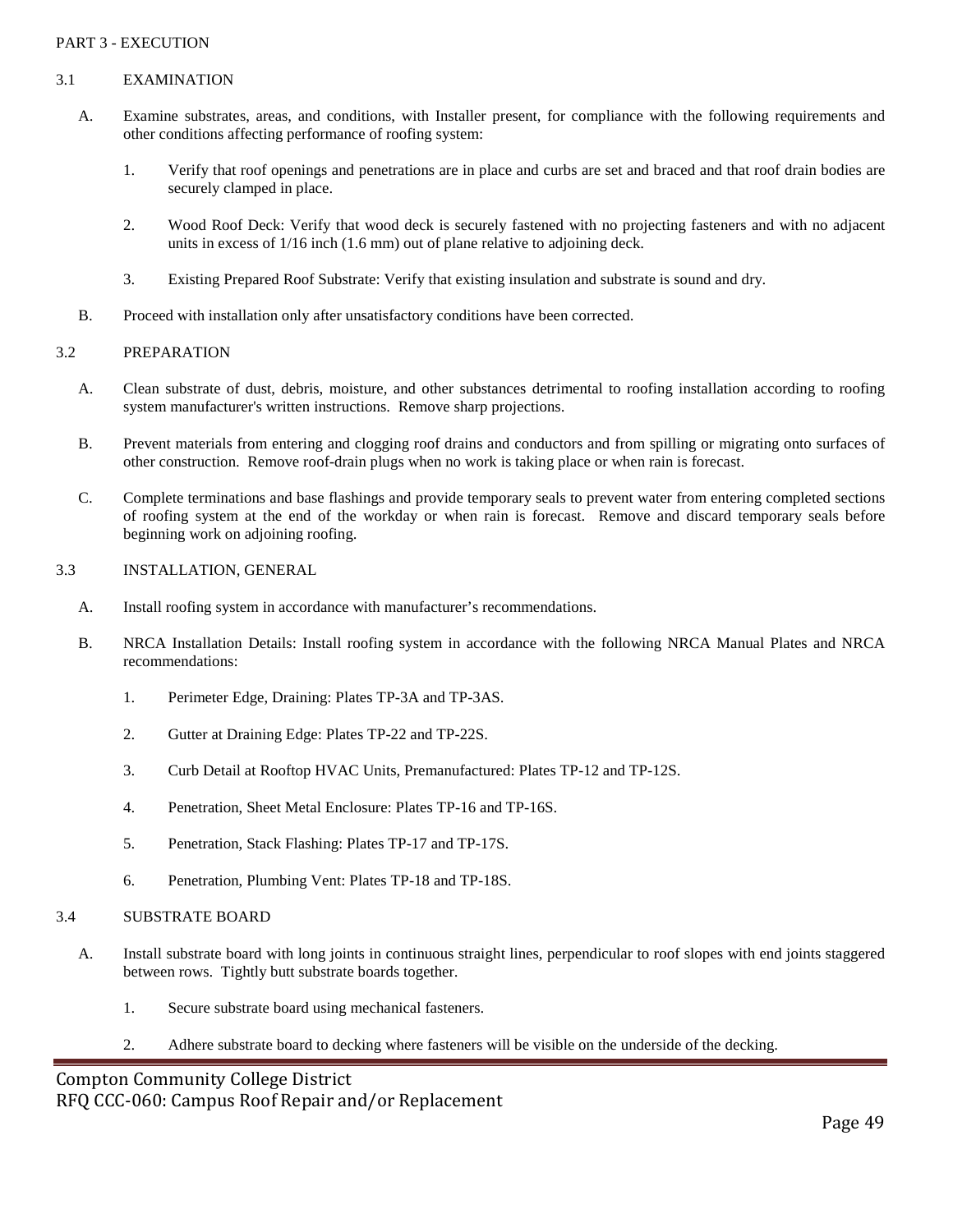#### 3.5 MECHANICALLY FASTENED MEMBRANE ROOFING INSTALLATION

- A. Mechanically fasten membrane roofing over area to receive roofing and install according to roofing system manufacturer's written instructions.
	- 1. Install sheet according to ASTM D 5082.
	- 2. For in-splice attachment, install membranes roofing with long dimension perpendicular to steel roof deck flutes.
- B. Start installation of membrane roofing in presence of roofing system manufacturer's technical personnel.
- C. Accurately align membrane roofing and maintain uniform side and end laps of minimum dimensions required by manufacturer. Stagger end laps.
- D. Mechanically fasten securely at terminations, penetrations, and perimeter of roofing.
- E. Adhere membrane over deck areas where mechanical fasteners will be visible on the underside of the decking.
- F. Apply membrane roofing with side laps shingled with slope of roof deck where possible.
- G. Welded Seams: Clean seam areas, overlap membrane roofing, and hot-air weld side and end laps of membrane roofing and sheet flashings according to manufacturer's written instructions to ensure a watertight seam installation.
	- 1. Test lap edges with probe to verify seam weld continuity. Apply lap sealant to seal cut edges of sheet membrane.
	- 2. Verify field strength of seams a minimum of twice daily and repair seam sample areas.
	- 3. Repair tears, voids, and lapped seams in roofing that does not comply with requirements.

#### 3.6 BASE FLASHING INSTALLATION

- A. Install sheet flashings and preformed flashing accessories and adhere to substrates according to membrane roofing system manufacturer's written instructions.
- B. Apply bonding adhesive to substrate and underside of sheet flashing at required rate and allow to partially dry. Do not apply to seam area of flashing.
- C. Flash penetrations and field-formed inside and outside corners with cured or uncured sheet flashing.
- D. Clean seam areas, overlap, and firmly roll sheet flashings into the adhesive. Hot-air weld side and end laps to ensure a watertight seam installation.
- E. Terminate and seal top of sheet flashings and mechanically anchor to substrate through termination bars.

#### 3.7 WALKWAY INSTALLATION

A. Flexible Walkways: Install walkway products in locations indicated. Heat weld walkway products to substrate according to roofing system manufacturer's written instructions.

#### 3.8 FIELD QUALITY CONTROL

- A. Roofing Inspector: Owner will engage a qualified roofing inspector to perform roof tests and inspections and to prepare test reports.
- B. Roofing Inspector: Contractor shall engage a qualified roofing inspector for a minimum of 5 full-time days on site to perform roof tests and inspections and to prepare start up, interim, and final reports. Roofing Inspector's quality assurance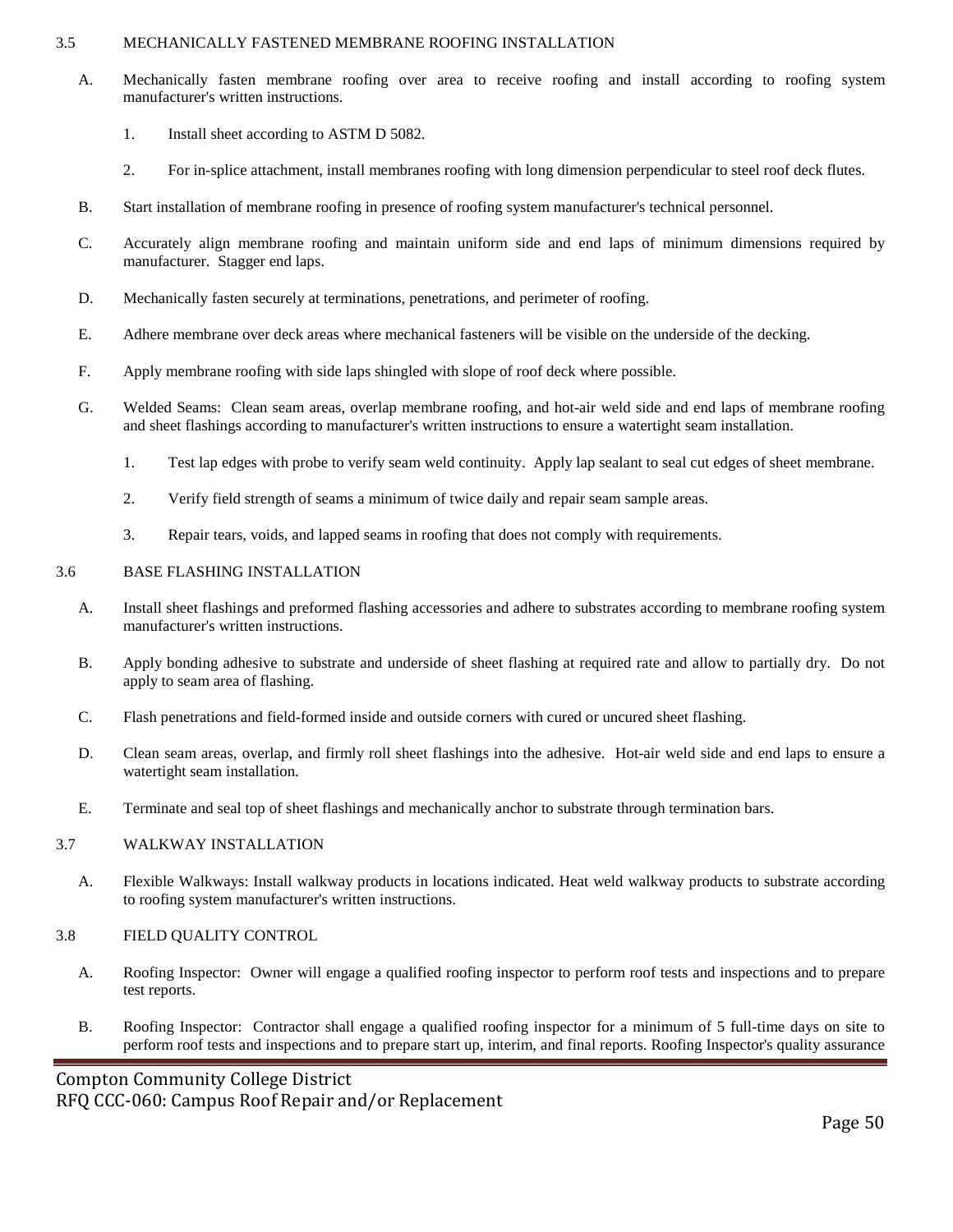inspections shall comply with criteria established in ARMA/NRCA's "Quality Control Guidelines for the Application of Built-up Roofing."

- C. Final Roof Inspection: Arrange for roofing system manufacturer's technical personnel to inspect roofing installation on completion.
- D. Repair or remove and replace components of membrane roofing system where inspections indicate that they do not comply with specified requirements.
- E. Additional inspections, at Contractor's expense, will be performed to determine compliance of replaced or additional work with specified requirements.

#### 3.9 PROTECTING AND CLEANING

- A. Protect membrane roofing system from damage and wear during remainder of construction period. When remaining construction will not affect or endanger roofing, inspect roofing for deterioration and damage, describing its nature and extent in a written report, with copies to Owner.
- B. Correct deficiencies in or remove membrane roofing system that does not comply with requirements; repair substrates; and repair or reinstall membrane roofing system to a condition free of damage and deterioration at time of Substantial Completion and according to warranty requirements.
- C. Clean overspray and spillage from adjacent construction using cleaning agents and procedures recommended by manufacturer of affected construction.

End of Section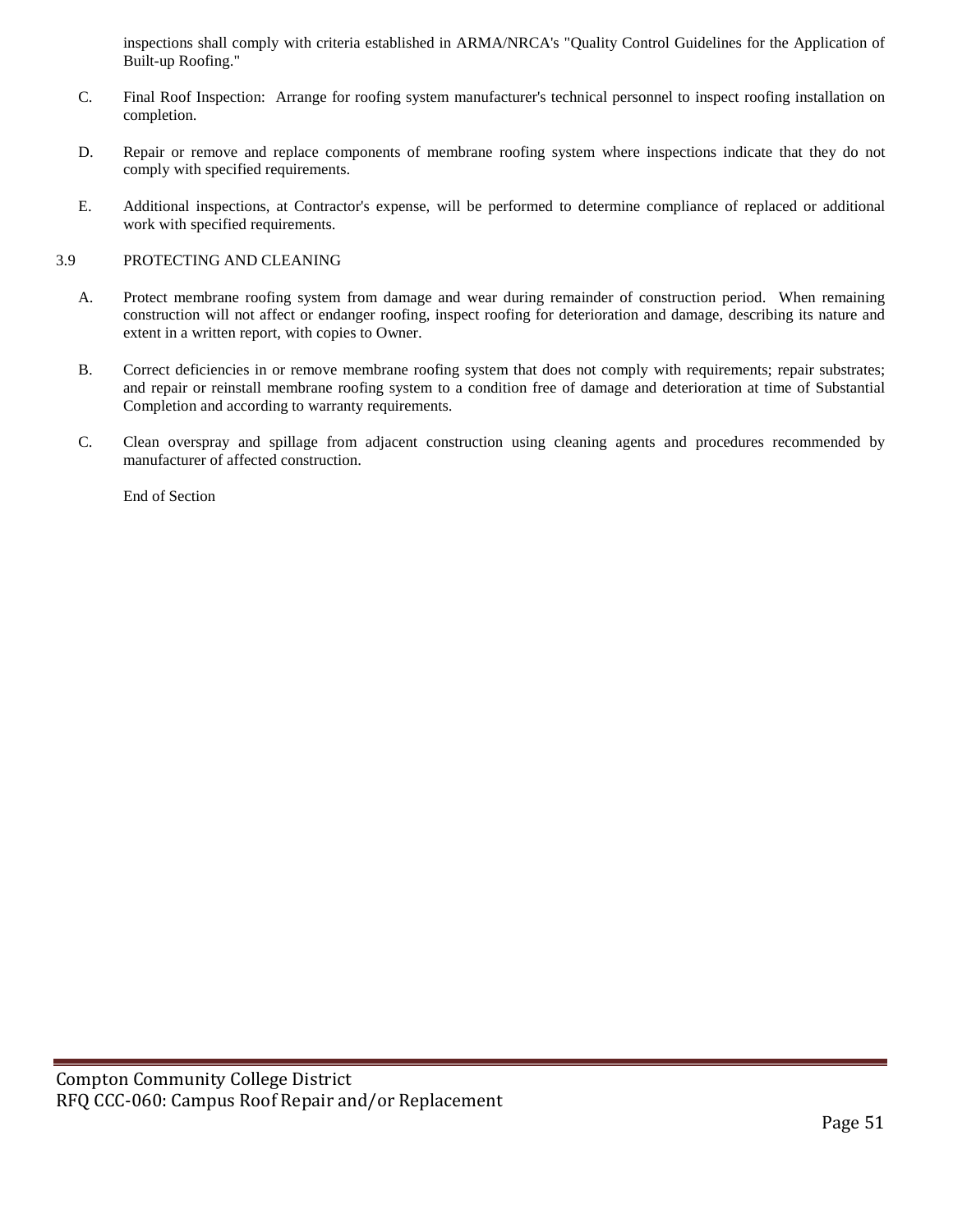#### EXHIBIT B: SAMPLE AGREEMENT

THIS AGREEMENT is entered into as of December 11, 2019 in the City of Compton, County of Los Angeles, State of California, by and between COMPTON COMMUNITY COLLEGE DISTRICT, a California Community College District hereinafter "District" and \_\_\_\_\_\_\_\_\_\_\_\_\_\_\_\_\_\_\_\_\_\_ ("Contractor").

WITNESSETH, that the District and the Contractor in consideration of the mutual covenants contained herein agree as follows:

1. The Work. Within the Contract Time and for the Contract Price, subject to adjustments thereto pursuant to the Contract Documents, the Contractor shall perform and provide all necessary labor, materials, tools, equipment, utilities, services and transportation to complete in a workmanlike manner all of the Work required in connection with the work of improvement commonly referred to as Campus Roof Repair and/or Replacement. The Contractor shall complete all Work covered by the Contract Documents, including without limitation, the Drawings and Specifications prepared by the Architect and other Contract Documents enumerated in Paragraph 5 of this Agreement, along with all modifications and addenda thereto issued in accordance with the Contract Documents. The Architect for the Work is NA

2. Contract Time. The Work shall be commenced on the date stated in the District's Notice to Proceed. The Contractor shall achieve Substantial Completion of the Work \_\_\_\_TBD\_\_\_\_\_\_\_\_\_ (\_\_\_) days after the commencement date of the Work set forth in the Notice to Proceed.

3. Contract Price. The District shall pay the Contractor as full consideration for the Contractor's full, complete and faithful performance of the Contractor's obligations under the Contract Documents, subject to adjustments of the Contract Price in accordance with the Contract Documents, the Contract Price of TBD Dollars (\$ The Contract Price is based upon the Contractor's Base Bid Proposal for the Work and the following Alternate Bid Items, if any: \_\_\_\_\_\_\_\_\_\_\_\_\_\_\_\_\_\_\_. The District's Progress Payments of the Contract Price shall be subject to retention withholdings equal to five percent (5%) of each Progress Payment ("Retention"). Retention withheld by the District shall be disbursed to the Contractor as part of the Final Payment due the Contractor.

4. Liquidated Damages. The Contractor shall be subject to assessment of Liquidated Damages if the Contractor: (i) fails to achieve Substantial Completion of the Work within the Contract Time, including adjustments thereto authorized by the Contract Documents; (ii) fails to submit Submittals in accordance with the Submittal Schedule; or (iii) fails to complete Punchlist items noted upon Substantial Completion within the time established to complete the Punchlist items. The per diem rate of Liquidated Damages assessed for each of the foregoing events is set forth in the Contract Documents.

5. Limitation on Damages. If the District breaches or defaults in its performance of its obligations under the Contract Documents, the damages, if any, recoverable by the Contractor shall be limited to general damages which are directly and proximately caused by said breach or default of the District and shall exclude any and all special or consequential damages. By executing this Agreement, the Contractor expressly acknowledges the foregoing limitation to the recovery only of general damages from the District if the District is in breach or default of its obligations under the Contract Documents. The Contractor expressly waives any right to and foregoes the recovery of any special or consequential damages from the District including, without limitation, damages for: (i) lost or impaired bonding capacity; and/or, (ii) lost profits arising out of or in connection with any past, present, or future work of improvement, except for the Project which is the subject of the Contract Documents; and/or (iii) loss of productivity.

6. The Contract Documents. The documents forming a part of the Contract Documents consist of the following, all of which are component parts of the Contract Documents:

00 01 00 Table of Contents

00 01 07 Certifications/Seals Page

00 01 12 DSA Form 103 Statement of Structural Tests & Inspections

00 11 13 Notice Calling for Bids, including Bid Addenda Nos. \_\_\_\_\_\_\_\_\_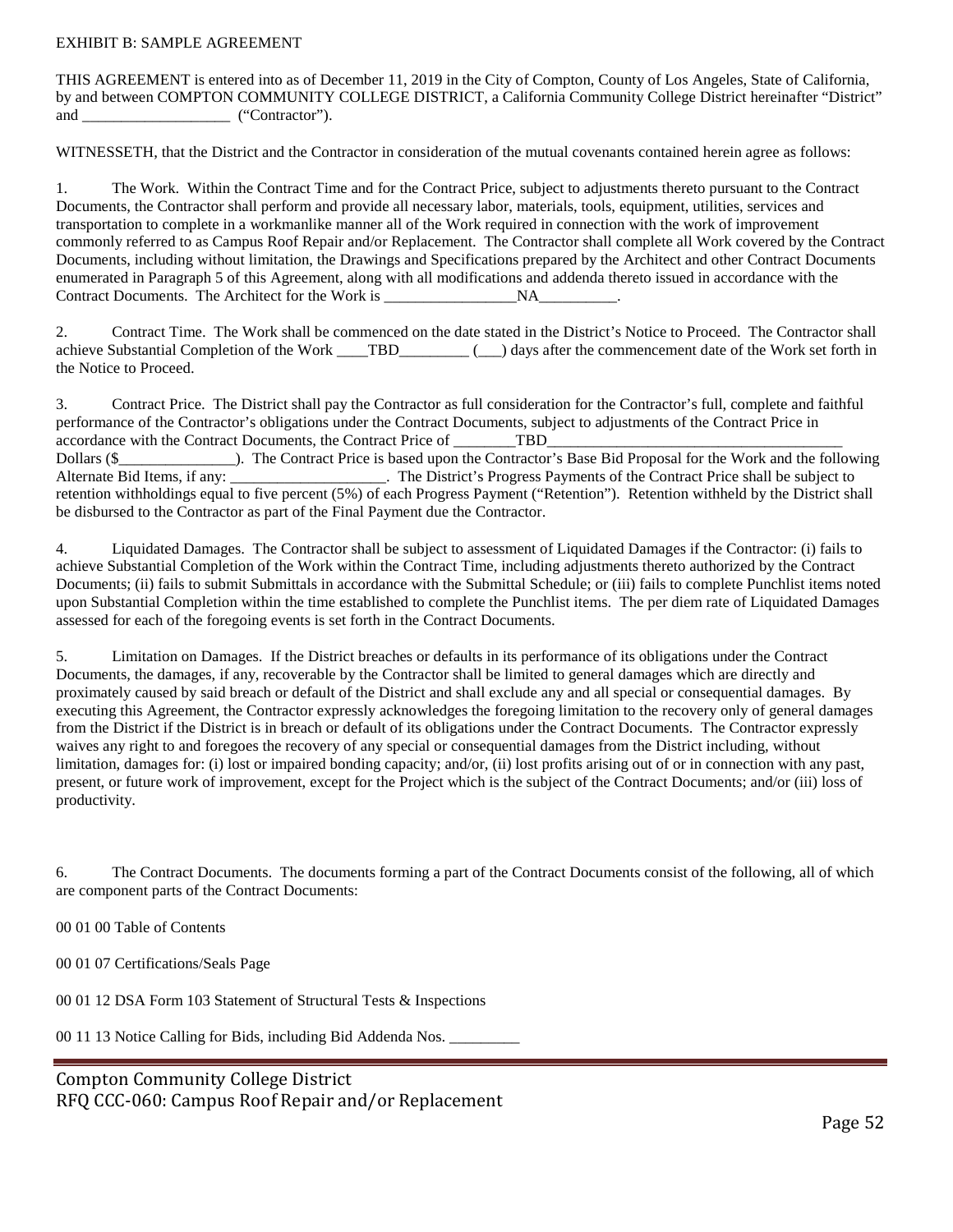- 00 21 13 Instructions for Bidders
- 00 41 00 Bid Proposal
- 00 42 13 Alternate Bid Items Proposal Form
- 00 43 24 Pre-Bid Inquiry Form
- 00 43 36 Subcontractors List
- 00 45 13 Statement of Qualifications
- 00 45 19 Non-Collusion Affidavit
- 00 45 26 Certificate of Workers Compensation Insurance
- 00 45 27 Drug-Free Workplace Certification
- 00 52 00 Agreement
- 00 61 10 Bid Bond
- 00 61 13 Performance Bond
- 00 61 14 Labor and Material Payment Bond
- 00 62 90 Verification of Certified Payroll Records Submittal to Labor Commission
- 00 65 36 Guarantee Form
- 00 65 37 Contractor Certification of Subcontractor Claims
- 00 72 00 General Conditions
- 00 73 00 Special Conditions

Plans and Specifications

:

7. Notices. Notices of the District and Contractor to the other shall be transmitted in accordance with the Contract Documents. The effective date of notices transmitted in accordance with the Contract Documents shall be as set forth in the Contract Documents. Notices under the Contract Documents shall be addressed as follows:

| If to the District:                       | If to the Contractor |
|-------------------------------------------|----------------------|
| Steve Haigler                             |                      |
| Vice President, Administrative Services   |                      |
| <b>Compton Community College District</b> |                      |
| 1111 East Artesia Boulevard               |                      |
| Compton, CA 90221                         |                      |
|                                           |                      |